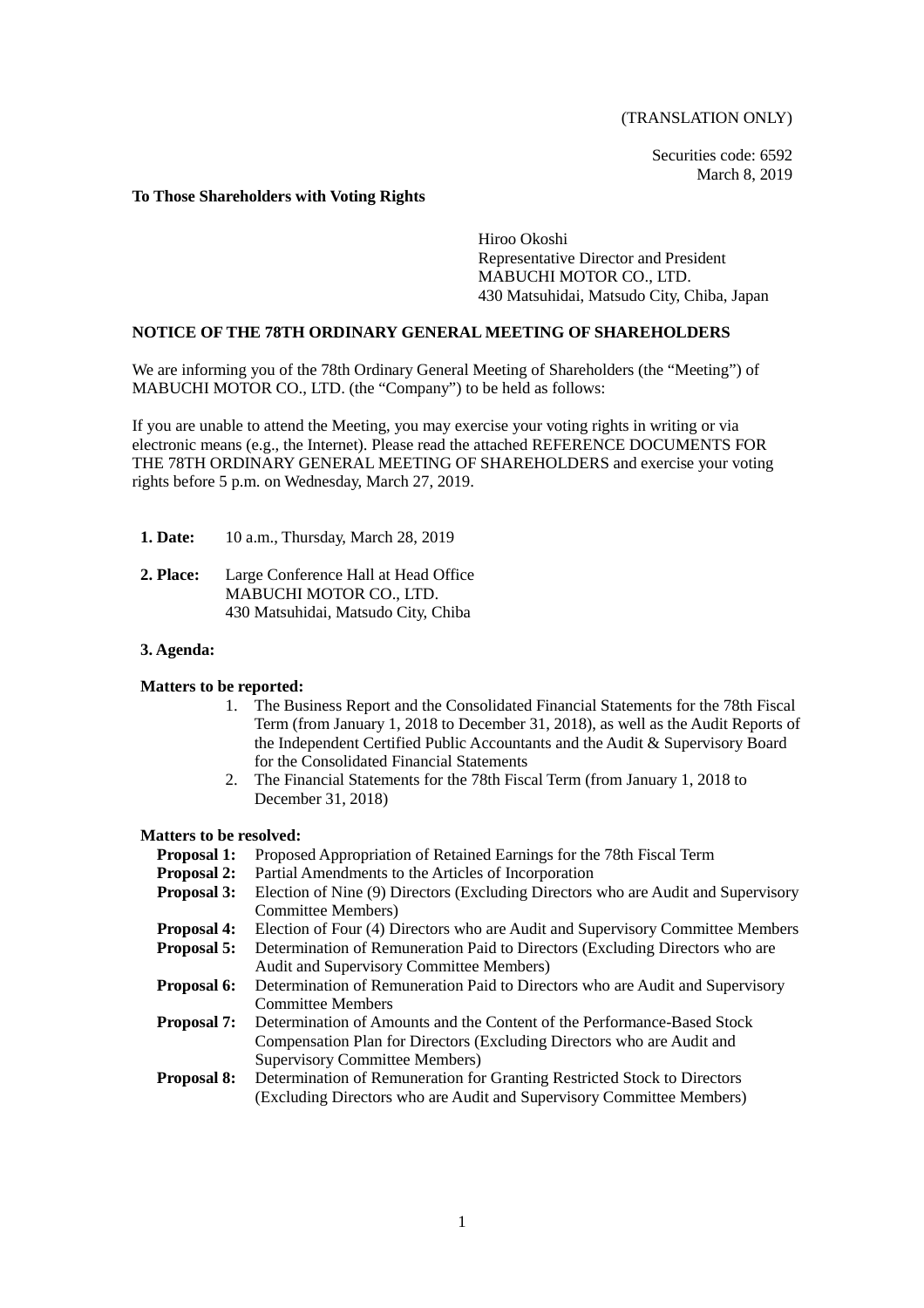- **\*For those attending, please present the enclosed Exercise Voting Rights Form at the reception desk on arrival at the Meeting. In addition, please bring this "NOTICE OF THE 78TH ORDINARY GENERAL MEETING OF SHAREHOLDERS" with you.**
- **\*Of the documents that we are required to provide in this "NOTICE OF THE 78TH ORDINARY GENERAL MEETING OF SHAREHOLDERS," the Notes to the Consolidated Financial Statements and Notes to the Non-consolidated Financial Statements (Japanese version only) are not included, as they have been posted on the Company's website (https://www.mabuchi-motor.co.jp/) pursuant the provisions of the relevant laws and regulations and Article 15 of the Company's Articles of Incorporation.**
- **\*Should any amendments occur in the REFERENCE DOCUMENTS FOR THE 78TH ORDINARY GENERAL MEETING OF SHAREHOLDERS, the Business Report, the Financial Statements and/or the Consolidated Financial Statements, such changes will be posted on the Company's website (https://www.mabuchi-motor.co.jp/).**

**\*Please note that we will not arrange any gifts for shareholders attending the Meeting.** 

**Note: This document is a translation of an excerpt of the Japanese original for reference purposes only. In the event of any discrepancy between this translated document and the Japanese original, the original shall prevail.**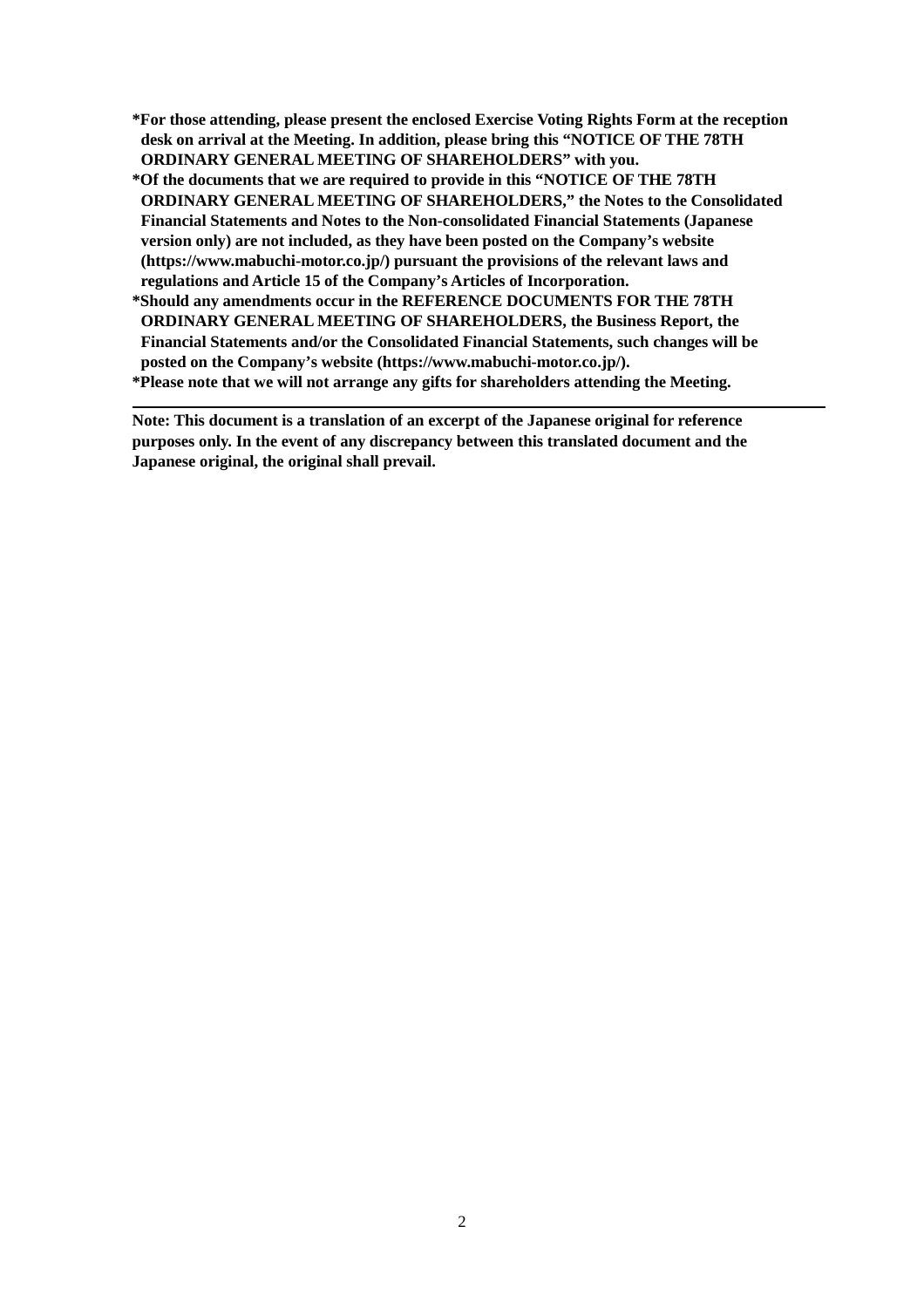## **REFERENCE DOCUMENTS FOR THE 78TH ORDINARY GENERAL MEETING OF SHAREHOLDERS**

**Proposal 1:** Proposed Appropriation of Retained Earnings for the 78th Fiscal Term

Our basic policy on the appropriation of retained earnings is to retain necessary earnings for sound business activities, to maintain healthy financial strength and to ensure adequate dividends to our shareholders based on performance for the year. Based on this policy, the Company makes it a principle to consistently distribute an annual ordinary dividend of 30 yen per share as payment of a long-term stable dividend, plus an additional special dividend equal to 30% (paid out on a per share basis) of the consolidated profit, depending on the performance of the Company.

We plan to pay an annual dividend of 135 yen per share, an amount determined in consideration of calculations based on the above standards and the business environment (consisting of a 30 yen ordinary dividend and a 105 yen special dividend). Because we paid an interim dividend of 55 yen (consisting of a 15 yen ordinary dividend and a 40 yen special dividend) per share in September 2018, we propose the year-end dividend for the year as follows:

Matters related to the year-end dividend

- (1) Type of distributable properties Money
- (2) Matters related to the disbursement of distributable properties and the aggregate amount 80 yen per common share of the Company (An ordinary dividend of 15 yen and a special dividend of 65 yen) Aggregate dividend amount: 5,379,088,640 yen
- (3) Effective date of the distribution of retained earnings March 29, 2019

The remaining surplus will be used for measures aimed at further strengthening our existing businesses and investing in areas of future growth, with a view to further increasing corporate value.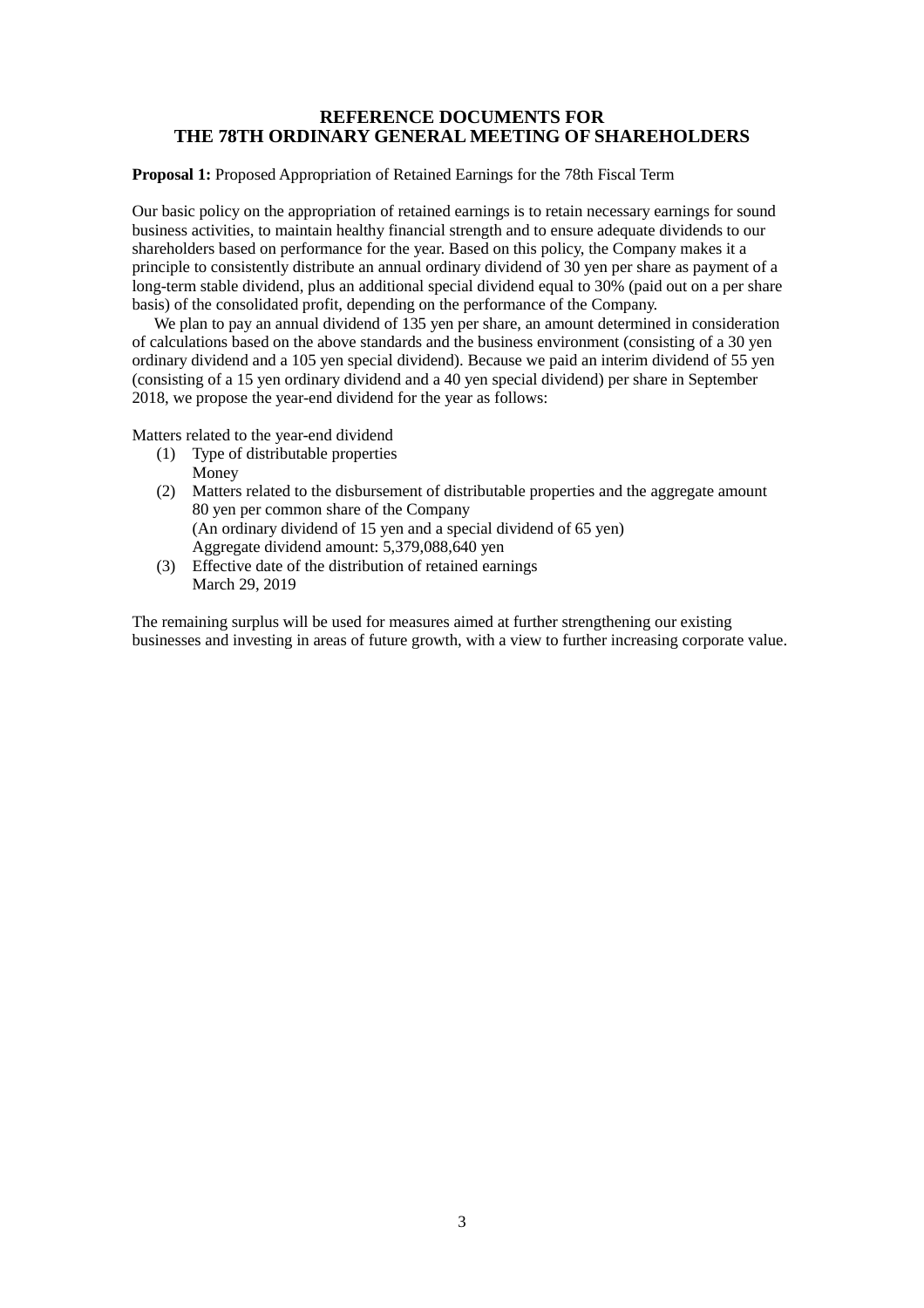#### **Proposal 2:** Partial Amendments to the Articles of Incorporation

- 1. Reasons for the amendments
- (1) In order to strengthen audit and supervision functions of the Board of Directors and to transition to a company with audit and supervisory committee to speed up decision making by delegating a portion of the Board of Directors' decision-making authority of business execution to directors, the Company will establish new provisions concerning the audit and supervisory committee and audit and supervisory committee members, remove the provisions concerning the Audit & Supervisory Board and audit & supervisory board members, and make the necessary amendments, including the establishment of new provisions concerning the delegation of authority to directors.
- (2) Following the above amendments, the Company will take necessary procedures, such as renumbering certain Articles.

#### 2. Details of the amendments

Details of the amendments to the Articles of Incorporation are as follows:

This proposal shall become effective at the conclusion of the 78th Ordinary General Meeting of Shareholders.

|                                                                                                                                                                                                                                                                                                            | (Amended portions are underlined.)                                                                                                                                                                                                                                                 |  |  |
|------------------------------------------------------------------------------------------------------------------------------------------------------------------------------------------------------------------------------------------------------------------------------------------------------------|------------------------------------------------------------------------------------------------------------------------------------------------------------------------------------------------------------------------------------------------------------------------------------|--|--|
| <b>Current Articles of Incorporation</b>                                                                                                                                                                                                                                                                   | <b>Proposed Amendments</b>                                                                                                                                                                                                                                                         |  |  |
| Chapter 1 - General Provisions                                                                                                                                                                                                                                                                             | Chapter 1 - General Provisions                                                                                                                                                                                                                                                     |  |  |
| Article 1.-3.<br>(Text omitted)                                                                                                                                                                                                                                                                            | Article 1.-3.<br>(Unchanged)                                                                                                                                                                                                                                                       |  |  |
| (Organs)<br>Article 4.<br>In addition to the Shareholders'<br>Meetings and Directors, the<br>Company shall establish the<br>following organs.<br>1. Board of Directors<br>2. Audit & Supervisory Board<br>Members<br>3. Audit & Supervisory Board<br>4. Independent Certified Public<br><b>Accountants</b> | (Organs)<br>Article 4.<br>In addition to the Shareholders'<br>Meetings and Directors, the<br>Company shall establish the<br>following organs.<br>1. Board of Directors<br>2. Audit and Supervisory Committee<br>(Deleted)<br>3. Independent Certified Public<br><b>Accountants</b> |  |  |
| Article 5.-12.<br>(Text omitted)                                                                                                                                                                                                                                                                           | Article 5.-12.<br>(Unchanged)                                                                                                                                                                                                                                                      |  |  |
| Chapter 3 – General Meetings of Shareholders<br>Article 14                                                                                                                                                                                                                                                 | Chapter 3 – General Meetings of Shareholders<br>Article 14                                                                                                                                                                                                                         |  |  |
| (Text omitted)<br>$1_{-}$<br>When the Director and President is<br>2.<br>unable to act, another Director,<br>according to the order of priority<br>determined in advance by the Board<br>of Directors, shall act as chairperson.                                                                           | (Unchanged)<br>1.<br>2. When the Director and President is<br>unable to act, another Director,<br>according to the order of priority<br>determined in advance by the Board<br>of Directors, shall call the<br>Shareholders' Meeting and act as<br>chairperson.                     |  |  |
| Article 15.-17.<br>(Text omitted)                                                                                                                                                                                                                                                                          | Article 15.-17.<br>(Unchanged)                                                                                                                                                                                                                                                     |  |  |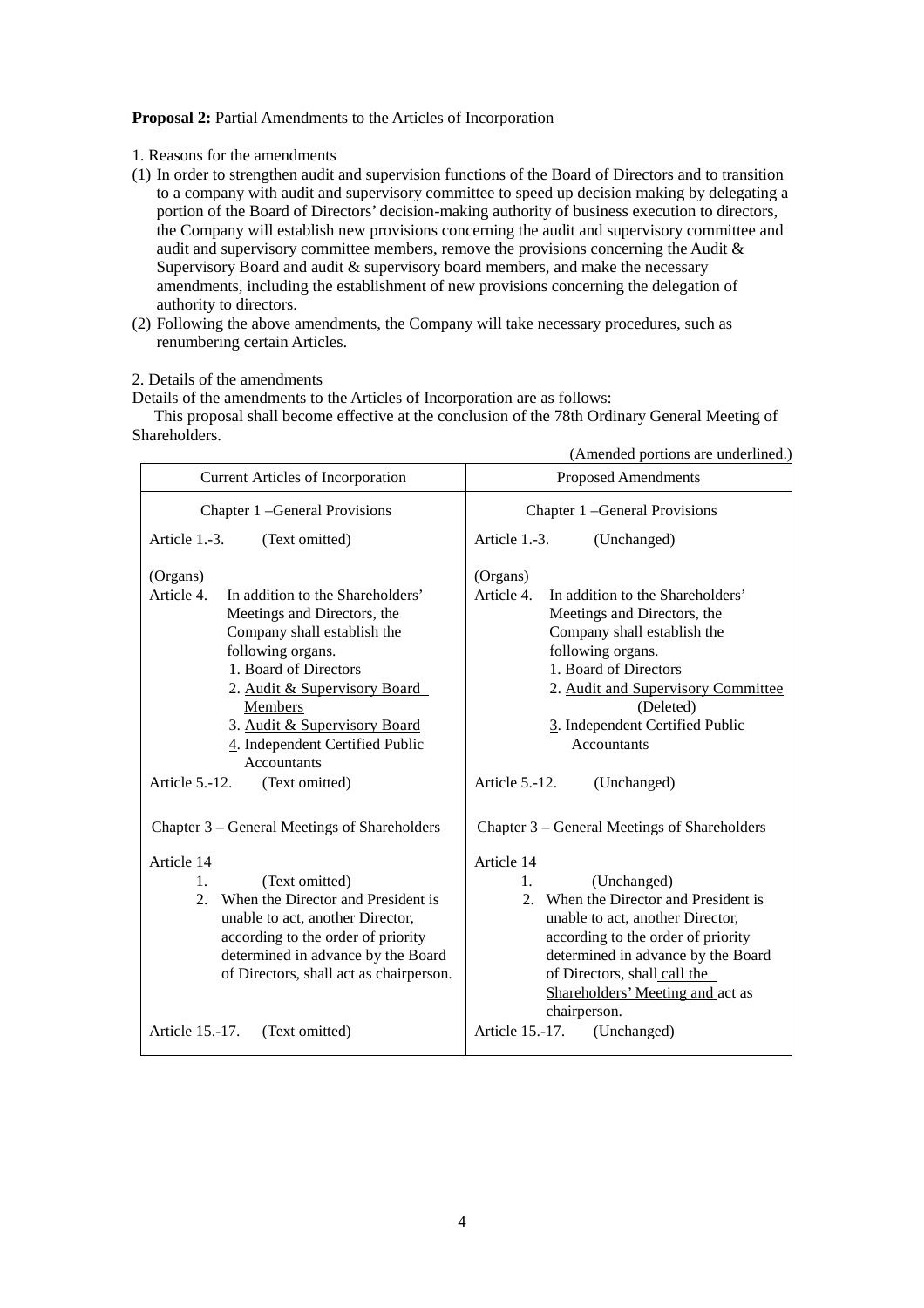| <b>Current Articles of Incorporation</b>                                                                                                                                                                                                                             | <b>Proposed Amendments</b>                                                                                                                                                                                                                                                                                                                                                                                                   |  |  |
|----------------------------------------------------------------------------------------------------------------------------------------------------------------------------------------------------------------------------------------------------------------------|------------------------------------------------------------------------------------------------------------------------------------------------------------------------------------------------------------------------------------------------------------------------------------------------------------------------------------------------------------------------------------------------------------------------------|--|--|
| Chapter 4 -Directors and Board of Directors                                                                                                                                                                                                                          | Chapter 4 -Directors and Board of Directors                                                                                                                                                                                                                                                                                                                                                                                  |  |  |
| (Number of Directors)<br>Article 18. The Company shall appoint at least<br>three, but no more than 11 Directors.                                                                                                                                                     | (Number of Directors)<br>Article 18.<br>The Company shall appoint at least<br><u>1.</u><br>three, but no more than 11 Directors<br>(excluding individuals who are<br><b>Audit and Supervisory Committee</b><br>Members).<br>The Company shall have no more<br>2.<br>than four Directors who are Audit<br>and Supervisory Committee<br>Members (hereinafter, referred to<br>as "Audit and Supervisory<br>Committee Members"). |  |  |
| (Appointment of Directors)<br>Article 19.<br>1.<br>Directors shall be elected by a<br>resolution of a Shareholders'<br>Meeting.                                                                                                                                      | (Appointment of Directors)<br>Article 19.<br>Directors shall be elected by a<br>1.<br>resolution of a Shareholders'<br>Meeting, separating Audit and<br><b>Supervisory Committee Members</b><br>from other Directors.                                                                                                                                                                                                        |  |  |
| 2.-3. (Text omitted)                                                                                                                                                                                                                                                 | 2.-3. (Unchanged)                                                                                                                                                                                                                                                                                                                                                                                                            |  |  |
| (Term of Office of Directors)<br>Article 20.<br>The term of Directors shall continue<br>$1_{\cdot}$<br>until the conclusion of the Ordinary<br>General Meeting of Shareholders<br>for the final business year that ends<br>within two years of their<br>appointment. | (Term of Office of Directors)<br>Article 20.<br>1.<br>The term of Directors (excluding<br>Directors who are Audit and<br><b>Supervisory Committee Members)</b><br>shall continue until the conclusion<br>of the Ordinary General Meeting of<br>Shareholders for the final business<br>year that ends within one years of<br>their appointment.                                                                               |  |  |
| 2.<br>The term of a Director who is<br>elected as a substitute or additional<br>Director shall continue until the<br>expiration of the terms of other<br>incumbent Directors.                                                                                        | Notwithstanding the provisions of<br>2.<br>the preceding paragraph, the term of<br><b>Audit and Supervisory Committee</b><br>Members shall continue until the<br>conclusion of the Ordinary General<br>Meeting of Shareholders for the<br>final business year that ends within<br>two years of their appointment.                                                                                                            |  |  |
| (New establishment)                                                                                                                                                                                                                                                  | The term of an Audit and<br>3.<br><b>Supervisory Committee Member</b><br>who is elected as a substitute shall<br>continue until the time at which the<br>term of office of the Audit and<br><b>Supervisory Committee Member</b><br>who retired from office ends.                                                                                                                                                             |  |  |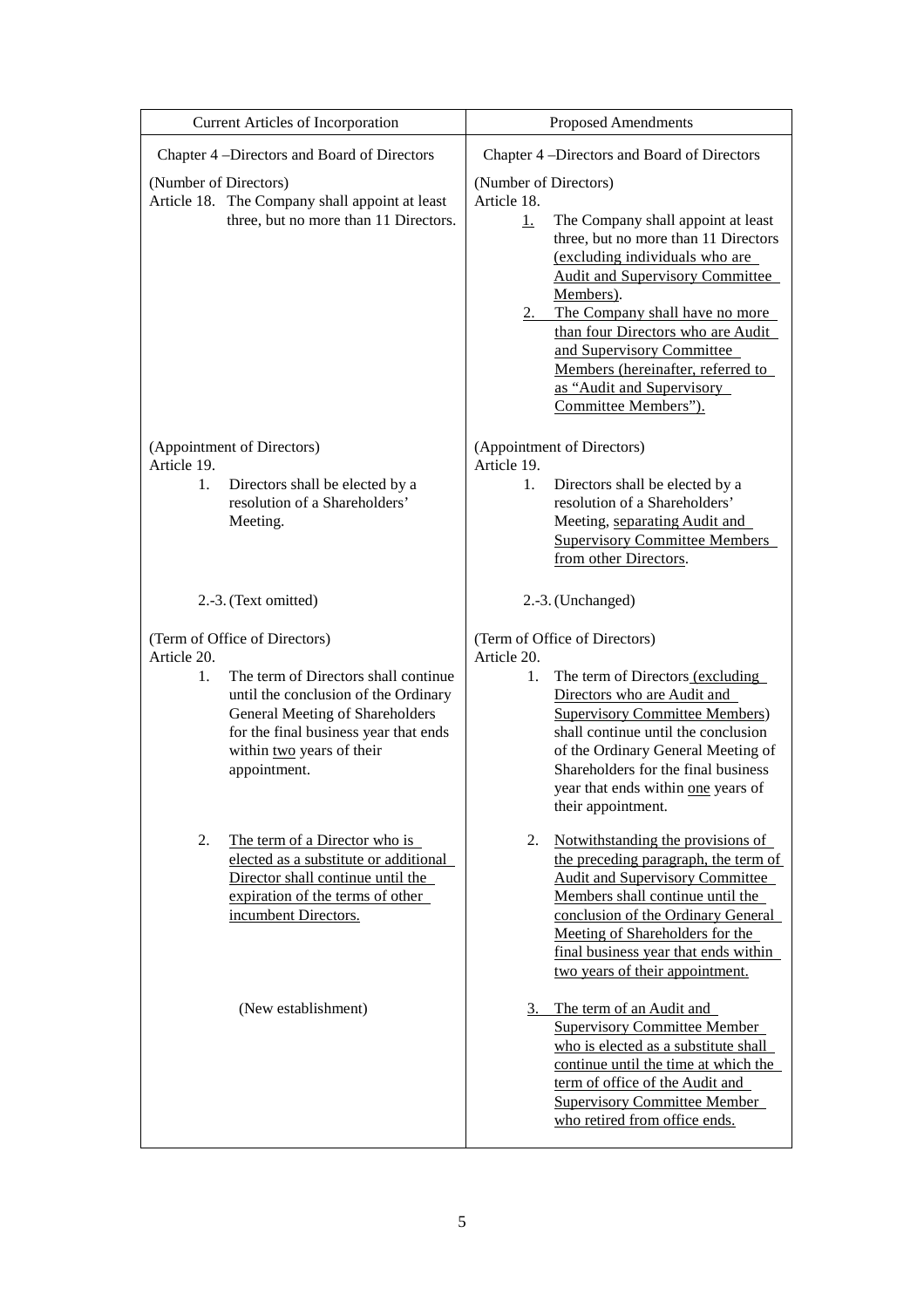| <b>Current Articles of Incorporation</b>                                                                                                                                                                                                                                                                                                                                                                                                                                                                                                                                                                                  |                                       | <b>Proposed Amendments</b>                                                                                                                                                                                                                                                                                                                                                                                                                                                                        |  |  |
|---------------------------------------------------------------------------------------------------------------------------------------------------------------------------------------------------------------------------------------------------------------------------------------------------------------------------------------------------------------------------------------------------------------------------------------------------------------------------------------------------------------------------------------------------------------------------------------------------------------------------|---------------------------------------|---------------------------------------------------------------------------------------------------------------------------------------------------------------------------------------------------------------------------------------------------------------------------------------------------------------------------------------------------------------------------------------------------------------------------------------------------------------------------------------------------|--|--|
| (New establishment)                                                                                                                                                                                                                                                                                                                                                                                                                                                                                                                                                                                                       |                                       | 4. The term during which the<br>resolution to elect a substitute Audit<br>and Supervisory Committee<br>Member, elected pursuant to Article<br>329, Paragraph 3 of the Companies<br>Act, is valid shall continue until the<br>opening of the Ordinary General<br>Meeting of Shareholders for the<br>final business year that ends within<br>two years of his/her appointment.                                                                                                                      |  |  |
| Article 21<br>(Text omitted)                                                                                                                                                                                                                                                                                                                                                                                                                                                                                                                                                                                              | Article 21                            | (Unchanged)                                                                                                                                                                                                                                                                                                                                                                                                                                                                                       |  |  |
| (Notice of Convocation of the Board of<br>Directors' Meetings)<br>Article 22.<br>A notice of convocation of a<br>$1_{\ldots}$<br>meeting of the Board of Directors<br>shall be sent to all Directors and all<br>Audit & Supervisory Board<br>Members at least three days prior to<br>the date of the meeting; provided,<br>however, that this period may be<br>shortened at times of urgent<br>necessity.<br>2.<br>Board of Directors' meetings may<br>be called without conducting the<br>procedures for convocation, if the<br>consent of all Directors and Audit &<br><b>Supervisory Board Members is</b><br>obtained. | Article 22.<br>2.                     | (Notice of Convocation of the Board of<br>Directors' Meetings)<br>A notice of convocation of a<br>$1_{\ldots}$<br>meeting of the Board of Directors<br>shall be sent to all Directors at least<br>three days prior to the date of the<br>meeting; provided, however, that<br>this period may be shortened at<br>times of urgent necessity.<br>Board of Directors' meetings may<br>be called without conducting the<br>procedures for convocation, if the<br>consent of all Directors is obtained. |  |  |
| (Convener and Chairperson of the Board of<br>Directors)<br>Article 23.<br>1.<br>(Text omitted)<br>2.<br>When the Director and President is<br>unable to act, another Director,<br>according to the order of priority<br>determined in advance by the Board<br>of Directors, shall act as<br>chairperson.                                                                                                                                                                                                                                                                                                                  | Directors)<br>Article 23.<br>l.<br>2. | (Convener and Chairperson of the Board of<br>(Unchanged)<br>When the Director and President is<br>unable to act, another Director,<br>according to the order of priority<br>determined in advance by the Board<br>of Directors, shall call the meeting<br>and act as chairperson.                                                                                                                                                                                                                 |  |  |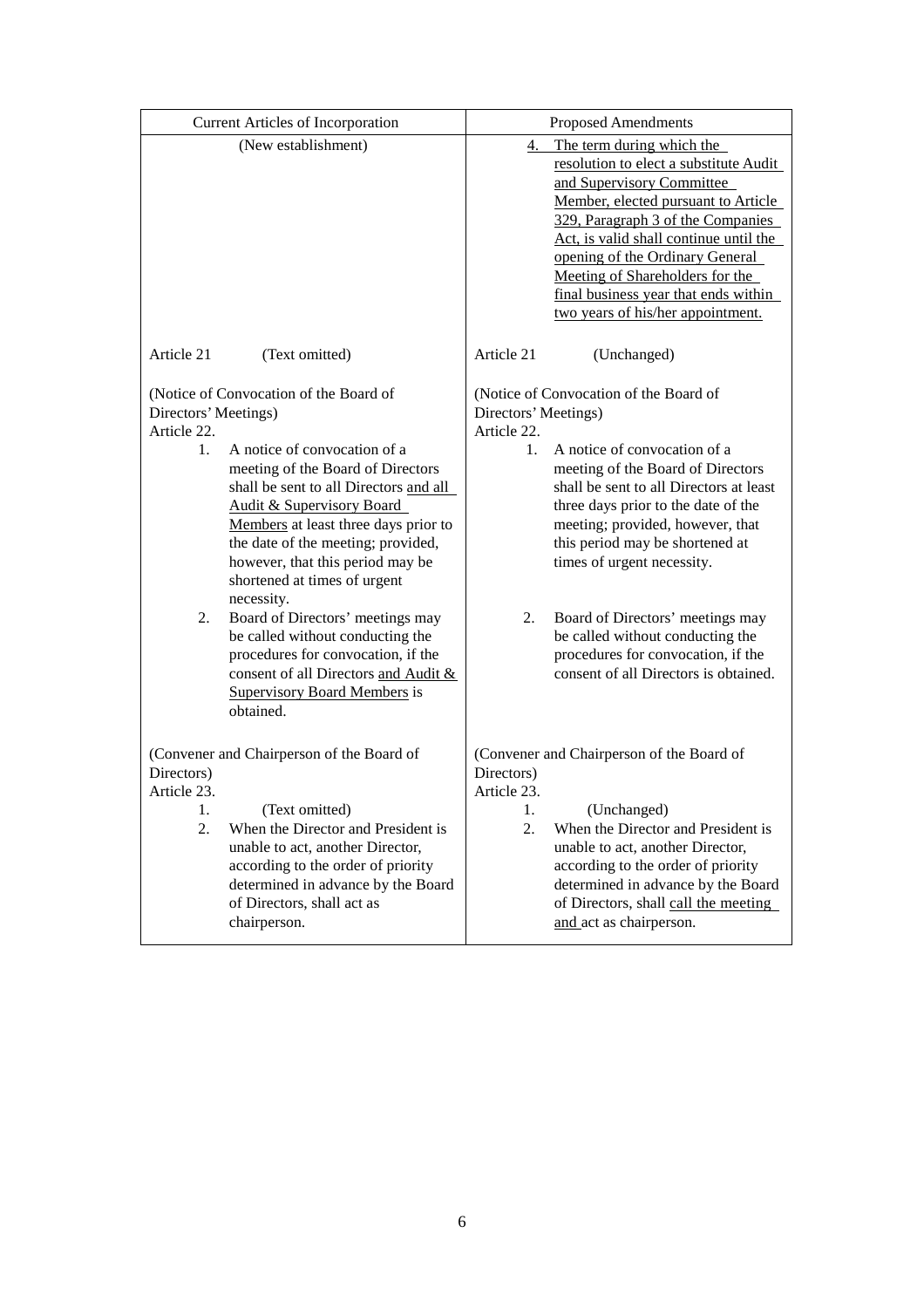| <b>Current Articles of Incorporation</b>                                                                                                                                                                                                                                                                                       | <b>Proposed Amendments</b>                                                                                                                                                                                                                                                                                                                                                                                                                                                                                          |
|--------------------------------------------------------------------------------------------------------------------------------------------------------------------------------------------------------------------------------------------------------------------------------------------------------------------------------|---------------------------------------------------------------------------------------------------------------------------------------------------------------------------------------------------------------------------------------------------------------------------------------------------------------------------------------------------------------------------------------------------------------------------------------------------------------------------------------------------------------------|
| Article 24.-25.<br>(Text omitted)<br>(New establishment)                                                                                                                                                                                                                                                                       | Article 24.-25.<br>(Unchanged)<br>(Delegation to Directors of Decisions on the<br><b>Execution of Business)</b><br>Article 26. The Company may delegate to<br>Directors, in whole or in part,<br>decisions regarding the execution of<br>important business (excluding<br>matters set forth in each item of<br>Paragraph 5 of Article 399-13 of the<br>Companies Act) by a resolution of<br>the Board of Directors, in<br>accordance with the provisions of<br>Article 399-13, Paragraph 6 of the<br>Companies Act. |
| (Rules of the Board of Directors)<br>Article 26. (Change of article number)                                                                                                                                                                                                                                                    | (Rules of the Board of Directors)<br>Article 27. (Change of article number)                                                                                                                                                                                                                                                                                                                                                                                                                                         |
| (Remuneration, etc. for Directors)<br>Article 27. Financial benefits received from the<br>Company as consideration for the<br>execution of duties, such as Director<br>remuneration and bonuses<br>(hereinafter, referred to as<br>"Remuneration, etc.") shall be<br>determined by a resolution of a<br>Shareholders' Meeting. | (Remuneration, etc. for Directors)<br>Article 28. Financial benefits received from the<br>Company as consideration for the<br>execution of duties, such as Director<br>remuneration and bonuses<br>(hereinafter, referred to as<br>"Remuneration, etc.") shall be<br>determined separately for Audit and<br><b>Supervisory Committee Members</b><br>and other Directors by a resolution<br>of a Shareholders' Meeting.                                                                                              |
| (Limited Liability Agreements with Directors)<br>Article 28. (Change of article number)                                                                                                                                                                                                                                        | (Limited Liability Agreements with Directors)<br>Article 29. (Change of article number)                                                                                                                                                                                                                                                                                                                                                                                                                             |
| Chapter 5 – Audit & Supervisory Board<br>Members and the Audit & Supervisory Board                                                                                                                                                                                                                                             | Chapter 5 – Audit and Supervisory Committee<br>Members and the Audit and Supervisory<br>Committee                                                                                                                                                                                                                                                                                                                                                                                                                   |
| (Number of Audit & Supervisory Board<br>Members)<br>Article 29. The Company shall have at least<br>three, and not more than four Audit<br>& Supervisory Board Members.                                                                                                                                                         | (Deleted)                                                                                                                                                                                                                                                                                                                                                                                                                                                                                                           |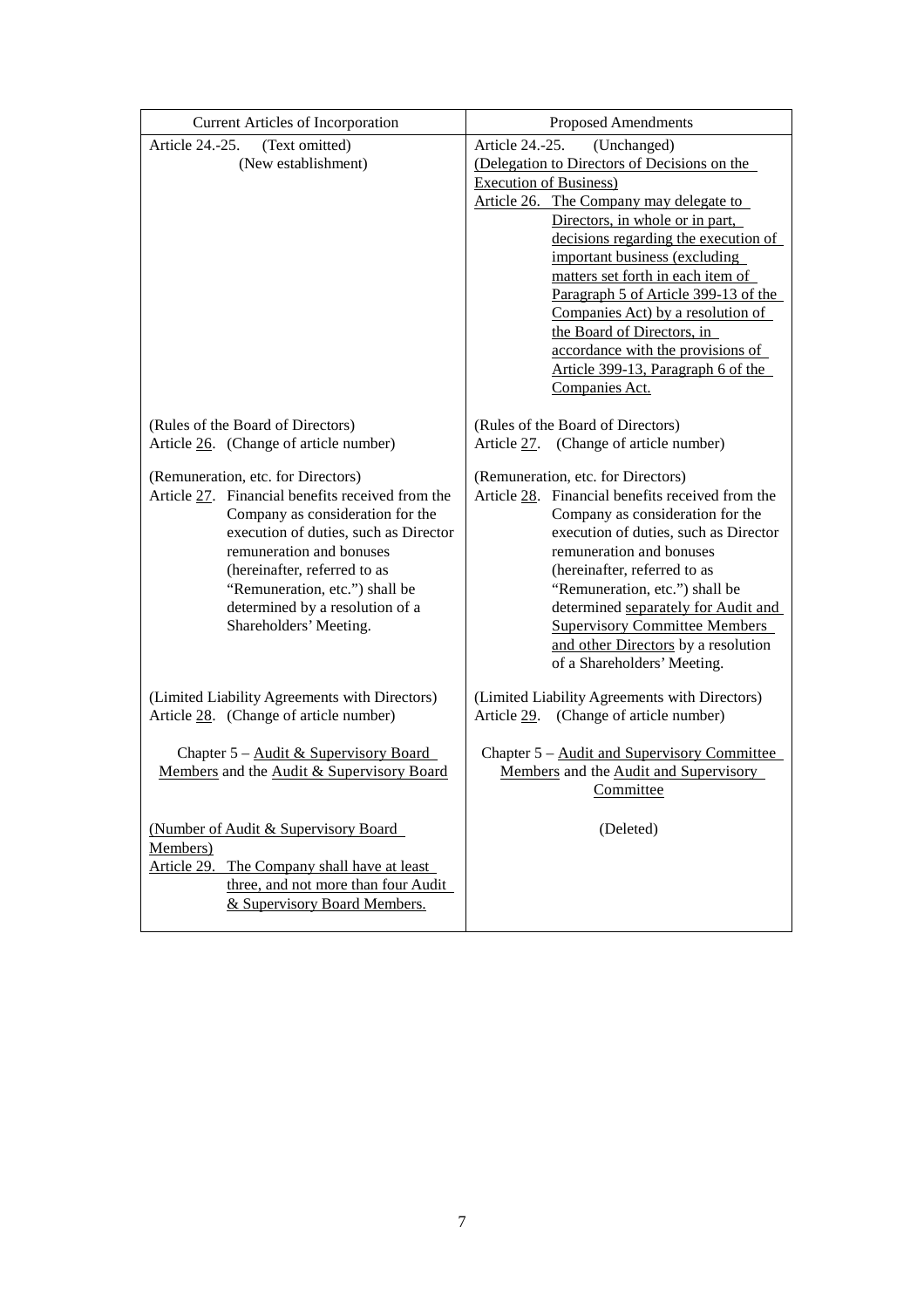|                   | <b>Current Articles of Incorporation</b>                    | <b>Proposed Amendments</b>                        |  |
|-------------------|-------------------------------------------------------------|---------------------------------------------------|--|
|                   | (Election of Audit & Supervisory Board                      | (Deleted)                                         |  |
| Members)          |                                                             |                                                   |  |
| Article 30.       |                                                             |                                                   |  |
| 1.                | Audit & Supervisory Board                                   |                                                   |  |
|                   | Members shall be elected by a                               |                                                   |  |
|                   | resolution of a Shareholders'<br>Meeting.                   |                                                   |  |
| 2.                | A resolution to elect Audit &                               |                                                   |  |
|                   | Supervisory Board Members, as                               |                                                   |  |
|                   | provided for in the preceding                               |                                                   |  |
|                   | paragraph, shall be adopted by a                            |                                                   |  |
|                   | majority of the voting rights held by                       |                                                   |  |
|                   | the shareholders, where at least one-                       |                                                   |  |
|                   | third $(1/3)$ of the shareholders                           |                                                   |  |
|                   | entitled to vote are present.                               |                                                   |  |
|                   | (Term of Office of Audit & Supervisory Board                |                                                   |  |
| Members)          |                                                             | (Deleted)                                         |  |
| Article 31.       |                                                             |                                                   |  |
| 1.                | The term of Audit & Supervisory                             |                                                   |  |
|                   | Board Members shall continue until                          |                                                   |  |
|                   | the conclusion of the Ordinary                              |                                                   |  |
|                   | <b>General Meeting of Shareholders</b>                      |                                                   |  |
|                   | for the final business year that ends                       |                                                   |  |
|                   | within four years of their                                  |                                                   |  |
|                   | appointment.                                                |                                                   |  |
| 2.                | The term of an Audit & Supervisory                          |                                                   |  |
|                   | Board Member who is elected as a                            |                                                   |  |
|                   | substitute for an Audit $&$                                 |                                                   |  |
|                   | <b>Supervisory Board Member who</b>                         |                                                   |  |
|                   | retired from office before the                              |                                                   |  |
|                   | expiration of his/her term of office                        |                                                   |  |
|                   | shall continue until the time at                            |                                                   |  |
|                   | which the term of office of the Audit                       |                                                   |  |
|                   | & Supervisory Board Member who<br>retired from office ends. |                                                   |  |
|                   | (Full-time Audit & Supervisory Board                        | (Full-time Audit and Supervisory Committee        |  |
| Members)          |                                                             | Members)                                          |  |
| Article 32.       | The Audit & Supervisory Board                               | Article 30.<br>The Audit and Supervisory          |  |
|                   | shall appoint full-time Audit $\&$                          | Committee may appoint full-time                   |  |
|                   | <b>Supervisory Board Members by a</b>                       | <b>Audit and Supervisory Committee</b>            |  |
|                   | resolution.                                                 | Members by a resolution.                          |  |
|                   |                                                             |                                                   |  |
|                   | (Notice of Convocation of the Audit $\&$                    | (Notice of Convocation of the Audit and           |  |
|                   | <b>Supervisory Board Meetings)</b>                          | <b>Supervisory Committee Meetings)</b>            |  |
| Article 33.<br>1. | A notice of convocation of a                                | Article 31.<br>A notice of convocation of a<br>1. |  |
|                   | meeting of the Audit & Supervisory                          | meeting of the Audit and                          |  |
|                   | Board shall be sent to all Audit &                          | Supervisory Committee shall be                    |  |
|                   | <b>Supervisory Board Members at</b>                         | sent to all <b>Audit</b> and <b>Supervisory</b>   |  |
|                   | least three days prior to the date of                       | Committee Members at least three                  |  |
|                   | the meeting; provided, however, that                        | days prior to the date of the meeting;            |  |
|                   | this period may be shortened at                             | provided, however, that this period               |  |
|                   | times of urgent necessity.                                  | may be shortened at times of urgent               |  |
|                   |                                                             | necessity.                                        |  |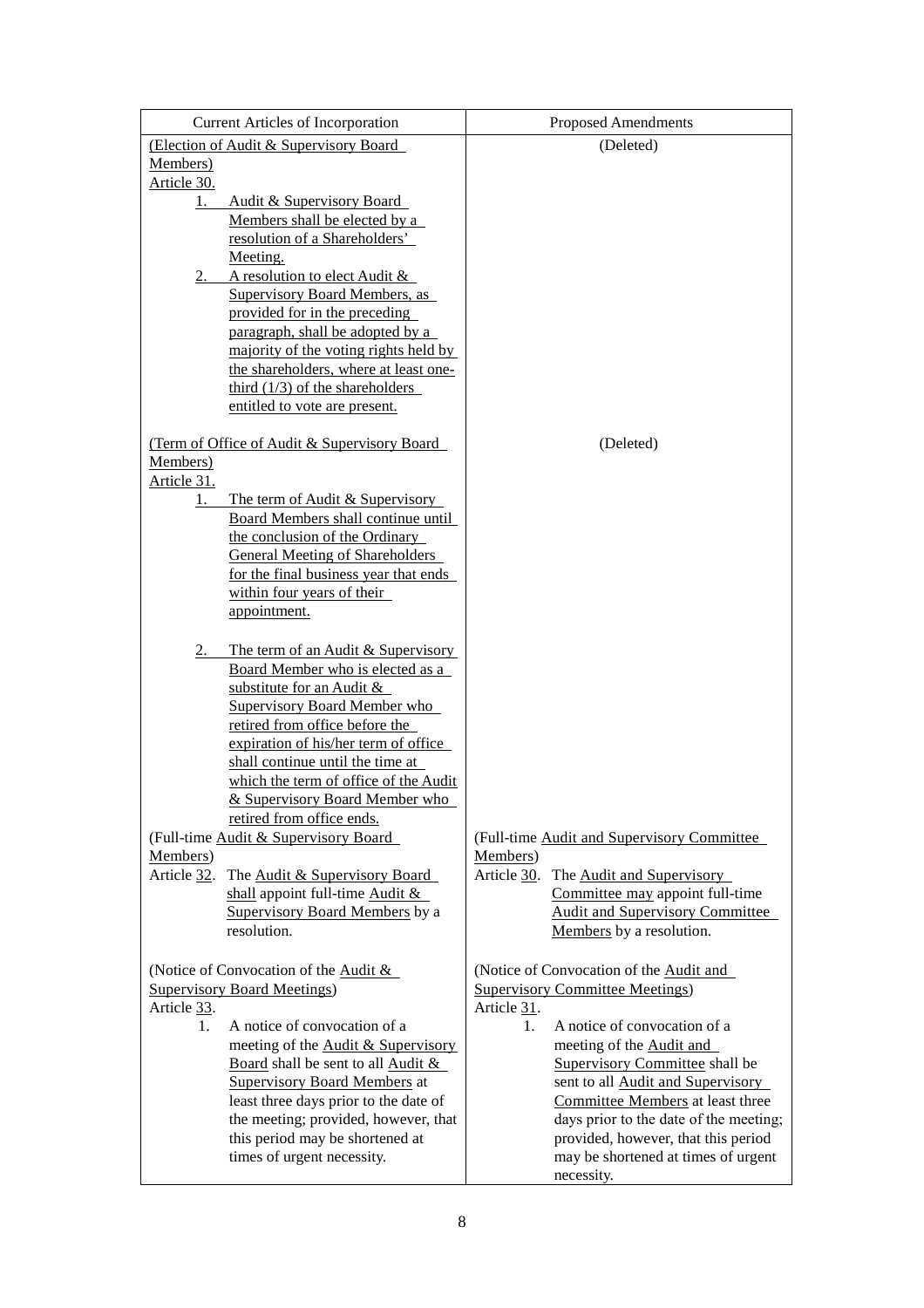| <b>Current Articles of Incorporation</b>                                                                                                                                                                                                                                                                                                                                                                                                                                                                                  | <b>Proposed Amendments</b>                                                                                                                                                                                                                                                                                                                                                                                |  |  |
|---------------------------------------------------------------------------------------------------------------------------------------------------------------------------------------------------------------------------------------------------------------------------------------------------------------------------------------------------------------------------------------------------------------------------------------------------------------------------------------------------------------------------|-----------------------------------------------------------------------------------------------------------------------------------------------------------------------------------------------------------------------------------------------------------------------------------------------------------------------------------------------------------------------------------------------------------|--|--|
| Meetings of the Audit $\&$<br>2.<br>Supervisory Board may be called<br>without conducting the procedures<br>for convocation, if the consent of all<br>Audit & Supervisory Board<br>Members is obtained.<br>(Method of Resolutions of Audit & Supervisory                                                                                                                                                                                                                                                                  | Meetings of the Audit and<br>2.<br>Supervisory Committee may be<br>called without conducting the<br>procedures for convocation, if the<br>consent of all Audit and<br><b>Supervisory Committee Members is</b><br>obtained.<br>(Method of Resolution of Audit and Supervisory                                                                                                                              |  |  |
| <b>Board Meetings)</b><br>Article 34. Unless otherwise provided for in<br>laws and regulations, resolutions of<br><b>Audit &amp; Supervisory Board</b><br>meetings shall be adopted by a<br>majority of the Audit & Supervisory<br><b>Board Members.</b>                                                                                                                                                                                                                                                                  | <b>Committee Meetings)</b><br>Article 32. Resolutions of Audit and<br><b>Supervisory Committee meetings</b><br>shall be adopted by a majority of the<br><b>Audit and Supervisory Committee</b><br>Members, where a majority of the<br><b>Audit and Supervisory Committee</b><br>Members are present.                                                                                                      |  |  |
| (Rules of the Audit & Supervisory Board)<br>Article 35. Unless otherwise provided for in<br>laws and regulations and these<br>Articles of Incorporation, matters<br>relating to the <b>Audit &amp; Supervisory</b><br>Board shall be in accordance with<br>the Regulations of the Audit $\&$<br>Supervisory Board, as provided for<br>by the Audit & Supervisory Board.                                                                                                                                                   | (Rules of the Audit and Supervisory Committee)<br>Article 33. Unless otherwise provided for in<br>laws and regulations and these<br>Articles of Incorporation, matters<br>relating to the <b>Audit and</b><br>Supervisory Committee shall be in<br>accordance with the Regulations of<br>the <b>Audit and Supervisory</b><br>Committee, as provided for by the<br><b>Audit and Supervisory Committee.</b> |  |  |
| (Remuneration, etc. for Audit & Supervisory<br><b>Board Members</b> )<br>Article 36. Remuneration, etc. for Audit &<br><b>Supervisory Board Members shall</b><br>be decided through a resolution of a<br>Shareholders' Meeting.                                                                                                                                                                                                                                                                                           | (Deleted)                                                                                                                                                                                                                                                                                                                                                                                                 |  |  |
| (Limited Liability Agreements with Audit &<br><b>Supervisory Board Members)</b><br>Article 37. Pursuant to the provisions of Article<br>427, Paragraph 1 of the Companies<br>Act, the Company may enter into an<br>agreement with each of the Audit $\&$<br>Supervisory Board Members, to the<br>effect that any liability under Article<br>423, Paragraph 1 of said Act shall be<br>limited; provided, however, that the<br>limit of liability shall be the<br>prescribed minimum amount set by<br>laws and regulations. | (Deleted)                                                                                                                                                                                                                                                                                                                                                                                                 |  |  |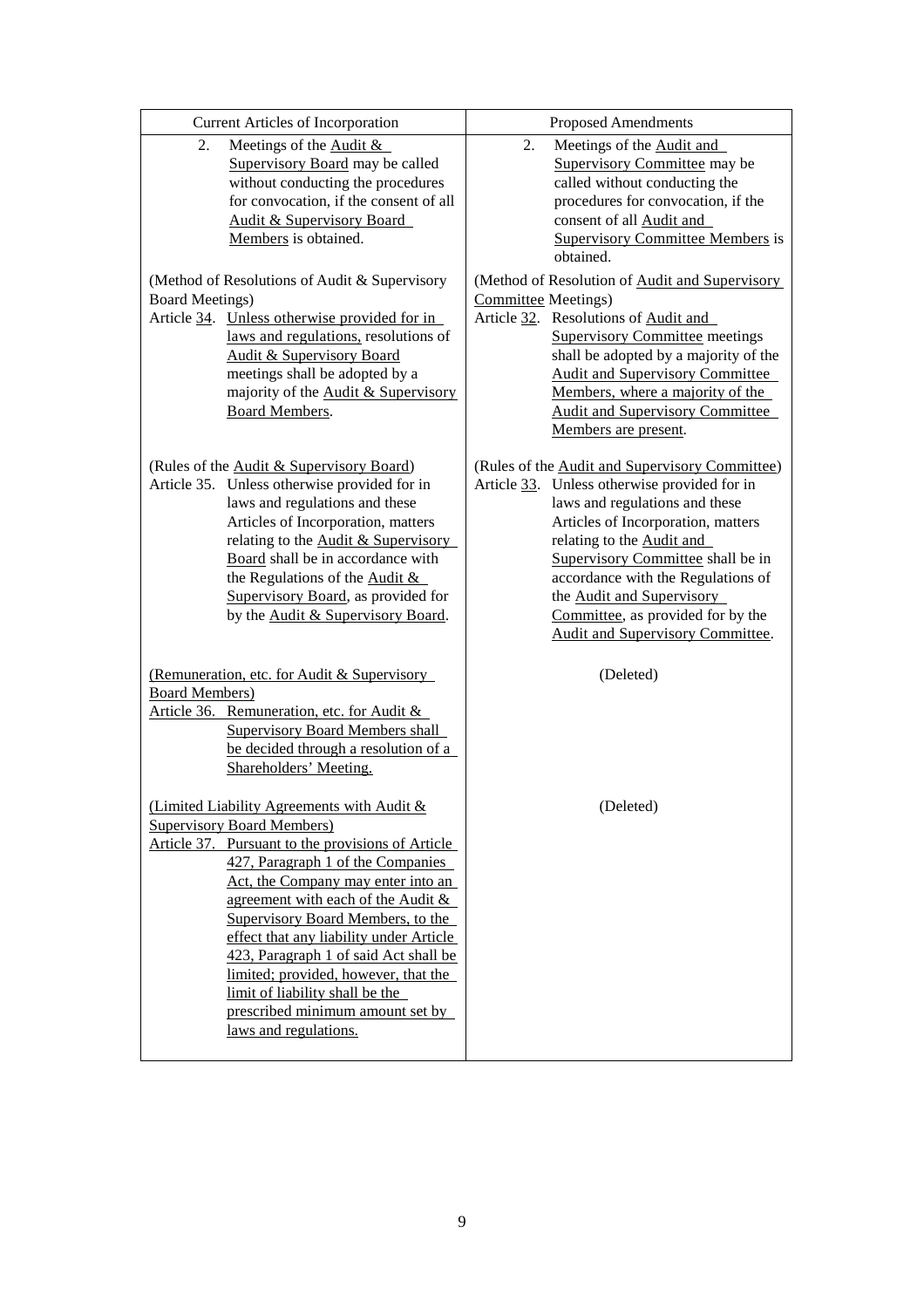| Current Articles of Incorporation              | <b>Proposed Amendments</b>                                                                                                                                                                                                                                                                                                                                                                                                                                                                                                                                                                                                                       |  |
|------------------------------------------------|--------------------------------------------------------------------------------------------------------------------------------------------------------------------------------------------------------------------------------------------------------------------------------------------------------------------------------------------------------------------------------------------------------------------------------------------------------------------------------------------------------------------------------------------------------------------------------------------------------------------------------------------------|--|
| Chapter 6 - Independent Certified Public       | Chapter 6 - Independent Certified Public                                                                                                                                                                                                                                                                                                                                                                                                                                                                                                                                                                                                         |  |
| <b>Accountants</b>                             | <b>Accountants</b>                                                                                                                                                                                                                                                                                                                                                                                                                                                                                                                                                                                                                               |  |
| Article 38.-39.                                | Article 34.-35.                                                                                                                                                                                                                                                                                                                                                                                                                                                                                                                                                                                                                                  |  |
| (Change of article number)                     | (Change of article number)                                                                                                                                                                                                                                                                                                                                                                                                                                                                                                                                                                                                                       |  |
| (Remuneration, etc. for Independent Certified  | (Remuneration, etc. for Independent Certified                                                                                                                                                                                                                                                                                                                                                                                                                                                                                                                                                                                                    |  |
| <b>Public Accountants)</b>                     | <b>Public Accountants)</b>                                                                                                                                                                                                                                                                                                                                                                                                                                                                                                                                                                                                                       |  |
| Article 40. Remuneration, etc. for Independent | Article 36. Remuneration, etc. for Independent                                                                                                                                                                                                                                                                                                                                                                                                                                                                                                                                                                                                   |  |
| <b>Certified Public Accountants shall</b>      | Certified Public Accountants shall be                                                                                                                                                                                                                                                                                                                                                                                                                                                                                                                                                                                                            |  |
| be determined by the Representative            | determined by the Representative                                                                                                                                                                                                                                                                                                                                                                                                                                                                                                                                                                                                                 |  |
| Director, after having obtained                | Director, after having obtained                                                                                                                                                                                                                                                                                                                                                                                                                                                                                                                                                                                                                  |  |
| consent from the Audit &                       | consent from the Audit and                                                                                                                                                                                                                                                                                                                                                                                                                                                                                                                                                                                                                       |  |
| Supervisory Board.                             | <b>Supervisory Committee.</b>                                                                                                                                                                                                                                                                                                                                                                                                                                                                                                                                                                                                                    |  |
| Chapter $7 -$ Accounts                         | Chapter $7 -$ Accounts                                                                                                                                                                                                                                                                                                                                                                                                                                                                                                                                                                                                                           |  |
| (Business Year)                                | (Business Year)                                                                                                                                                                                                                                                                                                                                                                                                                                                                                                                                                                                                                                  |  |
| (Change of article number)                     | Article 37.-40.                                                                                                                                                                                                                                                                                                                                                                                                                                                                                                                                                                                                                                  |  |
| Article 41.-44.                                | (Change of article number)                                                                                                                                                                                                                                                                                                                                                                                                                                                                                                                                                                                                                       |  |
| (New establishment)                            | (Transitional measure regarding Limited                                                                                                                                                                                                                                                                                                                                                                                                                                                                                                                                                                                                          |  |
|                                                | <b>Liability Agreements with Audit &amp; Supervisory</b><br><b>Board Members)</b><br>The agreements limiting the liability of Audit &<br><b>Supervisory Board Members (including those</b><br>who had been Audit & Supervisory Board<br>Members) for their actions prior to the close of<br>the ordinary general meeting of shareholders for<br>the business year ended March 31, 2018,<br>pursuant to Article 423 Paragraph 1 of the<br>Corporate Law, will continue to be governed by<br>Article 37 of the Articles of Incorporation prior<br>to the amendment made by the resolution of the<br>same ordinary general meeting of shareholders. |  |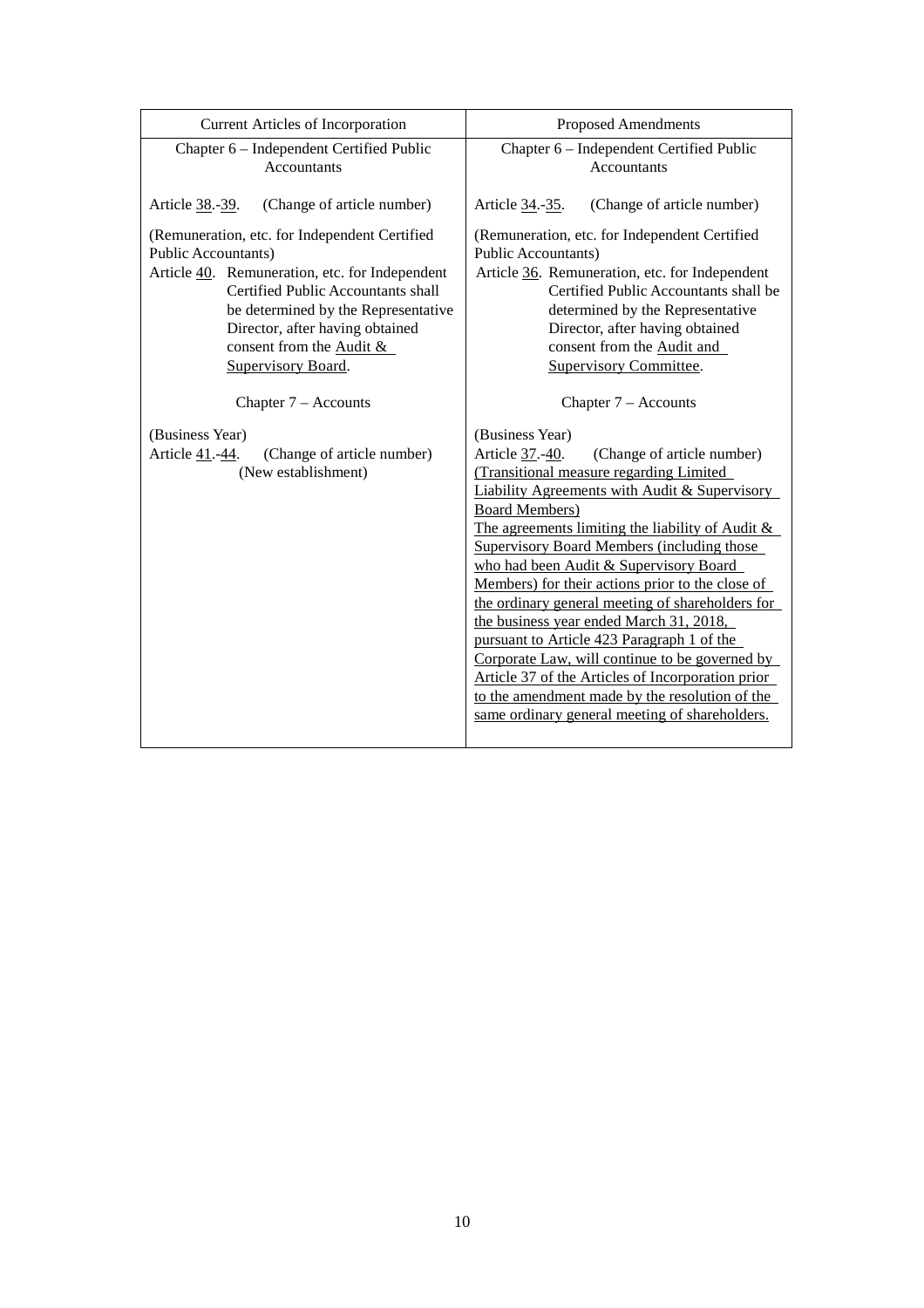**Proposal 3:** Election of Nine (9) Directors (Excluding Directors who are Audit and Supervisory Committee Members)

The Company will adopt a company with audit and supervisory committee system on condition that Proposal 2 "Partial Amendments to the Articles of Incorporation" is approved. Therefore, the term of office of all eight (8) directors will expire at the conclusion of the 78th Ordinary General Meeting of Shareholders. Shareholders are therefore requested to elect nine (9) directors (excluding directors who are audit and supervisory committee members).

This proposal shall become effective when Proposal 2 "Partial Amendments to the Articles of Incorporation" comes into effect.

The candidates for the position of director (excluding directors who are audit and supervisory committee members) are as follows:

| No.            | <b>Name</b>        | Position and assignment in the Company                                                                                                                                           |                                                                                                                                                     |
|----------------|--------------------|----------------------------------------------------------------------------------------------------------------------------------------------------------------------------------|-----------------------------------------------------------------------------------------------------------------------------------------------------|
| $\mathbf{1}$   | Hiroo Okoshi       | Representative Director and President, President<br>& CEO                                                                                                                        | Reappointment                                                                                                                                       |
| 2              | Masato Itokawa     | Representative Director, Managing Executive<br>Officer, Chief Quality Officer and Senior General<br>Manager of Quality Assurance Headquarters, in<br>charge of Internal Controls | Reappointment                                                                                                                                       |
| 3              | Hirotaro Katayama  | Director, Managing Executive Officer and Chief<br><b>Business Operation Officer</b>                                                                                              | Reappointment                                                                                                                                       |
| $\overline{4}$ | Tadahito Iyoda     | Director, Group Executive Officer and Chief<br>Regional Officer in the Americas                                                                                                  | Reappointment                                                                                                                                       |
| 5              | Eiji Uenishi       | Director, Executive Officer and Senior General<br>Manager of Product Development Headquarters                                                                                    | Reappointment                                                                                                                                       |
| 6              | Shinichi Taniguchi | Executive Officer and Senior General Manager of<br><b>Manufacturing Headquarters</b>                                                                                             | New appointment                                                                                                                                     |
| $\tau$         | Naoki Mitarai      | <b>Outside Director</b>                                                                                                                                                          | Reappointment<br>Candidate for outside director<br>Candidate for notification as<br>an independent director to the<br>Tokyo Stock Exchange          |
| 8              | Kazuhiko Tsutsumi  |                                                                                                                                                                                  | New appointment<br>Candidate for outside director<br>Candidate for notification as<br>an independent director to the<br>Tokyo Stock Exchange        |
| 9              | Jody L. Ono        |                                                                                                                                                                                  | New appointment<br>Candidate for outside director<br>Candidate for notification as<br>an independent director to the<br><b>Tokyo Stock Exchange</b> |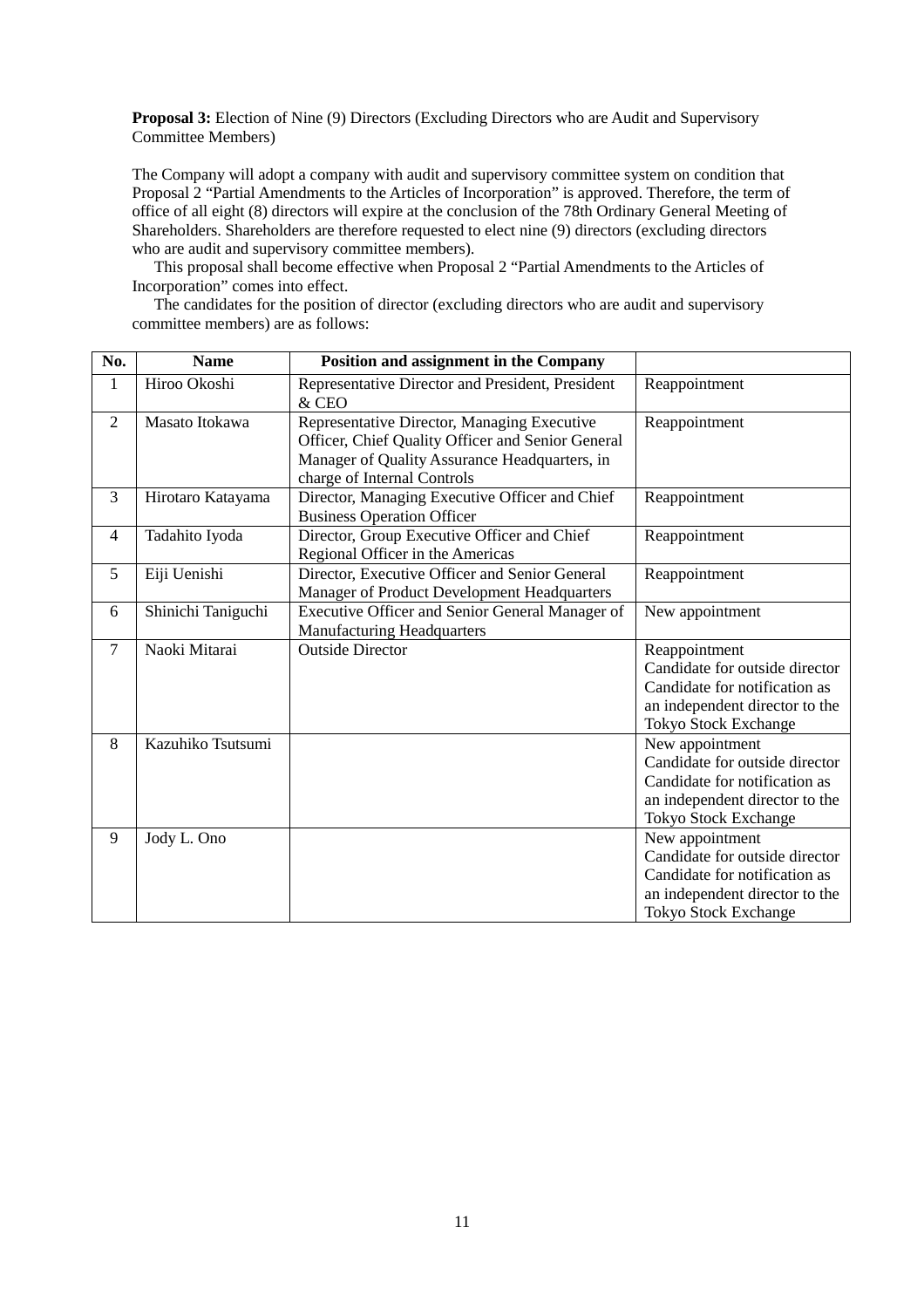| No. | Name<br>(Date of birth)                                                                                                                                                                                                                                                                                             | Brief personal history, position, assignment<br>and significant positions concurrently held |                                                                                                                        | Number of the<br>Company's<br>shares held |
|-----|---------------------------------------------------------------------------------------------------------------------------------------------------------------------------------------------------------------------------------------------------------------------------------------------------------------------|---------------------------------------------------------------------------------------------|------------------------------------------------------------------------------------------------------------------------|-------------------------------------------|
|     |                                                                                                                                                                                                                                                                                                                     | April 1984<br><b>June 1990</b>                                                              | Joined MABUCHI MOTOR CO., LTD.<br>Manager, Procurement Section, MABUCHI INDUSTRY<br>CO., LTD.                          |                                           |
|     |                                                                                                                                                                                                                                                                                                                     | August 1996                                                                                 | President, MABUCHI INDUSTRY CO., LTD.                                                                                  |                                           |
|     |                                                                                                                                                                                                                                                                                                                     | <b>May 2002</b>                                                                             | Director and General Manager, General Affairs Department,<br>Human Resources Department, MABUCHI INDUSTRY<br>CO., LTD. |                                           |
|     |                                                                                                                                                                                                                                                                                                                     | October 2002                                                                                | Manager, Corporate Planning Department, MABUCHI<br>MOTOR CO., LTD.                                                     |                                           |
| 1   | Hiroo Okoshi<br>(July 9, 1961)                                                                                                                                                                                                                                                                                      | March 2003                                                                                  | Deputy Senior General Manager, Business Platform<br>Innovation Headquarters, MABUCHI MOTOR CO., LTD.                   | 10,220                                    |
|     |                                                                                                                                                                                                                                                                                                                     | January 2004                                                                                | General Manager, Corporate Planning Department,<br>MABUCHI MOTOR CO., LTD.                                             |                                           |
|     |                                                                                                                                                                                                                                                                                                                     | November 2009                                                                               | Executive Officer and Senior General Manager,<br>Administration Headquarters, MABUCHI MOTOR CO.,<br>LTD.               |                                           |
|     |                                                                                                                                                                                                                                                                                                                     | March 2011                                                                                  | Director, Executive Officer and Senior General Manager,<br>Administration Headquarters, MABUCHI MOTOR CO.,<br>LTD.     |                                           |
|     |                                                                                                                                                                                                                                                                                                                     | March 2013                                                                                  | Representative Director, President and CEO, MABUCHI<br>MOTOR CO., LTD. (Current position)                              |                                           |
|     | Reasons for being nominated for the position of director:<br>Hiroo Okoshi has been renominated as a candidate for the position of director because we have judged that we can rely on<br>his ability to play a significant role in decision making on important matters in the Group, as well as the supervision of |                                                                                             |                                                                                                                        |                                           |
|     |                                                                                                                                                                                                                                                                                                                     |                                                                                             |                                                                                                                        |                                           |
|     |                                                                                                                                                                                                                                                                                                                     |                                                                                             |                                                                                                                        |                                           |
|     | business execution towards the steady growth of the Group as a whole, on top of the medium- to long-term enhancement of                                                                                                                                                                                             |                                                                                             |                                                                                                                        |                                           |
|     | corporate value. Since he assumed the office of Representative Director and President in March 2013, he has significantly                                                                                                                                                                                           |                                                                                             |                                                                                                                        |                                           |
|     | contributed to the business expansion of the Group and the enhancement of corporate value through his strong leadership                                                                                                                                                                                             |                                                                                             |                                                                                                                        |                                           |
|     | based on his abundant experience and history of achievements.                                                                                                                                                                                                                                                       |                                                                                             |                                                                                                                        |                                           |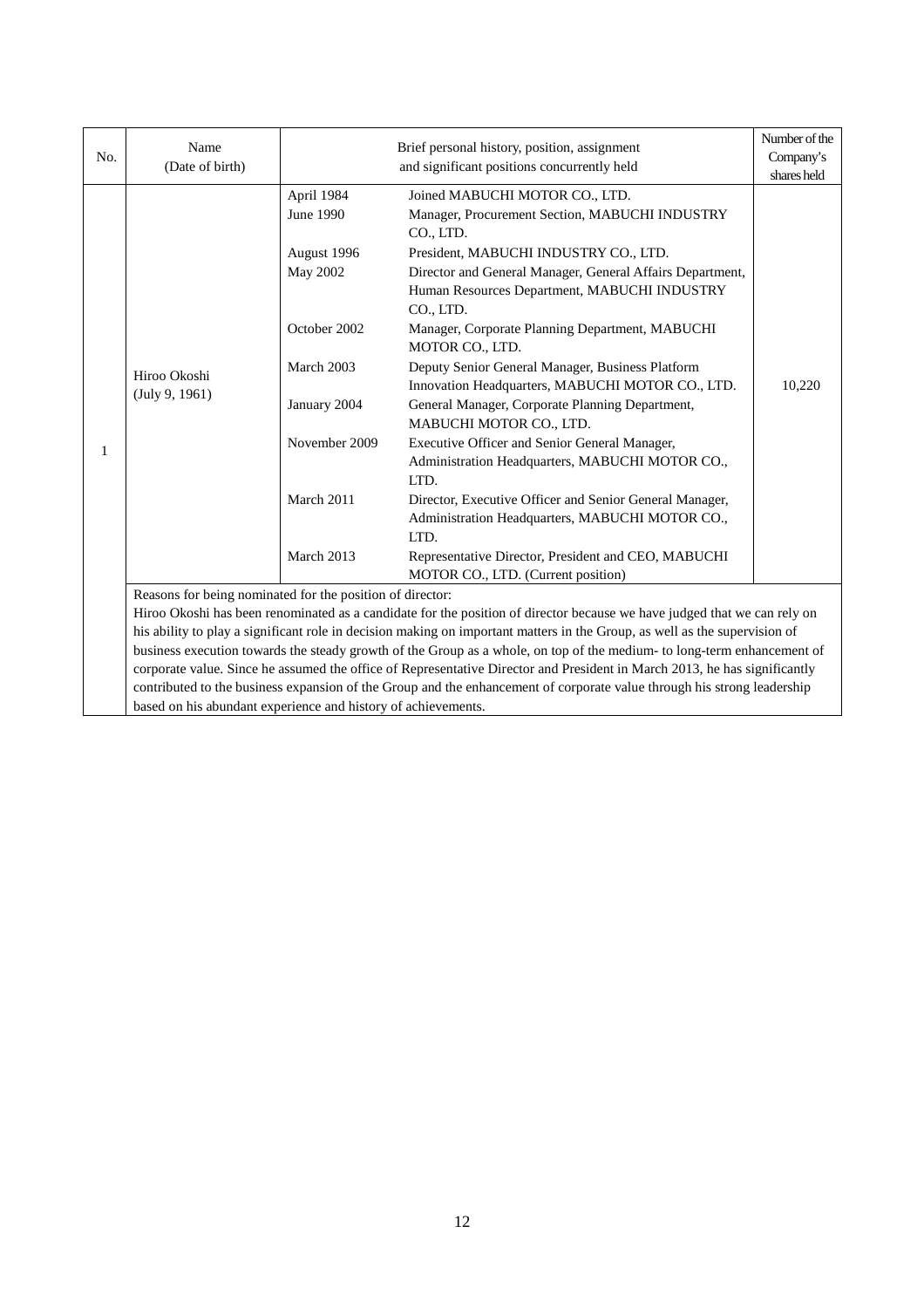| No. | Name                                                                                  |                            | Brief personal history, position, assignment                                                                                                                                                                                                             | Number of the<br>Company's |  |
|-----|---------------------------------------------------------------------------------------|----------------------------|----------------------------------------------------------------------------------------------------------------------------------------------------------------------------------------------------------------------------------------------------------|----------------------------|--|
|     | (Date of birth)                                                                       |                            | and significant positions concurrently held                                                                                                                                                                                                              | shares held                |  |
|     |                                                                                       | April 1984<br>January 1985 | Joined MABUCHI MOTOR CO., LTD.<br>Production Engineering Section, MABUCHI MOTOR<br>TAIWAN LTD.                                                                                                                                                           |                            |  |
|     |                                                                                       | September 1991             | Process Design Section, Production Engineering<br>Department, Research and Development Headquarters,<br>MABUCHI MOTOR CO., LTD.                                                                                                                          |                            |  |
|     |                                                                                       | March 2002                 | Manager, Manufacturing Technology Section, Production<br>Engineering Office, Technology Department, MABUCHI<br>MOTOR CO., LTD.                                                                                                                           |                            |  |
|     |                                                                                       | March 2005                 | General Manager, Quality Assurance Department,<br>MABUCHI MOTOR CO., LTD.                                                                                                                                                                                |                            |  |
|     | Masato Itokawa                                                                        | November 2009              | Executive Officer and General Manager, Quality Assurance<br>Department, MABUCHI MOTOR CO., LTD.                                                                                                                                                          | 35,550                     |  |
|     | (January 29, 1960)                                                                    | March 2013                 | Director, Executive Officer and General Manager, Quality<br>Assurance Department, MABUCHI MOTOR CO., LTD.                                                                                                                                                |                            |  |
| 2   |                                                                                       | March 2016                 | Director, Executive Officer and Senior General Manager,<br>Quality Assurance Headquarters, MABUCHI MOTOR CO.,<br>LTD.                                                                                                                                    |                            |  |
|     |                                                                                       | March 2017                 | Representative Director, Managing Executive Officer, Chief<br>Quality Officer and Senior General Manager, Quality<br>Assurance Headquarters, MABUCHI MOTOR CO., LTD.                                                                                     |                            |  |
|     |                                                                                       | March 2018                 | Representative Director, Managing Executive Officer, Chief<br>Quality Officer and Senior General Manager, Quality<br>Assurance Headquarters, in charge of Internal Controls,                                                                             |                            |  |
|     |                                                                                       |                            | MABUCHI MOTOR CO., LTD. (Current position)                                                                                                                                                                                                               |                            |  |
|     | Reasons for being nominated for the position of director:                             |                            |                                                                                                                                                                                                                                                          |                            |  |
|     |                                                                                       |                            | Masato Itokawa has been renominated as a candidate for the position of director because we have judged that we can rely on<br>his ability to play a significant role in decision making on important matters in the Group, as well as the supervision of |                            |  |
|     |                                                                                       |                            | business execution based on his abundant experience and sophisticated knowledge gained through engaging in the                                                                                                                                           |                            |  |
|     |                                                                                       |                            | formulation and implementation of plans concerning overall quality and environment assurance of the Group, and                                                                                                                                           |                            |  |
|     | concurrently being in charge of internal controls.                                    |                            |                                                                                                                                                                                                                                                          |                            |  |
|     |                                                                                       | April 1991                 | Joined MABUCHI MOTOR CO., LTD.                                                                                                                                                                                                                           |                            |  |
|     |                                                                                       | April 2005                 | Manager, Business Administration Department, Power Unit<br>Motor Division, MABUCHI MOTOR CO., LTD.                                                                                                                                                       |                            |  |
|     |                                                                                       | March 2007                 | President, MABUCHI MOTOR (JIANGSU) CO., LTD.                                                                                                                                                                                                             |                            |  |
|     |                                                                                       | February 2014              | Deputy Senior General Manager, Operations Control                                                                                                                                                                                                        |                            |  |
|     |                                                                                       |                            | Headquarters, MABUCHI MOTOR CO., LTD.                                                                                                                                                                                                                    |                            |  |
|     | Hirotaro Katayama<br>(January 23, 1969)                                               | <b>July 2014</b>           | Senior General Manager, Operations Control Headquarters,<br>MABUCHI MOTOR CO., LTD.                                                                                                                                                                      | 6,450                      |  |
| 3   |                                                                                       | March 2015                 | Director, Executive Officer and Senior General Manager,<br>Operations Control Headquarters, MABUCHI MOTOR                                                                                                                                                |                            |  |
|     |                                                                                       | March 2017                 | CO., LTD.<br>Director, Managing Executive Officer and Chief Business<br>Operation Officer, MABUCHI MOTOR CO., LTD. (Current<br>position)                                                                                                                 |                            |  |
|     | Reasons for being nominated for the position of director:                             |                            |                                                                                                                                                                                                                                                          |                            |  |
|     |                                                                                       |                            | Hirotaro Katayama has been renominated as a candidate for the position of director because we have judged that we can rely                                                                                                                               |                            |  |
|     |                                                                                       |                            | on his ability to play a significant role in decision making on important matters in the Group, as well as the supervision of                                                                                                                            |                            |  |
|     |                                                                                       |                            | business execution based on his abundant experience and sophisticated knowledge gained through supervising the                                                                                                                                           |                            |  |
|     | formulation and implementation of plans concerning the overall business of the Group. |                            |                                                                                                                                                                                                                                                          |                            |  |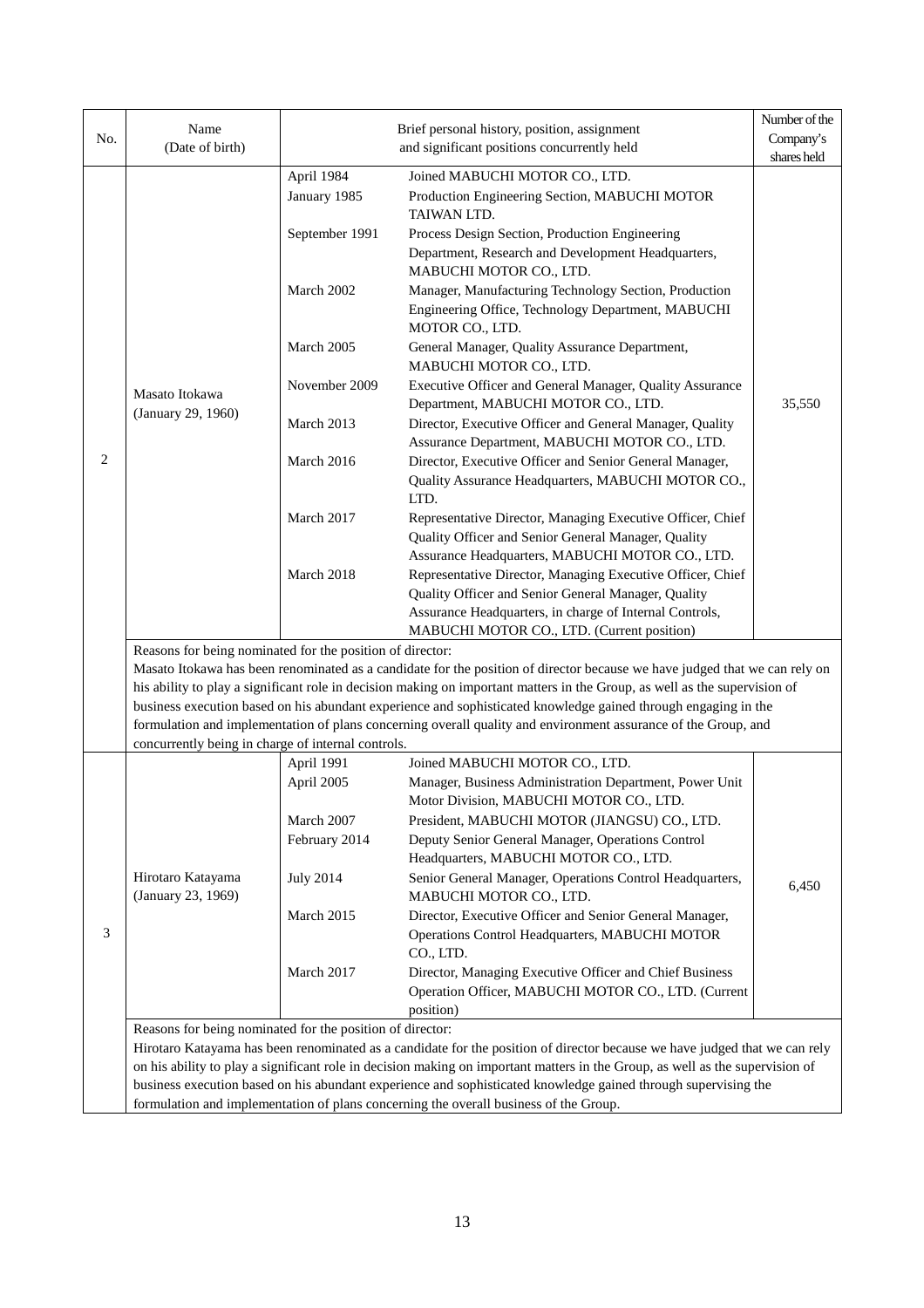|     | Name                                                                                                                                                                                                                                                   |                                                                                                                              | Brief personal history, position, assignment                                                                                    | Number of the            |  |  |
|-----|--------------------------------------------------------------------------------------------------------------------------------------------------------------------------------------------------------------------------------------------------------|------------------------------------------------------------------------------------------------------------------------------|---------------------------------------------------------------------------------------------------------------------------------|--------------------------|--|--|
| No. | (Date of birth)                                                                                                                                                                                                                                        |                                                                                                                              | and significant positions concurrently held                                                                                     | Company's<br>shares held |  |  |
|     |                                                                                                                                                                                                                                                        |                                                                                                                              |                                                                                                                                 |                          |  |  |
|     |                                                                                                                                                                                                                                                        | April 1999                                                                                                                   | Joined MABUCHI MOTOR CO., LTD.                                                                                                  |                          |  |  |
|     |                                                                                                                                                                                                                                                        | April 2004                                                                                                                   | President, MABUCHI INDUSTRY CO., LTD.                                                                                           |                          |  |  |
|     |                                                                                                                                                                                                                                                        | June 2007                                                                                                                    | Manager, Global Business Strategy Planning Group,                                                                               |                          |  |  |
|     |                                                                                                                                                                                                                                                        |                                                                                                                              | Corporate Planning Department, MABUCHI MOTOR CO.,<br>LTD.                                                                       |                          |  |  |
|     | Tadahito Iyoda                                                                                                                                                                                                                                         | November 2009                                                                                                                | Assistant General Manager, Corporate Planning Department,<br>MABUCHI MOTOR CO., LTD.                                            |                          |  |  |
|     | (November 22, 1968)                                                                                                                                                                                                                                    | January 2010                                                                                                                 | General Manager, Corporate Planning Department,<br>MABUCHI MOTOR CO., LTD.                                                      | 7,990                    |  |  |
|     |                                                                                                                                                                                                                                                        | March 2013                                                                                                                   | Executive Officer and Senior General Manager,<br>Administration Headquarters, MABUCHI MOTOR CO.,                                |                          |  |  |
| 4   |                                                                                                                                                                                                                                                        |                                                                                                                              | LTD.                                                                                                                            |                          |  |  |
|     |                                                                                                                                                                                                                                                        | March 2015                                                                                                                   | Director, Executive Officer and Senior General Manager,                                                                         |                          |  |  |
|     |                                                                                                                                                                                                                                                        |                                                                                                                              | Administration Headquarters, MABUCHI MOTOR CO.,<br>LTD.                                                                         |                          |  |  |
|     |                                                                                                                                                                                                                                                        | March 2018                                                                                                                   | Director, Group Executive Officer and Chief Regional                                                                            |                          |  |  |
|     |                                                                                                                                                                                                                                                        |                                                                                                                              | Officer in the Americas, MABUCHI MOTOR CO., LTD.                                                                                |                          |  |  |
|     |                                                                                                                                                                                                                                                        |                                                                                                                              | (Current position)                                                                                                              |                          |  |  |
|     |                                                                                                                                                                                                                                                        | Reasons for being nominated for the position of director:                                                                    |                                                                                                                                 |                          |  |  |
|     |                                                                                                                                                                                                                                                        |                                                                                                                              | Tadahito Iyoda has been renominated as a candidate for the position of director because we have judged that we can rely on      |                          |  |  |
|     | his ability to play a significant role in decision making on important matters in the Group, as well as the supervision of<br>business execution based on his abundant experience and sophisticated knowledge gained through supervising the Corporate |                                                                                                                              |                                                                                                                                 |                          |  |  |
|     |                                                                                                                                                                                                                                                        |                                                                                                                              |                                                                                                                                 |                          |  |  |
|     | Planning Department and Administration Headquarters of the headquarters and overseas subsidiaries, and in subsequently<br>serving as Chief Regional Officer in the Americas since March 2018.                                                          |                                                                                                                              |                                                                                                                                 |                          |  |  |
|     |                                                                                                                                                                                                                                                        | March 2004                                                                                                                   | Joined MABUCHI MOTOR CO., LTD.                                                                                                  |                          |  |  |
|     |                                                                                                                                                                                                                                                        | October 2004                                                                                                                 | Manager, Research and Development Group 3, Research                                                                             |                          |  |  |
|     |                                                                                                                                                                                                                                                        |                                                                                                                              | and Development Department, Research and Development                                                                            |                          |  |  |
|     |                                                                                                                                                                                                                                                        |                                                                                                                              | Headquarters, MABUCHI MOTOR CO., LTD.                                                                                           |                          |  |  |
|     |                                                                                                                                                                                                                                                        | <b>July 2007</b>                                                                                                             | General Manager, Research and Development Department 2,                                                                         |                          |  |  |
|     |                                                                                                                                                                                                                                                        |                                                                                                                              | Research and Development Headquarters, MABUCHI                                                                                  |                          |  |  |
|     |                                                                                                                                                                                                                                                        |                                                                                                                              | MOTOR CO., LTD.                                                                                                                 |                          |  |  |
|     | Eiji Uenishi                                                                                                                                                                                                                                           | March 2013                                                                                                                   | Deputy Senior General Manager, Research and                                                                                     | 4,674                    |  |  |
|     | (March 15, 1960)                                                                                                                                                                                                                                       |                                                                                                                              | Development Headquarters, MABUCHI MOTOR CO.,<br>LTD.                                                                            |                          |  |  |
| 5   |                                                                                                                                                                                                                                                        | March 2015                                                                                                                   | Executive Officer and Deputy Senior General Manager,                                                                            |                          |  |  |
|     |                                                                                                                                                                                                                                                        |                                                                                                                              | Research and Development Headquarters, MABUCHI<br>MOTOR CO., LTD.                                                               |                          |  |  |
|     |                                                                                                                                                                                                                                                        | March 2017                                                                                                                   | Director, Executive Officer and Senior General Manager,                                                                         |                          |  |  |
|     |                                                                                                                                                                                                                                                        |                                                                                                                              | Product Development Headquarters, MABUCHI MOTOR                                                                                 |                          |  |  |
|     |                                                                                                                                                                                                                                                        |                                                                                                                              | CO., LTD. (Current position)                                                                                                    |                          |  |  |
|     | Reasons for being nominated for the position of director:                                                                                                                                                                                              |                                                                                                                              |                                                                                                                                 |                          |  |  |
|     |                                                                                                                                                                                                                                                        | Eiji Uenishi has been renominated as a candidate for the position of director because we have judged that we can rely on his |                                                                                                                                 |                          |  |  |
|     |                                                                                                                                                                                                                                                        |                                                                                                                              | ability to play a significant role in decision making on important matters in the Group, as well as the supervision of business |                          |  |  |
|     |                                                                                                                                                                                                                                                        |                                                                                                                              | execution based on his abundant experience and sophisticated knowledge gained through his service as supervisor of              |                          |  |  |
|     | research and development in improving the added value of products, developing new applications and acquiring new                                                                                                                                       |                                                                                                                              |                                                                                                                                 |                          |  |  |
|     | customers.                                                                                                                                                                                                                                             |                                                                                                                              |                                                                                                                                 |                          |  |  |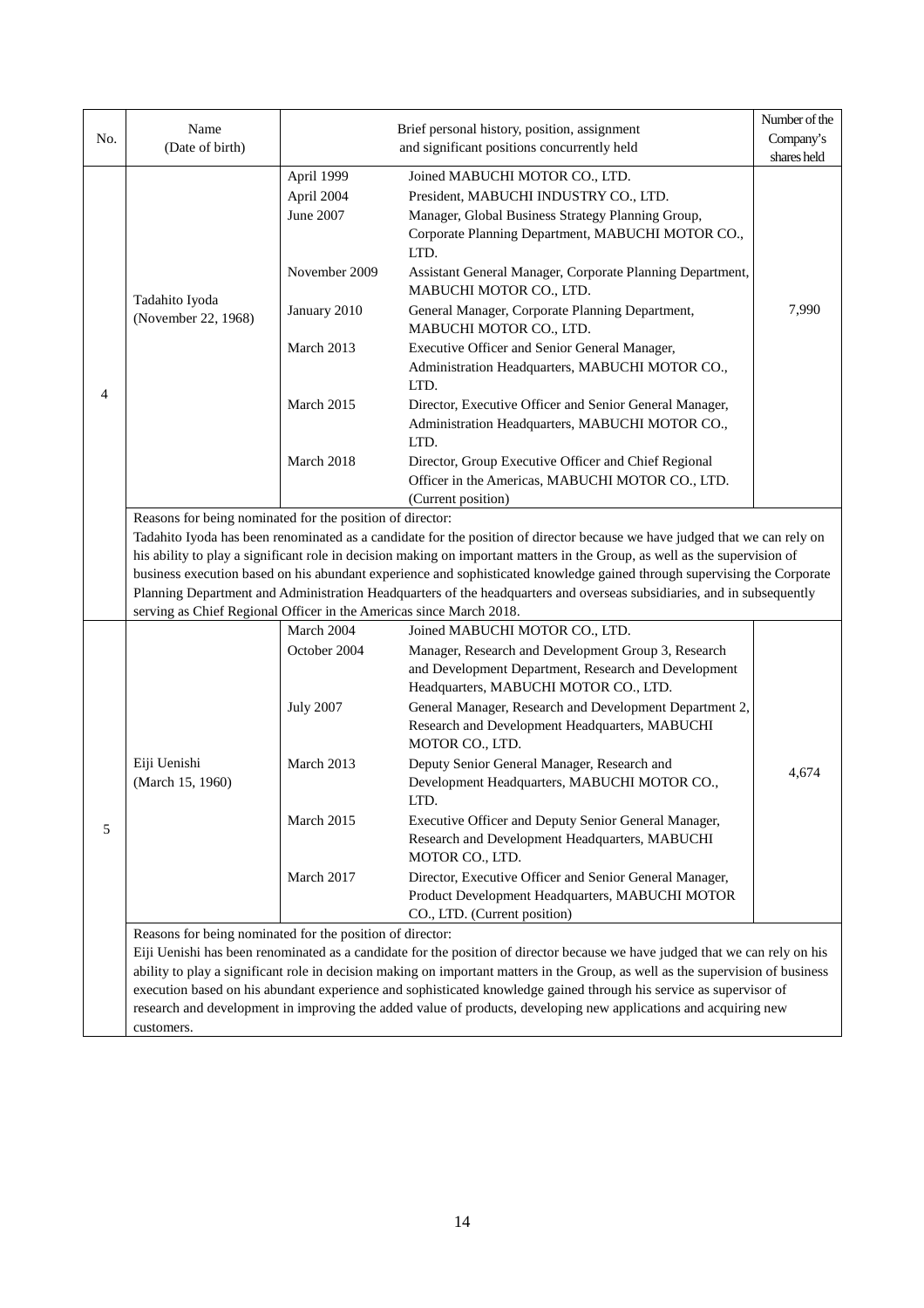|     | Name                                                                                                                            | Brief personal history, position, assignment<br>and significant positions concurrently held |                                                         | Number of the |  |  |
|-----|---------------------------------------------------------------------------------------------------------------------------------|---------------------------------------------------------------------------------------------|---------------------------------------------------------|---------------|--|--|
| No. | (Date of birth)                                                                                                                 |                                                                                             |                                                         | Company's     |  |  |
|     |                                                                                                                                 |                                                                                             |                                                         | shares held   |  |  |
|     |                                                                                                                                 | April 1987                                                                                  | Joined MABUCHI MOTOR CO., LTD.                          |               |  |  |
|     |                                                                                                                                 | April 2005                                                                                  | Assistant General Manager, Business Administration      |               |  |  |
|     |                                                                                                                                 |                                                                                             | Department, Power Unit Motor Division, MABUCHI          |               |  |  |
|     |                                                                                                                                 |                                                                                             | MOTOR CO., LTD.                                         |               |  |  |
|     |                                                                                                                                 | March 2013                                                                                  | General Manager, Research and Development Department 2, |               |  |  |
|     |                                                                                                                                 |                                                                                             | Research and Development Headquarters, MABUCHI          |               |  |  |
|     |                                                                                                                                 |                                                                                             | MOTOR CO., LTD.                                         |               |  |  |
|     | Shinichi Taniguchi                                                                                                              | December 2013                                                                               | President, MABUCHI MOTOR (JIANGSU) CO., LTD.            |               |  |  |
|     | (February 16, 1965)                                                                                                             | January 2018                                                                                | Deputy Senior General Manager, Product Development      | 5,092         |  |  |
|     |                                                                                                                                 |                                                                                             | Headquarters, MABUCHI MOTOR CO., LTD.                   |               |  |  |
|     |                                                                                                                                 | March 2018                                                                                  | Executive Officer and Deputy Senior General Manager,    |               |  |  |
| 6   |                                                                                                                                 |                                                                                             | Product Development Headquarters, MABUCHI MOTOR         |               |  |  |
|     |                                                                                                                                 |                                                                                             | CO., LTD.                                               |               |  |  |
|     |                                                                                                                                 | <b>July 2018</b>                                                                            | Executive Officer and Senior General Manager,           |               |  |  |
|     |                                                                                                                                 |                                                                                             | Manufacturing Headquarters, MABUCHI MOTOR CO.,          |               |  |  |
|     |                                                                                                                                 |                                                                                             | LTD. (Current position)                                 |               |  |  |
|     |                                                                                                                                 | Reasons for being nominated for the position of director:                                   |                                                         |               |  |  |
|     | Shinichi Taniguchi has been newly nominated as a candidate for the position of director because we have judged that we can      |                                                                                             |                                                         |               |  |  |
|     | rely on his ability to play a significant role in decision making on important matters in the Group, as well as the supervision |                                                                                             |                                                         |               |  |  |
|     | of business execution based on his abundant experience and sophisticated knowledge gained mainly through engaging in            |                                                                                             |                                                         |               |  |  |
|     | production engineering and research and development since he joined the Company, and in the management of an overseas           |                                                                                             |                                                         |               |  |  |
|     | subsidiary.                                                                                                                     |                                                                                             |                                                         |               |  |  |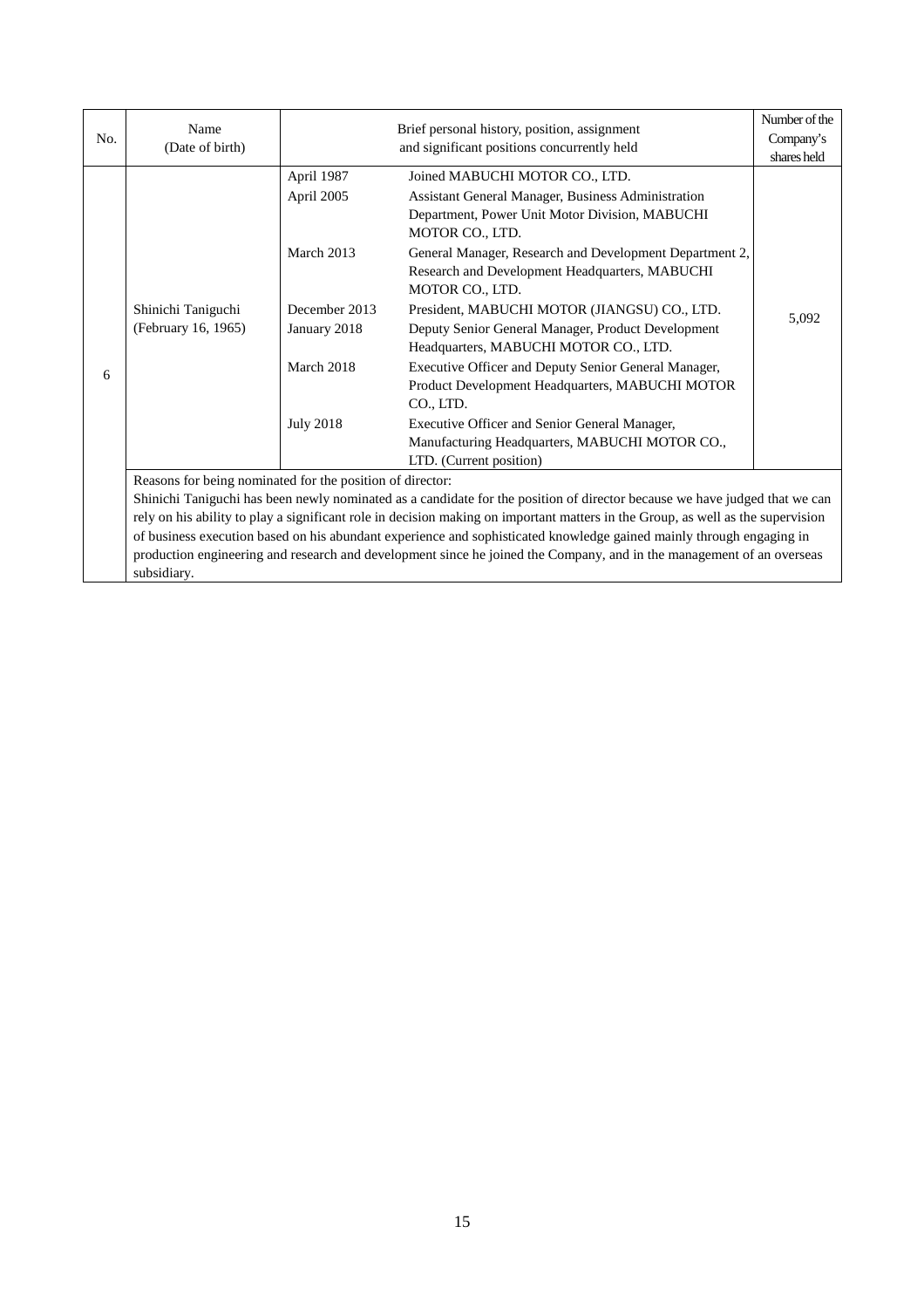|     | Name                                                                                                           | Brief personal history, position, assignment |                                                                                                                          | Number of the |
|-----|----------------------------------------------------------------------------------------------------------------|----------------------------------------------|--------------------------------------------------------------------------------------------------------------------------|---------------|
| No. | (Date of birth)                                                                                                |                                              | and significant positions concurrently held                                                                              | Company's     |
|     |                                                                                                                |                                              |                                                                                                                          | shares held   |
|     |                                                                                                                | April 1976                                   | Joined Hitachi, Ltd.                                                                                                     |               |
|     |                                                                                                                | <b>July 2000</b>                             | General Manager, Employee Relations Department, Hitachi,                                                                 |               |
|     |                                                                                                                |                                              | Ltd.                                                                                                                     |               |
|     |                                                                                                                | April 2004                                   | Deputy General Manager, Government & Public                                                                              |               |
|     |                                                                                                                |                                              | Corporation Information Systems Sales Management                                                                         |               |
|     |                                                                                                                |                                              | Division, Information & Telecommunication Systems                                                                        |               |
|     |                                                                                                                |                                              | Group, Hitachi, Ltd.                                                                                                     |               |
|     |                                                                                                                | April 2005                                   | General Manager, Group Company Office, Hitachi Group -                                                                   |               |
|     | Naoki Mitarai                                                                                                  |                                              | Corporate Strategy, Hitachi Group Headquarters, Hitachi,                                                                 |               |
|     | (October 30, 1952)                                                                                             |                                              | Ltd.                                                                                                                     |               |
|     |                                                                                                                | January 2006                                 | General Manager, Group Company Office, Hitachi Group                                                                     |               |
|     | (Candidate for outside                                                                                         |                                              | Headquarters, Hitachi, Ltd.                                                                                              |               |
|     | director)                                                                                                      | April 2010                                   | General Manager, Corporate Administration Division,                                                                      |               |
|     |                                                                                                                |                                              | Human Capital Group, Hitachi, Ltd.                                                                                       | 800           |
|     | (Candidate for                                                                                                 | April 2011                                   | Vice President and Executive Officer, General Manager,                                                                   |               |
|     | notification as an                                                                                             |                                              | Human Capital Group and General Manager, Corporate                                                                       |               |
| 7   | independent director to                                                                                        |                                              | Administration Division, Human Capital Group, Hitachi,                                                                   |               |
|     | the Tokyo Stock                                                                                                |                                              | Ltd.                                                                                                                     |               |
|     | Exchange)                                                                                                      | April 2014                                   | Senior Vice President and Executive Officer, Chief Human                                                                 |               |
|     |                                                                                                                |                                              | Resources Officer (CHRO) and Chief Risk Management                                                                       |               |
|     |                                                                                                                |                                              | Officer (CRO), Hitachi High-Technologies Corporation                                                                     |               |
|     |                                                                                                                | April 2015                                   | Representative Executive Officer, Executive Vice President                                                               |               |
|     |                                                                                                                |                                              | and Executive Officer, Hitachi High-Technologies                                                                         |               |
|     |                                                                                                                |                                              | Corporation                                                                                                              |               |
|     |                                                                                                                | April 2016                                   | Executive Adviser, Hitachi High-Technologies Corporation                                                                 |               |
|     |                                                                                                                | March 2017                                   | Outside Director, MABUCHI MOTOR CO., LTD. (Current                                                                       |               |
|     |                                                                                                                |                                              | position)                                                                                                                |               |
|     | Reasons for being nominated for the position of director:                                                      |                                              |                                                                                                                          |               |
|     |                                                                                                                |                                              | Naoki Mitarai has been renominated as a candidate for the position of outside director because we have judged that he is |               |
|     |                                                                                                                |                                              | able to provide us with useful and appropriate advice and recommendations regarding overall management based on his      |               |
|     |                                                                                                                |                                              | long-term experience of corporate management as an executive officer in Hitachi, Ltd. and its group companies, with his  |               |
|     |                                                                                                                |                                              | abundant experience and considerable insight concerning corporate governance in addition to being a person of integrity. |               |
|     | Thus, we may expect that the supervisory function over the Company's management in general will be reinforced. |                                              |                                                                                                                          |               |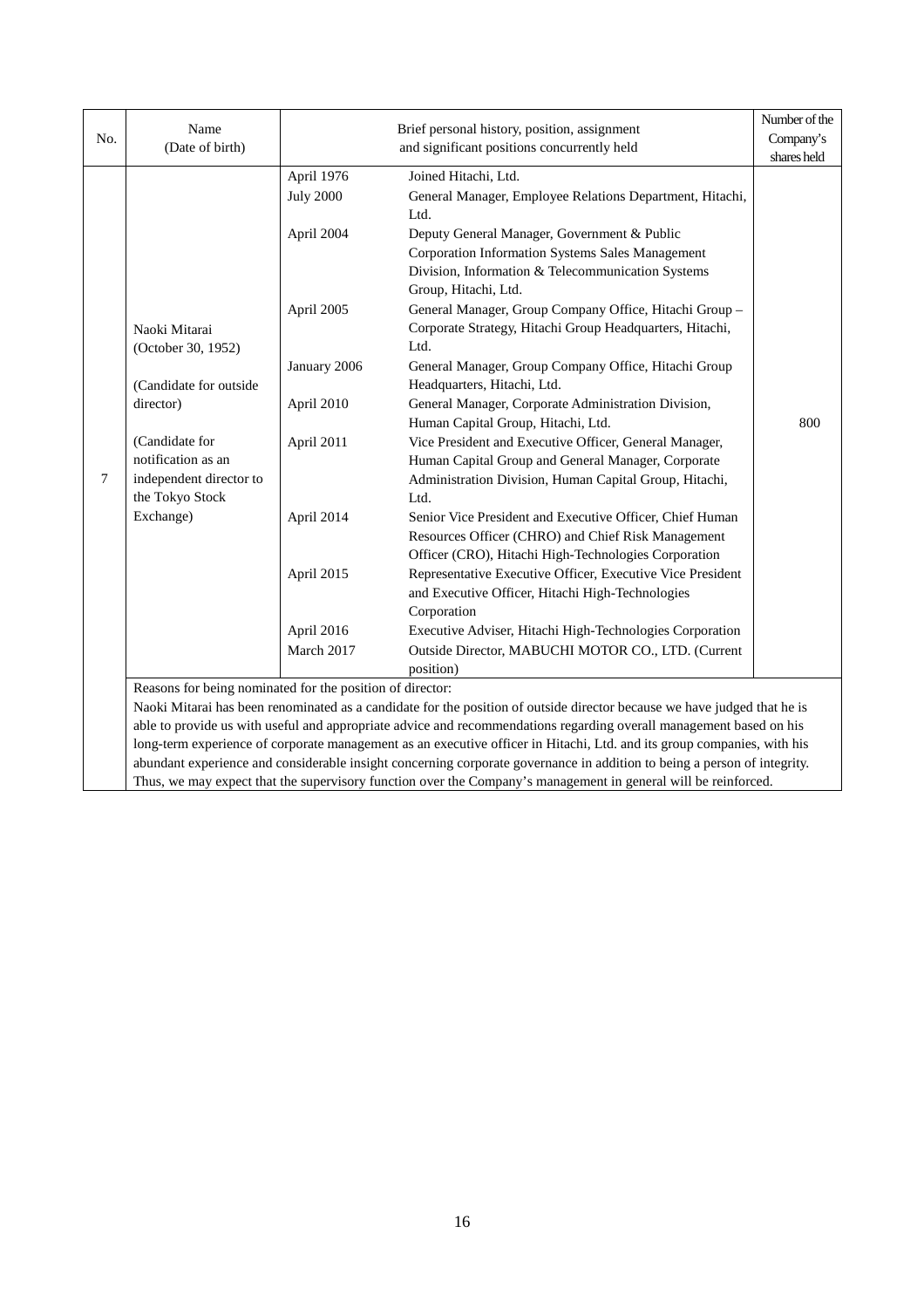| No.<br>Company's<br>(Date of birth)<br>and significant positions concurrently held<br>shares held<br>April 1982<br>Joined Mitsubishi Electric Corporation<br>Kazuhiko Tsutsumi<br>October 2006<br>Vice-Director, Mitsubishi Electric Research Laboratories<br>(October 24, 1952)<br>April 2008<br>Director, Mitsubishi Electric Research Laboratories<br>April 2010<br>Executive Officer, Managing Director, Development<br>(Candidate for outside<br>Division, Mitsubishi Electric Corporation<br>director)<br>April 2014<br>Adviser, Mitsubishi Electric Corporation<br>April 2014<br>Visiting Professor, Kanazawa Institute of Technology<br>(Candidate for<br>(Current position)<br>notification as an<br>April 2018<br>Corporate Adviser, Mitsubishi Electric Corporation (Current<br>8 |  | Name                                                                                                                     | Brief personal history, position, assignment |           | Number of the |  |  |
|----------------------------------------------------------------------------------------------------------------------------------------------------------------------------------------------------------------------------------------------------------------------------------------------------------------------------------------------------------------------------------------------------------------------------------------------------------------------------------------------------------------------------------------------------------------------------------------------------------------------------------------------------------------------------------------------------------------------------------------------------------------------------------------------|--|--------------------------------------------------------------------------------------------------------------------------|----------------------------------------------|-----------|---------------|--|--|
|                                                                                                                                                                                                                                                                                                                                                                                                                                                                                                                                                                                                                                                                                                                                                                                              |  |                                                                                                                          |                                              |           |               |  |  |
|                                                                                                                                                                                                                                                                                                                                                                                                                                                                                                                                                                                                                                                                                                                                                                                              |  |                                                                                                                          |                                              |           |               |  |  |
|                                                                                                                                                                                                                                                                                                                                                                                                                                                                                                                                                                                                                                                                                                                                                                                              |  |                                                                                                                          |                                              |           |               |  |  |
|                                                                                                                                                                                                                                                                                                                                                                                                                                                                                                                                                                                                                                                                                                                                                                                              |  |                                                                                                                          |                                              |           |               |  |  |
|                                                                                                                                                                                                                                                                                                                                                                                                                                                                                                                                                                                                                                                                                                                                                                                              |  |                                                                                                                          |                                              |           |               |  |  |
|                                                                                                                                                                                                                                                                                                                                                                                                                                                                                                                                                                                                                                                                                                                                                                                              |  |                                                                                                                          |                                              |           |               |  |  |
|                                                                                                                                                                                                                                                                                                                                                                                                                                                                                                                                                                                                                                                                                                                                                                                              |  |                                                                                                                          |                                              |           |               |  |  |
|                                                                                                                                                                                                                                                                                                                                                                                                                                                                                                                                                                                                                                                                                                                                                                                              |  |                                                                                                                          |                                              |           |               |  |  |
|                                                                                                                                                                                                                                                                                                                                                                                                                                                                                                                                                                                                                                                                                                                                                                                              |  |                                                                                                                          |                                              |           |               |  |  |
|                                                                                                                                                                                                                                                                                                                                                                                                                                                                                                                                                                                                                                                                                                                                                                                              |  |                                                                                                                          |                                              |           |               |  |  |
|                                                                                                                                                                                                                                                                                                                                                                                                                                                                                                                                                                                                                                                                                                                                                                                              |  |                                                                                                                          |                                              |           |               |  |  |
|                                                                                                                                                                                                                                                                                                                                                                                                                                                                                                                                                                                                                                                                                                                                                                                              |  | independent director to                                                                                                  |                                              | position) |               |  |  |
| the Tokyo Stock<br>January 2019<br>Vice Chairmen, International Electrotechnical Commission                                                                                                                                                                                                                                                                                                                                                                                                                                                                                                                                                                                                                                                                                                  |  |                                                                                                                          |                                              |           |               |  |  |
| Exchange)<br>(Current position)                                                                                                                                                                                                                                                                                                                                                                                                                                                                                                                                                                                                                                                                                                                                                              |  |                                                                                                                          |                                              |           |               |  |  |
| Reasons for being nominated for the position of director:                                                                                                                                                                                                                                                                                                                                                                                                                                                                                                                                                                                                                                                                                                                                    |  |                                                                                                                          |                                              |           |               |  |  |
| Kazuhiko Tsutsumi has been newly nominated as a candidate for the position of outside director because we have judged                                                                                                                                                                                                                                                                                                                                                                                                                                                                                                                                                                                                                                                                        |  |                                                                                                                          |                                              |           |               |  |  |
| that he will be able to provide us with appropriate supervision and advice regarding overall management based on his long-                                                                                                                                                                                                                                                                                                                                                                                                                                                                                                                                                                                                                                                                   |  |                                                                                                                          |                                              |           |               |  |  |
| term involvement in the development division of Mitsubishi Electric Corporation leveraging his expertise as a Doctor of                                                                                                                                                                                                                                                                                                                                                                                                                                                                                                                                                                                                                                                                      |  |                                                                                                                          |                                              |           |               |  |  |
|                                                                                                                                                                                                                                                                                                                                                                                                                                                                                                                                                                                                                                                                                                                                                                                              |  | Engineering, and his experience of corporate management as the company's executive officer, with his abundant experience |                                              |           |               |  |  |
| and considerable insight concerning corporate governance, in addition to being a person of integrity.                                                                                                                                                                                                                                                                                                                                                                                                                                                                                                                                                                                                                                                                                        |  |                                                                                                                          |                                              |           |               |  |  |
| June 2005<br>Chief Operating Officer, Stockholm Institute of Transition<br>Jody L. Ono                                                                                                                                                                                                                                                                                                                                                                                                                                                                                                                                                                                                                                                                                                       |  |                                                                                                                          |                                              |           |               |  |  |
| Economics (SITE), Stockholm School of Economics,<br>(November 7, 1966)                                                                                                                                                                                                                                                                                                                                                                                                                                                                                                                                                                                                                                                                                                                       |  |                                                                                                                          |                                              |           |               |  |  |
| Stockholm, Sweden                                                                                                                                                                                                                                                                                                                                                                                                                                                                                                                                                                                                                                                                                                                                                                            |  |                                                                                                                          |                                              |           |               |  |  |
| (Candidate for outside)<br>January 2013<br>Instructor, Center for Leadership Excellence, Texas A&M                                                                                                                                                                                                                                                                                                                                                                                                                                                                                                                                                                                                                                                                                           |  |                                                                                                                          |                                              |           |               |  |  |
| director)<br>University                                                                                                                                                                                                                                                                                                                                                                                                                                                                                                                                                                                                                                                                                                                                                                      |  |                                                                                                                          |                                              |           |               |  |  |
| April 2015<br>Adjunct Assistant Professor, School of International                                                                                                                                                                                                                                                                                                                                                                                                                                                                                                                                                                                                                                                                                                                           |  |                                                                                                                          |                                              |           |               |  |  |
| (Candidate for<br>Corporate Strategy (ICS), Hitotsubashi University Business<br>notification as an                                                                                                                                                                                                                                                                                                                                                                                                                                                                                                                                                                                                                                                                                           |  |                                                                                                                          |                                              |           |               |  |  |
| School<br>independent director to                                                                                                                                                                                                                                                                                                                                                                                                                                                                                                                                                                                                                                                                                                                                                            |  |                                                                                                                          |                                              |           |               |  |  |
| November 2017<br>Adjunct Associate Professor, School of International<br>9<br>the Tokyo Stock                                                                                                                                                                                                                                                                                                                                                                                                                                                                                                                                                                                                                                                                                                |  |                                                                                                                          |                                              |           |               |  |  |
| Corporate Strategy (ICS), Hitotsubashi University Business<br>Exchange)                                                                                                                                                                                                                                                                                                                                                                                                                                                                                                                                                                                                                                                                                                                      |  |                                                                                                                          |                                              |           |               |  |  |
| School (Current position)                                                                                                                                                                                                                                                                                                                                                                                                                                                                                                                                                                                                                                                                                                                                                                    |  |                                                                                                                          |                                              |           |               |  |  |
|                                                                                                                                                                                                                                                                                                                                                                                                                                                                                                                                                                                                                                                                                                                                                                                              |  | Reasons for being nominated for the position of director:                                                                |                                              |           |               |  |  |
| Jody L. Ono has been newly nominated as a candidate for the position of outside director because we have judged that she<br>will be able to provide us with appropriate supervision and advice regarding overall management, based on her engagement                                                                                                                                                                                                                                                                                                                                                                                                                                                                                                                                         |  |                                                                                                                          |                                              |           |               |  |  |
| in university education and the encouragement she provides to developing professionals in Japan and abroad, with her                                                                                                                                                                                                                                                                                                                                                                                                                                                                                                                                                                                                                                                                         |  |                                                                                                                          |                                              |           |               |  |  |
| abundant international experience, expertise and considerable insight concerning personnel development, in addition to                                                                                                                                                                                                                                                                                                                                                                                                                                                                                                                                                                                                                                                                       |  |                                                                                                                          |                                              |           |               |  |  |
| being a person of integrity. Although she has not been directly involved in corporate management, we have newly appointed                                                                                                                                                                                                                                                                                                                                                                                                                                                                                                                                                                                                                                                                    |  |                                                                                                                          |                                              |           |               |  |  |
| her as a candidate because we have judged that she will be able to appropriately execute her duties as an outside director due                                                                                                                                                                                                                                                                                                                                                                                                                                                                                                                                                                                                                                                               |  |                                                                                                                          |                                              |           |               |  |  |
| to the aforementioned reasons.                                                                                                                                                                                                                                                                                                                                                                                                                                                                                                                                                                                                                                                                                                                                                               |  |                                                                                                                          |                                              |           |               |  |  |
| (Notes)                                                                                                                                                                                                                                                                                                                                                                                                                                                                                                                                                                                                                                                                                                                                                                                      |  |                                                                                                                          |                                              |           |               |  |  |

- 1. No special relationship exists between the Company and the candidates.
- 2. Naoki Mitarai, Kazuhiko Tsutsumi and Jody L. Ono are candidates for the position of outside director.
- 3. Naoki Mitarai is currently an outside director of the Company, and his term of office will have reached two years at the conclusion of the 78th Ordinary General Meeting of Shareholders.
- 4. As per Article 427, Paragraph 1, of the Companies Act, the Company entered into an agreement with Naoki Mitarai to limit his liabilities for damages as provided in Article 423, Paragraph 1, of the Companies Act. The limit of liabilities under the agreement shall be the amount set forth in Article 425, Paragraph 1, of the Companies Act. If Naoki Mitarai's renomination is approved, the Company intends to extend said agreement with him. If Kazuhiko Tsutsumi and Jody L. Ono are elected as outside directors, the Company intends to enter into similar agreements to limit their liability for damages.
- 5. The Company registered Naoki Mitarai as an "independent officer," as stipulated by the Tokyo Stock Exchange. If he is renominated, the Company intends to continue to designate him as an "independent officer." In addition, as Kazuhiko Tsutsumi and Jody L. Ono satisfy the requirements of an "independent officer," as stipulated by the Tokyo Stock Exchange, the Company intends to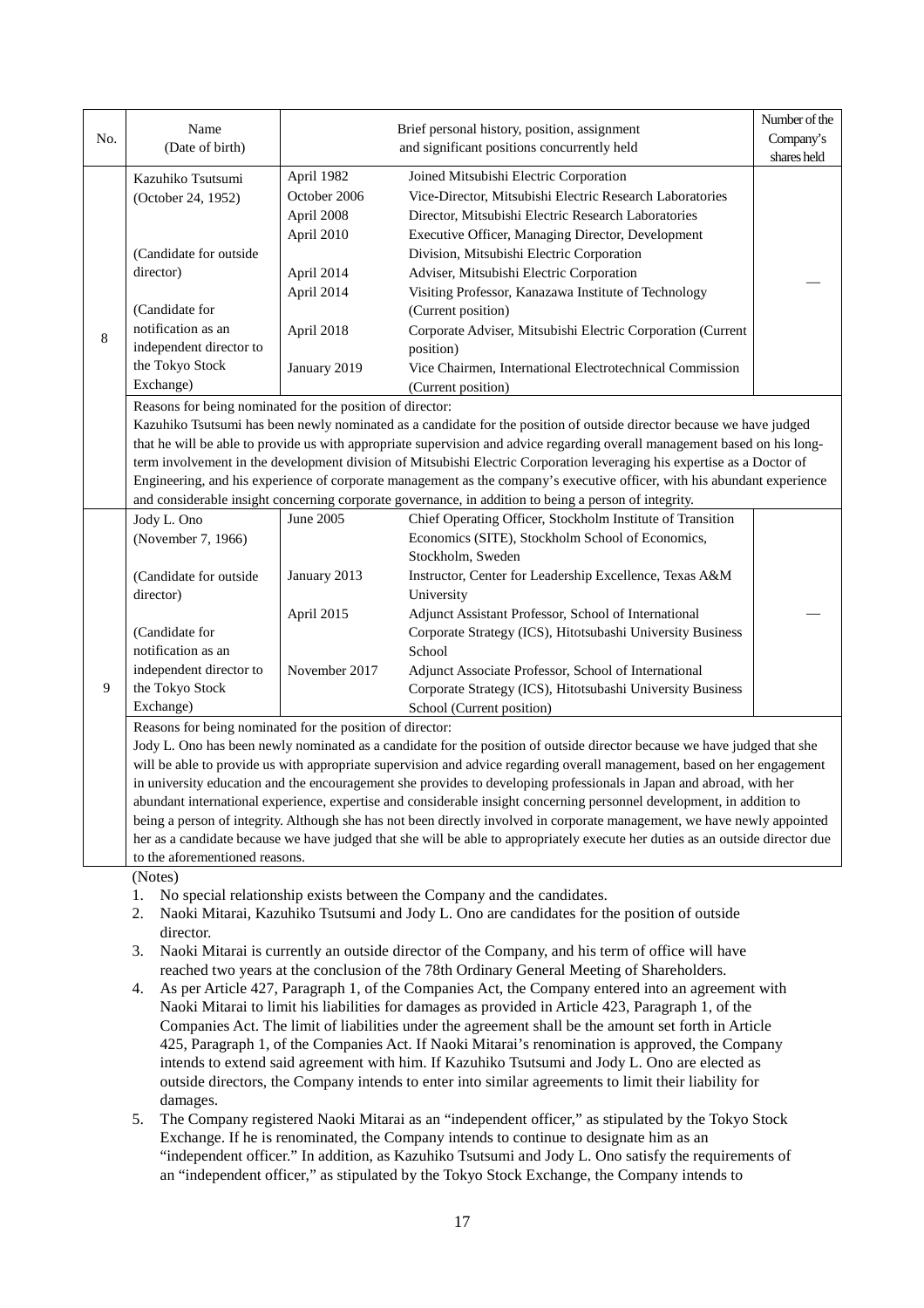register them as "independent officers" at the Exchange if they are elected as outside directors.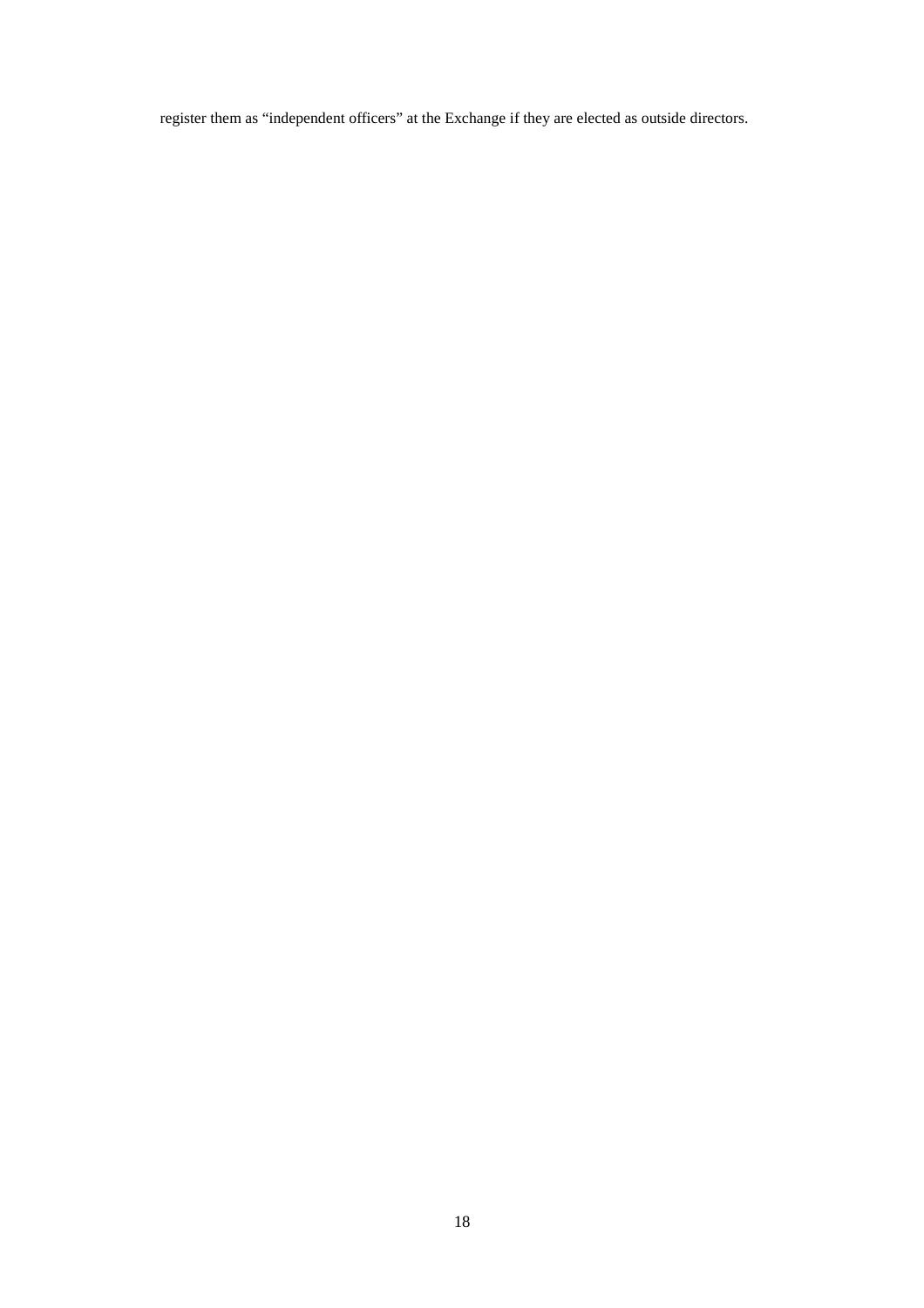**Proposal 4:** Election of Four (4) Directors who are Audit and Supervisory Committee Members

The Company will adopt a company with audit and supervisory committee system on condition that Proposal 2 "Partial Amendments to the Articles of Incorporation" is approved. Shareholders are therefore requested to elect four (4) directors who are audit and supervisory committee members.

The consent of the Audit & Supervisory Board has been obtained regarding this proposal. This proposal shall become effective when Proposal 2 "Partial Amendments to the Articles of

Incorporation" comes into effect.

The candidates for the position of directors who are audit and supervisory committee members are as follows:

| No.            | <b>Name</b>     | Position and assignment in the Company and<br>significant positions concurrently held                                                       |                                                                                                                                                     |
|----------------|-----------------|---------------------------------------------------------------------------------------------------------------------------------------------|-----------------------------------------------------------------------------------------------------------------------------------------------------|
| 1              | Kazuyuki Someya | Full-time Audit & Supervisory Board Member                                                                                                  | New appointment                                                                                                                                     |
| 2              | Toru Masuda     | Outside Audit & Supervisory Board Member<br>Attorney, Representative of Masuda Toru Law<br>Office<br>Director of Juutaku Loan Servicer Ltd. | New appointment<br>Candidate for outside director<br>Candidate for notification as<br>an independent director to the<br><b>Tokyo Stock Exchange</b> |
| 3              | Takashi Asai    | Outside Audit & Supervisory Board Member<br>Attorney, Partner of DAI-ICHI FUYO LAW<br><b>OFFICE</b>                                         | New appointment<br>Candidate for outside director<br>Candidate for notification as<br>an independent director to the<br><b>Tokyo Stock Exchange</b> |
| $\overline{4}$ | Yukie Toge      | Director of Yukie Toge Certified Public<br><b>Accountant Office</b><br>Representative Director of Felice Consulting Ltd.                    | New appointment<br>Candidate for outside director<br>Candidate for notification as<br>an independent director to the<br><b>Tokyo Stock Exchange</b> |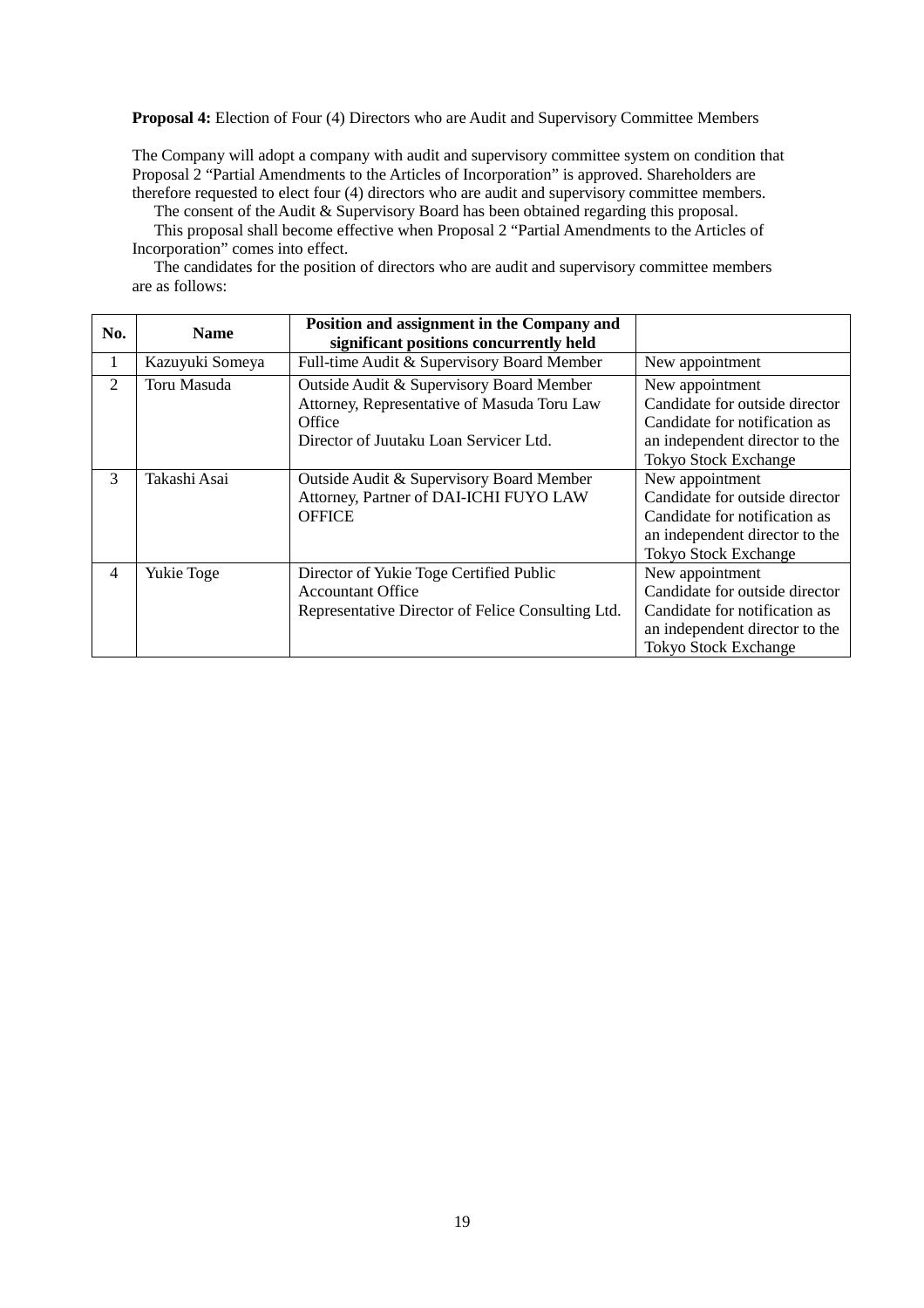|                |                                                                                                                           |                                                                                                                        |                                                                                                                               | Number of   |  |  |
|----------------|---------------------------------------------------------------------------------------------------------------------------|------------------------------------------------------------------------------------------------------------------------|-------------------------------------------------------------------------------------------------------------------------------|-------------|--|--|
|                | Name<br>Brief personal history, position, assignment                                                                      |                                                                                                                        | the                                                                                                                           |             |  |  |
| No.            | (Date of birth)                                                                                                           | and significant positions concurrently held                                                                            |                                                                                                                               |             |  |  |
|                |                                                                                                                           |                                                                                                                        |                                                                                                                               | shares held |  |  |
|                |                                                                                                                           | April 1986                                                                                                             | Joined MABUCHI MOTOR CO., LTD.                                                                                                |             |  |  |
|                |                                                                                                                           | April 2002                                                                                                             | Manager, Accounting and Finance Section, Administrative                                                                       |             |  |  |
|                |                                                                                                                           |                                                                                                                        | Department, MABUCHI MOTOR CO., LTD.                                                                                           |             |  |  |
|                |                                                                                                                           | October 2005                                                                                                           | General Manager, Accounting and Finance Department,                                                                           |             |  |  |
|                |                                                                                                                           |                                                                                                                        | Administration Headquarters, MABUCHI MOTOR CO.,                                                                               |             |  |  |
|                | Kazuyuki Someya                                                                                                           |                                                                                                                        | LTD.                                                                                                                          | 5,400       |  |  |
|                | (December 1, 1963)                                                                                                        | January 2010                                                                                                           | General Manager, Administrative Department,                                                                                   |             |  |  |
|                |                                                                                                                           |                                                                                                                        | Administration Headquarters, MABUCHI MOTOR CO.,                                                                               |             |  |  |
|                |                                                                                                                           |                                                                                                                        | LTD.                                                                                                                          |             |  |  |
| $\mathbf{1}$   |                                                                                                                           | March 2013                                                                                                             | President, MABUCHI INDUSTRY CO., LTD.                                                                                         |             |  |  |
|                |                                                                                                                           | March 2016                                                                                                             | Full-time Audit & Supervisory Board Member, MABUCHI                                                                           |             |  |  |
|                | MOTOR CO., LTD. (Current position)                                                                                        |                                                                                                                        |                                                                                                                               |             |  |  |
|                | Reasons for being nominated for the position of director who is audit and supervisory committee member:                   |                                                                                                                        |                                                                                                                               |             |  |  |
|                | Kazuyuki Someya has been newly nominated as a candidate for the position of director who is audit and supervisory         |                                                                                                                        |                                                                                                                               |             |  |  |
|                |                                                                                                                           |                                                                                                                        | committee member because we have judged that he has the ability to play a significant role in the supervision of business     |             |  |  |
|                |                                                                                                                           | execution as an audit and supervisory committee member based on his abundant experience and history of achievements in |                                                                                                                               |             |  |  |
|                | the Company's administration and a Chinese subsidiary, as well as experience and insight as the Company's full-time audit |                                                                                                                        |                                                                                                                               |             |  |  |
|                | & supervisory board member since 2016.                                                                                    |                                                                                                                        |                                                                                                                               |             |  |  |
|                | Toru Masuda                                                                                                               | April 1979                                                                                                             | Registered as an attorney                                                                                                     |             |  |  |
|                | (November 9, 1951)                                                                                                        | April 1989                                                                                                             | Representative, Masuda Toru Law Office (Current position)                                                                     |             |  |  |
|                |                                                                                                                           | June 2007                                                                                                              | Director, Juutaku Loan Servicer Ltd. (Current position)                                                                       |             |  |  |
|                | (Candidate for outside                                                                                                    | March 2012                                                                                                             | Outside Audit & Supervisory Board Member, MABUCHI                                                                             |             |  |  |
|                | director)                                                                                                                 |                                                                                                                        | MOTOR CO., LTD. (Current position)                                                                                            |             |  |  |
|                |                                                                                                                           |                                                                                                                        |                                                                                                                               | 800         |  |  |
|                | (Candidate for                                                                                                            |                                                                                                                        | (Significant Positions Concurrently Held)                                                                                     |             |  |  |
|                | notification as an                                                                                                        |                                                                                                                        | Representative, Masuda Toru Law Office                                                                                        |             |  |  |
|                | independent director to                                                                                                   |                                                                                                                        | Director, Juutaku Loan Servicer Ltd.                                                                                          |             |  |  |
| $\mathfrak{2}$ | the Tokyo Stock                                                                                                           |                                                                                                                        |                                                                                                                               |             |  |  |
|                | Exchange)                                                                                                                 |                                                                                                                        |                                                                                                                               |             |  |  |
|                | Reasons for being nominated for the position of outside director who is audit and supervisory committee member:           |                                                                                                                        |                                                                                                                               |             |  |  |
|                | Toru Masuda has been newly nominated as a candidate for the position of outside director who is audit and supervisory     |                                                                                                                        |                                                                                                                               |             |  |  |
|                |                                                                                                                           |                                                                                                                        | committee member because we have judged that he has the ability to play a significant role in the supervision of business     |             |  |  |
|                |                                                                                                                           |                                                                                                                        | execution as an audit and supervisory committee member based on his abundant expertise and experience in corporate legal      |             |  |  |
|                |                                                                                                                           |                                                                                                                        | affairs as an attorney (including experience in being involved in corporate management as director of the Juutaku Loan        |             |  |  |
|                |                                                                                                                           |                                                                                                                        | Servicer, Ltd.), with considerable insight for governing corporate management, in addition to being a person of integrity. We |             |  |  |
|                |                                                                                                                           |                                                                                                                        | anticipate, for the aforementioned reasons, that he will execute his duties appropriately as an outside director.             |             |  |  |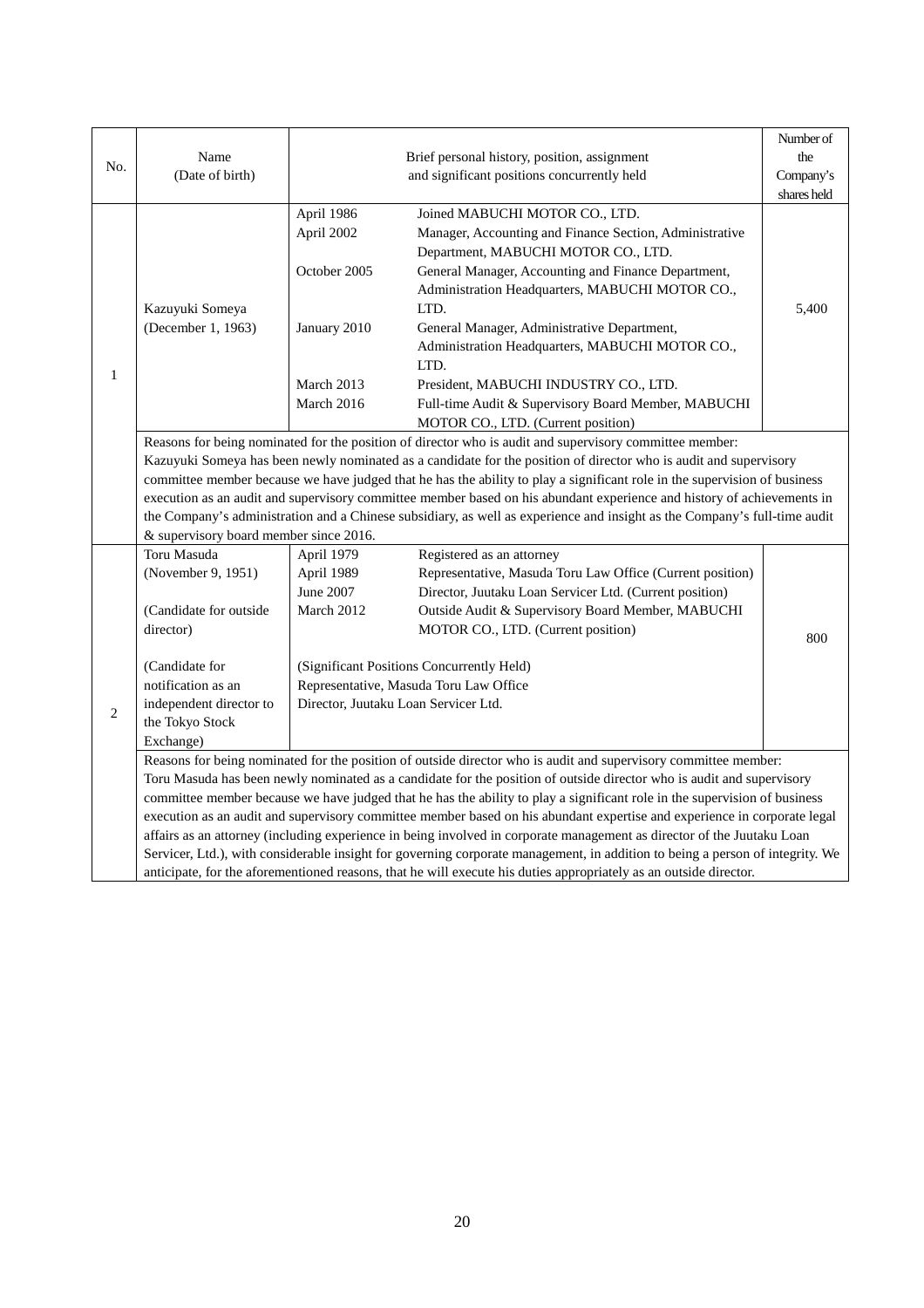|                | Name                                                                                                                            | Brief personal history, position, assignment |                                                                                                                            | Number of the |  |  |  |
|----------------|---------------------------------------------------------------------------------------------------------------------------------|----------------------------------------------|----------------------------------------------------------------------------------------------------------------------------|---------------|--|--|--|
| No.            | (Date of birth)                                                                                                                 |                                              | and significant positions concurrently held                                                                                | Company's     |  |  |  |
|                |                                                                                                                                 |                                              |                                                                                                                            | shares held   |  |  |  |
|                | Takashi Asai                                                                                                                    | April 1990                                   | Registered as an attorney                                                                                                  |               |  |  |  |
|                | (March 17, 1961)                                                                                                                | April 1990                                   | Joined DAI-ICHI FUYO LAW OFFICE (Current position)                                                                         |               |  |  |  |
|                |                                                                                                                                 | April 2002                                   | Part-time lecturer, Faculty of Law, Keio University                                                                        |               |  |  |  |
|                | (Candidate for outside                                                                                                          | April 2005                                   | Part-time lecturer, KEIO UNIVERSITY LAW SCHOOL                                                                             |               |  |  |  |
|                | director)                                                                                                                       | April 2009                                   | Professor, KEIO UNIVERSITY LAW SCHOOL                                                                                      |               |  |  |  |
|                |                                                                                                                                 | April 2014                                   | Part-time lecturer, Keio University (Current position)                                                                     | 700           |  |  |  |
|                | (Candidate for                                                                                                                  | March 2016                                   | Outside Audit & Supervisory Board Member, MABUCHI                                                                          |               |  |  |  |
|                | notification as an                                                                                                              |                                              | MOTOR CO., LTD. (Current position)                                                                                         |               |  |  |  |
| $\mathfrak{Z}$ | independent director to                                                                                                         |                                              |                                                                                                                            |               |  |  |  |
|                | the Tokyo Stock                                                                                                                 |                                              | (Significant Positions Concurrently Held)                                                                                  |               |  |  |  |
|                | Exchange)                                                                                                                       |                                              | Partner, DAI-ICHI FUYO LAW OFFICE                                                                                          |               |  |  |  |
|                |                                                                                                                                 |                                              | Reasons for being nominated for the position of outside director who is audit and supervisory committee member:            |               |  |  |  |
|                |                                                                                                                                 |                                              | Takashi Asai has been newly nominated as a candidate for the position of outside director who is audit and supervisory     |               |  |  |  |
|                | committee member because we have judged that he has the ability to play a significant role in the supervision of business       |                                              |                                                                                                                            |               |  |  |  |
|                | execution as an audit and supervisory committee member based on his expertise and abundant experience in laws and               |                                              |                                                                                                                            |               |  |  |  |
|                | regulations as an attorney, with considerable insight for governing corporate management, in addition to being a person of      |                                              |                                                                                                                            |               |  |  |  |
|                | integrity. We anticipate, for the aforementioned reasons, that he will execute his duties appropriately as an outside director, |                                              |                                                                                                                            |               |  |  |  |
|                | despite having no previous experience in corporate management.                                                                  |                                              |                                                                                                                            |               |  |  |  |
|                | Yukie Toge                                                                                                                      | May 1999                                     | Registered as a certified public accountant                                                                                |               |  |  |  |
|                | (December 22, 1966)                                                                                                             | February 2003                                | Director, Yukie Toge Certified Public Accountant Office                                                                    |               |  |  |  |
|                |                                                                                                                                 |                                              | (Current position)                                                                                                         |               |  |  |  |
|                | (Candidate for outside                                                                                                          | June 2007                                    | Representative Director, Felice Consulting Ltd. (Current                                                                   |               |  |  |  |
|                | director)                                                                                                                       |                                              | position)                                                                                                                  |               |  |  |  |
|                |                                                                                                                                 |                                              |                                                                                                                            |               |  |  |  |
|                | (Candidate for                                                                                                                  |                                              | (Significant Positions Concurrently Held)                                                                                  |               |  |  |  |
|                | notification as an                                                                                                              |                                              | Director, Yukie Toge Certified Public Accountant Office                                                                    |               |  |  |  |
| $\overline{4}$ | independent director to                                                                                                         |                                              | Representative Director, Felice Consulting Ltd.                                                                            |               |  |  |  |
|                | the Tokyo Stock                                                                                                                 |                                              |                                                                                                                            |               |  |  |  |
|                | Exchange)                                                                                                                       |                                              |                                                                                                                            |               |  |  |  |
|                | Reasons for being nominated for the position of outside director who is audit and supervisory committee member:                 |                                              |                                                                                                                            |               |  |  |  |
|                |                                                                                                                                 |                                              | Yukie Toge has been newly nominated as a candidate for the position of outside director who is audit and supervisory       |               |  |  |  |
|                |                                                                                                                                 |                                              | committee member because we have judged that she has the ability to play a significant role in the supervision of business |               |  |  |  |
|                |                                                                                                                                 |                                              | execution as an audit and supervisory committee member based on her abundant expertise and experience concerning           |               |  |  |  |
|                |                                                                                                                                 |                                              | corporate accounting as a certified public accountant, in addition to her engagement in corporate management as a manager  |               |  |  |  |
|                | of an accounting and systems consulting firm.                                                                                   |                                              |                                                                                                                            |               |  |  |  |
|                | (Notes)                                                                                                                         |                                              |                                                                                                                            |               |  |  |  |

- 1. No special relationship exists between the Company and the candidates.
- 2. Toru Masuda, Takashi Asai and Yukie Toge are candidates for the position of outside director.
- 3. Yukie Toge's name in her family register is Yukie Iijima.
- 4. Toru Masuda and Takashi Asai are currently outside audit & supervisory board members of the Company. Their terms of office as audit & supervisory board members will have reached seven years for Toru Masuda and three years for Takashi Asai at the conclusion of the 78th Ordinary General Meeting of Shareholders.
- 5. As per Article 427, Paragraph 1, of the Companies Act and the Company's Articles of Incorporation, the Company entered into agreements with Toru Masuda and Takashi Asai to limit their liabilities for damages as provided in Article 423, Paragraph 1, of the Companies Act. If their election is approved, the Company intends to extend said agreements with them. If Yukie Toge is elected as an outside director, the Company also intends to enter into a similar agreement to limit her liability for damages. The limit of liabilities under the agreement shall be the amount set forth by any relevant laws or regulations.
- 6. The Company registered Toru Masuda and Takashi Asai as "independent officers," as stipulated by the Tokyo Stock Exchange. If they are elected, the Company intends to continue to designate them as "independent officers." In addition, as Yukie Toge satisfies the requirements of an "independent officer," as stipulated by the Tokyo Stock Exchange, the Company intends to register her as an "independent officer" at the Exchange if her election as an outside director is approved.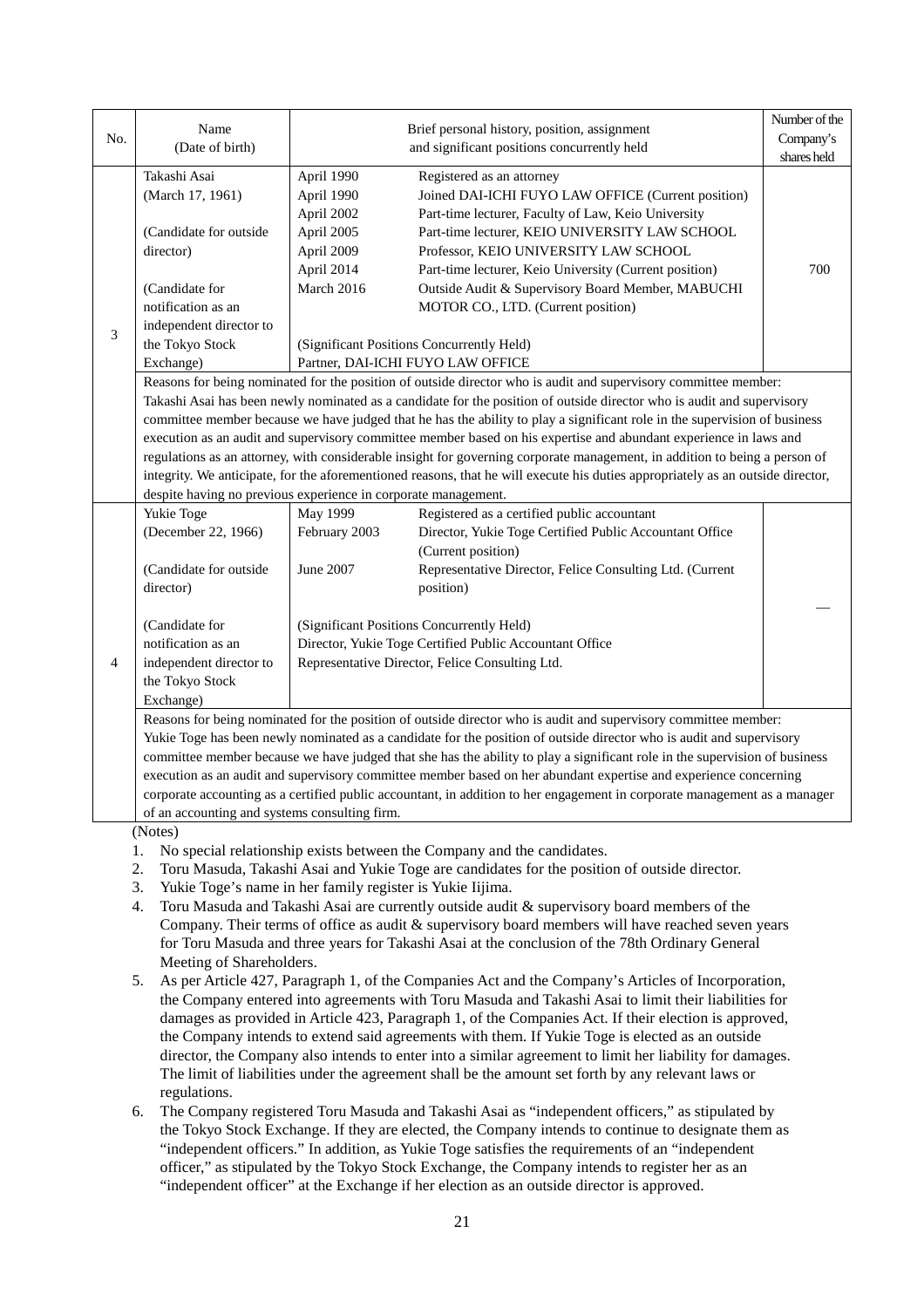**Proposal 5:** Determination of Remuneration Paid to Directors (Excluding Directors who are Audit and Supervisory Committee Members)

At the 66th Ordinary General Meeting of Shareholders of the Company held on March 29, 2007, it was approved that the remuneration of directors shall consist of fixed payments of no more than 15 million yen per month and variable payments of no more than 0.7% of consolidated profit for each fiscal year (which does not include consolidated business results-based remuneration for directors) with a ceiling amount of 200 million yen. However, the Company will adopt a company with audit and supervisory committee system if Proposal 2 "Partial Amendments to the Articles of Incorporation" is approved in its original form.

Therefore, the Company proposes that the remuneration to be paid to directors (excluding directors who are audit and supervisory committee members; the same shall apply in this proposal) after the transition to a company with audit and supervisory committee be no more than 550 million yen per year (of which the remuneration for outside directors shall no more than 50 million yen per year), in consideration of various circumstances, including the increase in the responsibilities of directors following changes in the business environment on the back of significant changes in the economic situation.

The remuneration paid to directors will not, as in the past, include their salaries for their service as the Company's employees.

While the current number of directors is eight (8) (of which two (2) are outside directors), the number will be nine (9) (of which three (3) will be outside directors) if Proposal 2 "Partial Amendments to the Articles of Incorporation" and Proposal 3 "Election of Nine (9) Directors (Excluding Directors who are Audit and Supervisory Committee Members)" are approved in their original form.

The contents of this proposal shall become effective on condition that the amendments to the Articles of Incorporation in relation to Proposal 2 "Partial Amendments to the Articles of Incorporation" come into effect.

**Proposal 6:** Determination of Remuneration Paid to Directors who are Audit and Supervisory Committee Members

Since the Company will adopt a company with audit and supervisory committee system if Proposal 2 "Partial Amendments to the Articles of Incorporation" is approved in its original form, the Company proposes that the remuneration to be paid to directors who are audit and supervisory committee members after the transition to a company with audit and supervisory committee be no more than 108 million yen per year, in consideration of the economic situation and various other circumstances.

If Proposal 2 "Partial Amendments to the Articles of Incorporation" and Proposal 4 "Election of Four (4) Directors who are Audit and Supervisory Committee Members" are approved in their original form, the number of directors who are audit and supervisory committee members will be four  $(4)$ .

The contents of this proposal shall become effective on condition that the amendments to the Articles of Incorporation in relation to Proposal 2 "Partial Amendments to the Articles of Incorporation" come into effect.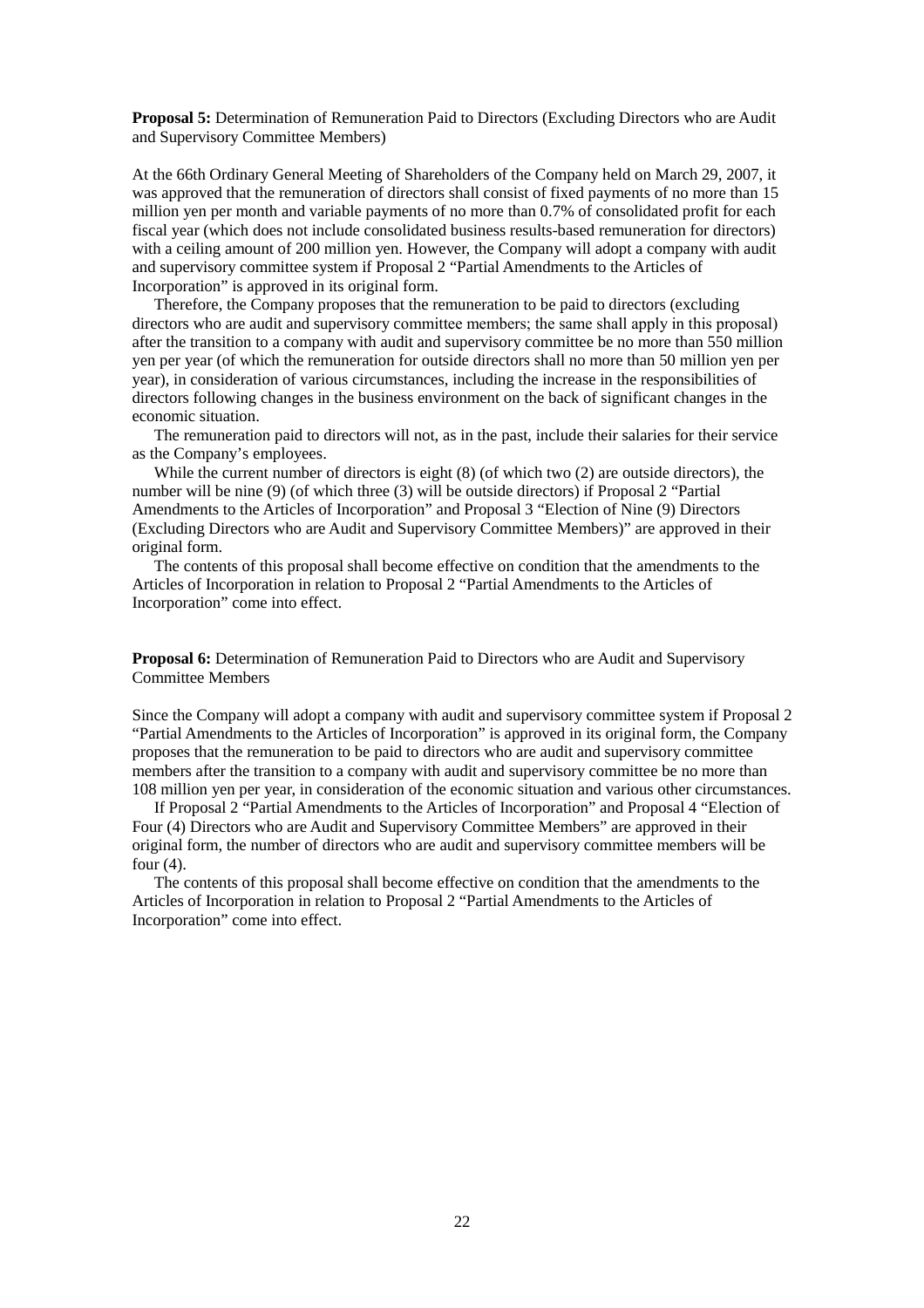**Proposal 7:** Determination of Amounts and the Content of the Performance-Based Stock Compensation Plan for Directors (Excluding Directors who are Audit and Supervisory Committee Members)

The Company introduced the performance-based stock compensation plan (the "Plan") targeting the Company's directors (excluding outside directors and non-residents of Japan), upon approval at the 75th Ordinary General Meeting of Shareholders held on March 30, 2016.

The three fiscal years that were subject to the Plan (from the fiscal year ended December 31, 2016 to the fiscal year ended December 31, 2018) have ended. In continuing the Plan for the fiscal year ending December 31, 2019 and onward, the Company proposes that shareholders approve this proposal to partially revise the contents of the Plan.

If Proposal 2 "Partial Amendments to the Articles of Incorporation" is approved in its original form, the targets of the Plan will be the directors of the Company (excluding directors who are audit and supervisory committee members, outside directors, and non-residents of Japan; the same shall apply in this proposal).

In this proposal, the Company proposes that shareholders approve the payment of stock compensation to directors, separately from the maximum amount of remuneration (550 million yen per year, excluding salaries for the directors' service as the Company's employees) for directors (excluding directors who are audit and supervisory committee members), which the Company requests shareholders to approve in Proposal 5 "Determination of Remuneration Paid to Directors (Excluding Directors who are Audit and Supervisory Committee Members)," and Proposal 8 "Determination of Remuneration for Granting Restricted Stock to Directors (Excluding Directors who are Audit and Supervisory Committee Members)."

The number of directors subject to the Plan will be five (5), if Proposal 2 "Partial Amendments to the Articles of Incorporation" and Proposal 3 "Election of Nine (9) Directors (Excluding Directors who are Audit and Supervisory Committee Members)" are approved in their original form.

The contents of this proposal shall become effective on the condition that the amendments to the Articles of Incorporation in relation to Proposal 2 "Partial Amendments to the Articles of Incorporation" come into effect.

1. Reasons for revising the Plan and considering the revision to the Plan appropriate By making clearer the linkage between incentives for directors and the Company's business performance and shareholder value, the Company aims to enhance the motivation of directors to contribute to improve business performance and increase corporate value over the medium to long term. Therefore, the Company is confident that the continuance and revision of the Plan are appropriate.

2. Amounts and types of remuneration in the Plan

(1) Overview of the Plan

The Plan allows for the delivery and payment (the "Delivery, etc." or "delivered, etc.") of the Company's shares acquired through the BIP Trust and money equivalent to the amount obtained by converting the Company's shares into cash (collectively, the "Company Shares, etc.") to directors who are incumbent during the target period (set forth in (2) below), based on their positions and attainment level of performance targets during the trust term. Under the Plan, money to be contributed by the Company for directors' remuneration (as described in (2) below) is the source of trust money to acquire the Company's shares through a trust.

The Delivery, etc., of the Company Shares, etc., to directors will take place at a designated time after the target period (set forth in (2) below).

(2) Maximum amount of trust money contributed by the Company

The Plan will be continued over the target period of three consecutive fiscal years (the "Target Period;" initially the three fiscal years from the fiscal year ending December 31, 2019 to the fiscal year ending December 31, 2021, and each three fiscal years thereafter if the trust term below is extended).

The Company will provide up to 600 million yen in trust money for the Target Period as remuneration for directors through the establishment of a trust (the "Trust"). The term of the Trust shall cover three years of the Target Period (including the extension of the trust term below; the same shall apply hereinafter), during which directors who satisfy beneficiary requirements shall become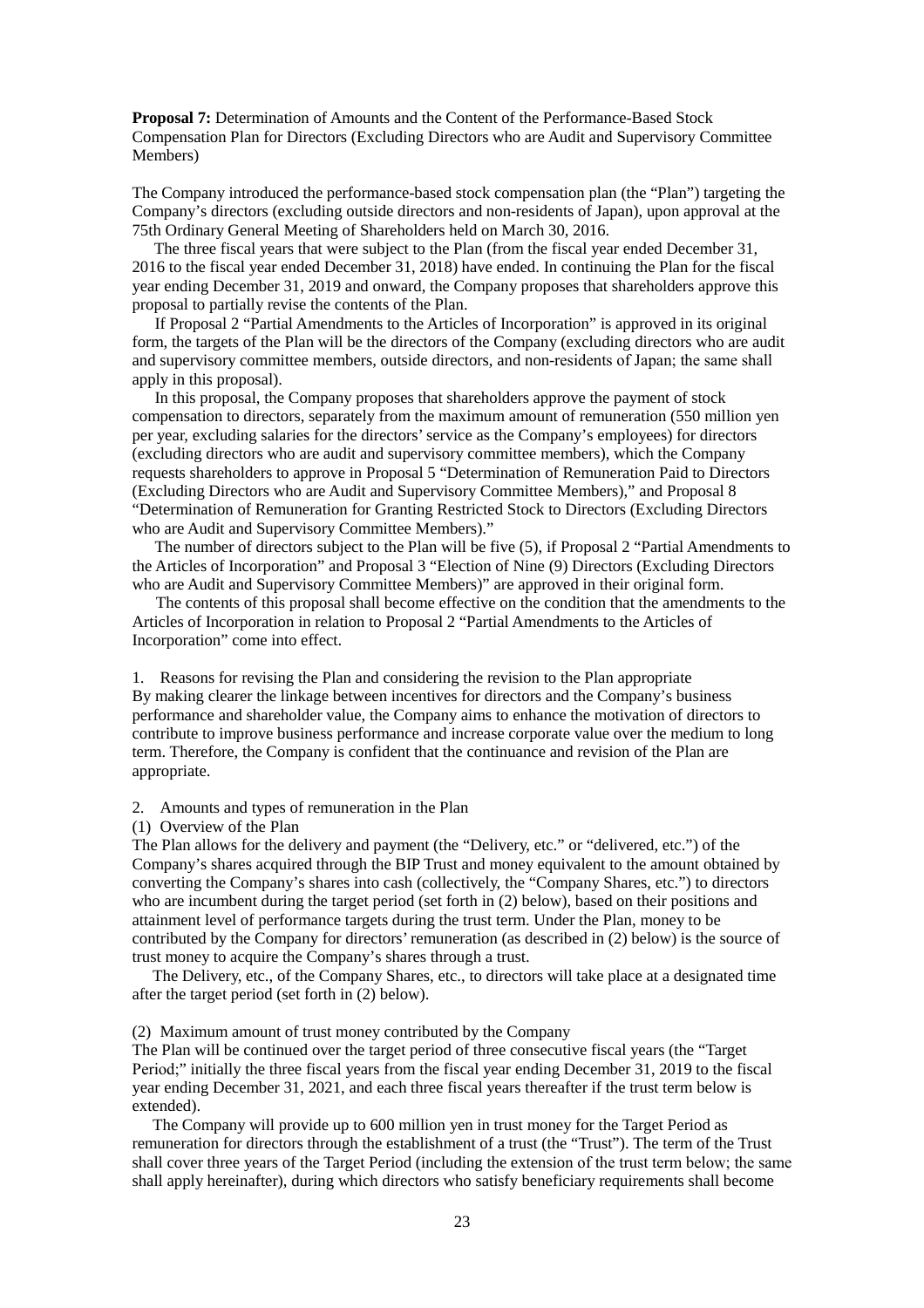beneficiaries.

The Trust shall follow the instructions of the trust administrator to acquire the Company's shares from the Company (disposal of treasury stock) or the stock market using the trust money as a resource, award points to directors (refer to (3) below) during the trust term, and carry out the Delivery, etc. of Company Shares, etc. after the Target Period based on the number of points accrued by directors over the three fiscal years.

The Company will also manage the performance-based stock compensation targeting executive officers in the Trust in an integrated manner, and separately contribute trust money to the Trust to acquire the Company's shares that will be used for the Delivery, etc., to executive officers. Under the Trust, the Company will manage the Company's shares that are subject to the Delivery, etc., as remuneration for executive officers, in addition to managing the Company's shares to be delivered, etc. to the aforementioned directors.

Furthermore, the Trust may be extended upon the expiry of the initial trust term if any provisions of the trust agreement are modified or additional contributions are made. Under such circumstances, the trust term of the Trust will be extended for three years, and the Company will make additional contributions up to a maximum of 600 million yen in trust money as remuneration for directors for each extension of the trust term and continue to award points to directors during any extension of the trust term. The Company will also separately make additional cash contributions as remuneration for executive officers during any extension of the trust term.

However, in the case of such additional contributions, should any of the Company's shares or trust money (the "Remaining Shares, etc.") that are subject to the Delivery, etc., to directors remain within the Trust at the end of the initial trust term, the combined amount of the Remaining Shares, etc., and trust money to be additionally contributed shall be within the scope of 600 million yen.

(3) Calculation method and upper limit of the number of Company Shares, etc., to be Delivered, etc. to directors

The number of the Company Shares, etc., to be delivered to directors through the Trust will be determined based on the points that are awarded in response to the attainment level of performance targets and other factors in accordance with the predetermined calculation formulae.

Fixed Points based on the position of the director, calculated using the following calculation formula for points, and Performance-Based Points based on the attainment level of performance targets for each fiscal year will be awarded to incumbent directors at specific times during the trust term. The Performance-Based Points accumulated over three years will be converted to Medium-Term Plan Points by being multiplied by a performance-based coefficient, based on the attainment level of targets of the final fiscal year of the Target Period.

The Delivery, etc. of Company Shares, etc. will be carried out based on the accumulated Fixed Points and the Medium-Term Plan Points at specific times after the final fiscal year of the Target Period.

#### (Fixed Points)

Stock compensation base amount specified according to the position / Closing price of the first business day of the fiscal year when the trust term starts $*1$ 

#### (Performance-Based Points)

Amount specified according to the position and the attainment level of performance targets for each fiscal year / Closing price of the first business day of the fiscal year when the trust term starts $^{*1}$ 

#### (Medium-Term Plan Points)

Performance-Based Points accumulated over three years  $\times$  Performance-based coefficient<sup>\*2</sup>

- <sup>\*1</sup> The closing price on the Tokyo Stock Exchange on the first business day of the fiscal year when the trust term starts.
- $*$ <sup>2</sup> The performance-based coefficient is determined within a range of 0–120% based on the attainment level of performance targets (e.g. for operating income) of the final fiscal year of the Target Period.

One point shall be one common stock of the Company.

However, during the trust term, if there is an event, such as a stock split and a reverse stock split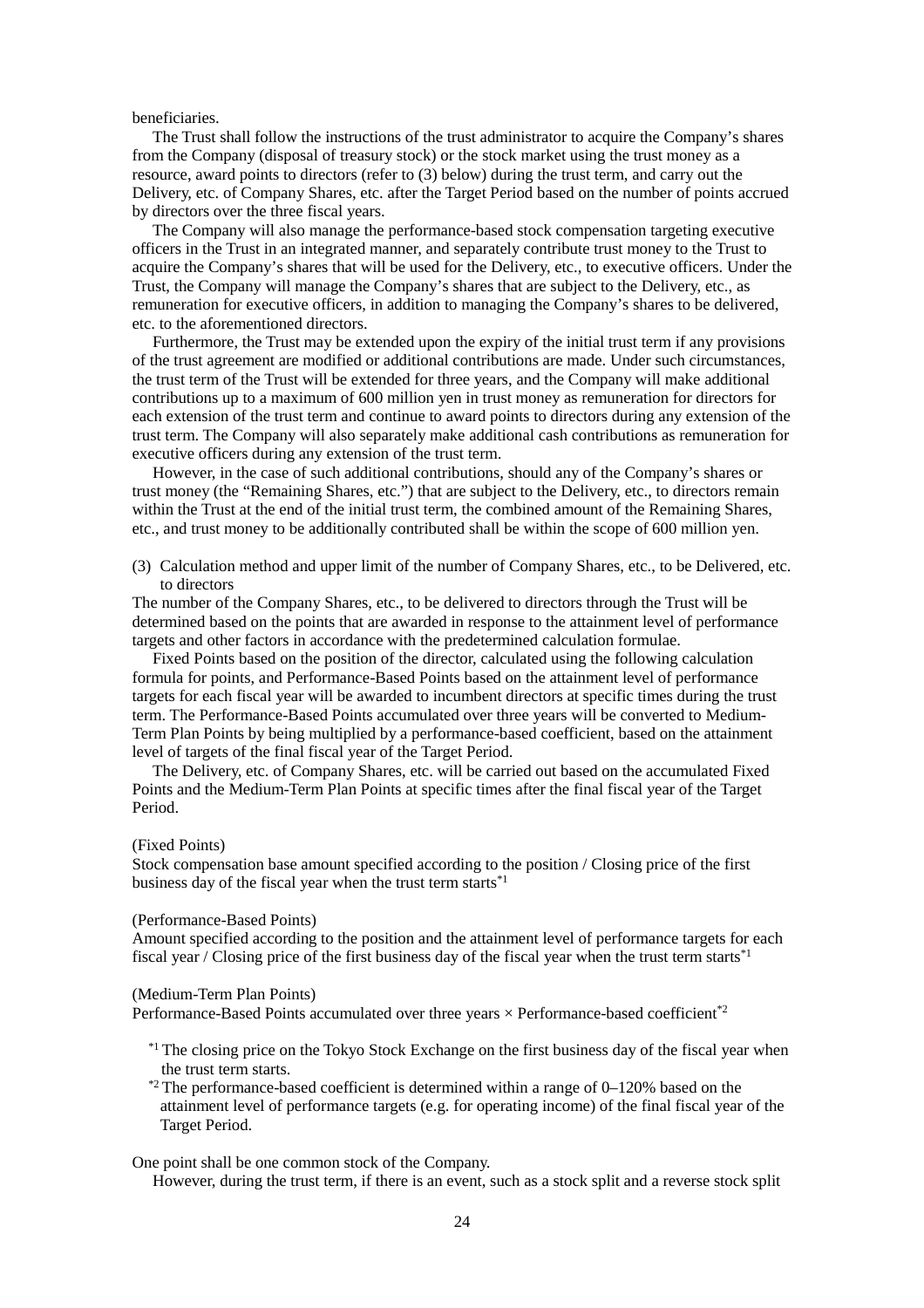of the Company's shares, in which it is considered to be appropriate to adjust the number of points, the adjustments of the number of the Company's shares per point will be made in accordance with the relevant ratio of the stock split, reverse stock split, etc.

The upper limit of the total number of points that directors can be awarded during each Target Period shall be 150,000 points.

The upper limit of the total number of the Company's shares to be delivered to directors under the Trust shall be the number of shares equivalent to the upper limit of the number of points per Target Period (150,000 shares if one share is awarded for one point). The upper limit of the Company's shares to be delivered is set with reference to such factors as the most recent stock price and takes into account the maximum amount of trust money in (2) above.

(4) Method for and timing of the Delivery, etc., of the Company Shares, etc., to directors Directors who satisfy the beneficiary requirements shall receive the Delivery, etc., of Company Shares, etc., based on the amount calculated using the calculation methods described in (3) above, at specified times after the final fiscal year of the Target Period. In accordance with the provisions of the trust agreement, said directors shall receive 50% of the Company's shares corresponding to accumulated points (the number of shares less than one unit will be round down), whereas such directors shall receive money equivalent to the amount obtained by converting the remaining number of Company's shares into cash within the Trust.

Directors who meet the beneficiary requirements but retire from office during the Target Period (excluding cases of voluntary retirement) shall receive the Delivery, etc., of the Company Shares, etc., from the Trust based on the Fixed Points they have accrued by the time of retirement. In cases when directors who meet the beneficiary requirements die during their terms in office, money obtainable by converting the Company's shares into cash, the amount of which will be determined according to the Fixed Points they have accrued by the time of their death, shall be granted from the Trust to the heirs of those directors. Directors who become non-residents of Japan during the Target Period shall be treated in the same manner as deceased directors. As a result, such directors shall receive from the Trust money obtainable by converting the Company's shares into cash, the amount of which will be determined according to the Fixed Points they have accrued by the time their Japanese residency expires.

Directors shall continue to hold Company's shares acquired through the Plan until one year has passed after his or her retirement.

#### (5) Voting rights related to Company's shares in the Trust

To ensure management neutrality, no voting rights related to the Company's shares held by the Trust shall be exercised during the trust term.

#### (6) Other matters regarding the Plan

Other matters regarding the Plan will be determined by the Board of Directors each time the Trust is established, any provision of the trust agreement is modified, or an additional contribution of trust money to the Trust is made.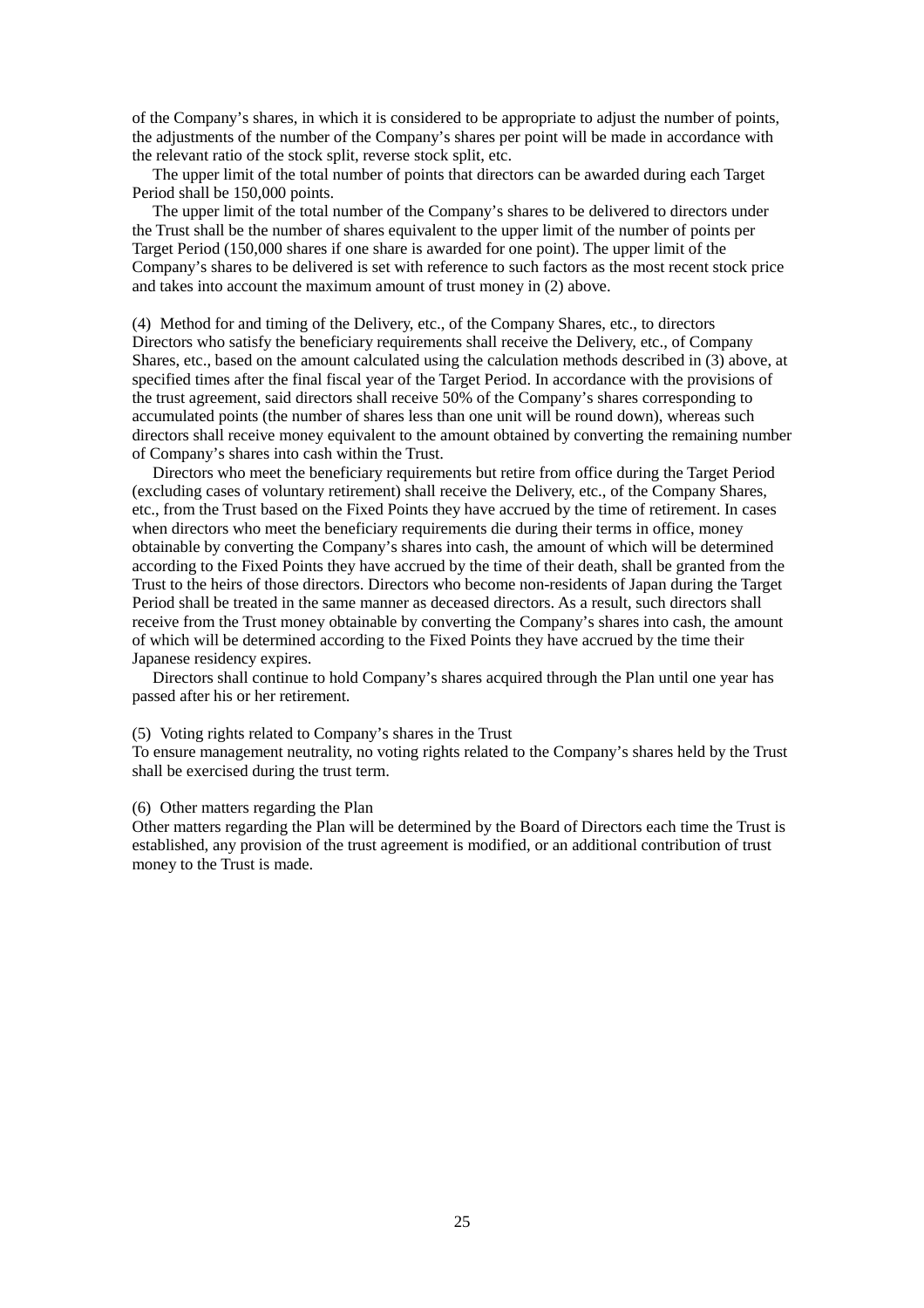**Proposal 8:** Determination of Remuneration for Granting Restricted Stock to Directors (Excluding Directors who are Audit and Supervisory Committee Members)

At the 77th Ordinary General Meeting of Shareholders of the Company held on March 29, 2018, it was approved by our shareholders that the amount of remuneration related to restricted stock for directors (excluding outside directors) shall be 60 million yen per year (salaries for their service as the Company's employees are not included), separately from the conventional remuneration system for directors, and introduced accordingly. However, the Company will transition to a company with audit and supervisory committee if Proposal 2 "Partial Amendments to the Articles of Incorporation" is approved in its original form.

Therefore, the total amount of monetary compensation to be paid for granting restricted stock to directors (the "Target Directors," excluding directors who are audit and supervisory committee members and outside directors) after transition to a company with audit and supervisory committee shall be no more than 60 million yen per year, the same amount as the prior remuneration related to restricted stock for directors, separately from the maximum amount of remuneration for directors (excluding directors who are audit and supervisory committee members) (550 million yen; salaries for their service as the Company's employees are not included), for which the Company requests the approval of shareholders in Proposal 5 "Determination of Remuneration Paid to Directors (Excluding Directors who are Audit and Supervisory Committee Members)," and Proposal 7 "Determination of Amounts and the Content of the Performance-Based Stock Compensation Plan for Directors (Excluding Directors who are Audit and Supervisory Committee Members)."

The number of Target Directors will be six (6) if Proposal 2 "Partial Amendments to the Articles of Incorporation" and Proposal 3 "Election of Nine (9) Directors (Excluding Directors who are Audit and Supervisory Committee Members)" are approved in their original form.

The contents of this proposal shall become effective on condition that the amendments to the Articles of Incorporation in relation to Proposal 2 "Partial Amendments to the Articles of Incorporation" come into effect.

The Target Directors will make payments in kind as contributed assets using all of the monetary compensation claims arising from this proposal in accordance with the resolution of the Board of Directors of the Company. The Company shall issue or dispose of its common stock to them. Accordingly, the total number of the Company's common stock to be issued or disposed of shall be 50,000 or fewer per year, which is the same number of shares as the prior restricted stock for directors. (However, after the approval and adoption of this proposal, in the event of a stock split [including a gratis allotment of the Company's common stock] or reverse stock split of the Company's common stock or any other event that requires adjustments to the total number of common stock to be issued or disposed of as restricted stock, such total number will be adjusted within a reasonable range.) The amount paid in per common stock issued or disposed of shall be determined by the Board of Directors within the scope of an amount that does not provide particular advantages to the Target Directors, based on the closing price of the Company's common stock on the Tokyo Stock Exchange on the business day before the day of the relevant resolution by the Board of Directors (or if no trading is reported on the day, it shall be the closing price on the immediately preceding day). When issuing or disposing of the Company's common stock for the purpose of this type of remuneration, the Company shall conclude a restricted stock allocation agreement (the "Allocation Agreement") with the Target Directors, which shall cover the following matters:

- 1. The Target Directors are not allowed to transfer, set collateral rights for, or otherwise dispose of the Company's common stock allocated under the Allocation Agreement (the "Allocated Shares") during the period from the day the Allocated Shares were delivered to the day when the relevant Target Directors retire or resign from the position of the Company's director or other positions as prescribed by the Company's Board of Directors (the "Transfer Restriction Period" and the "Restriction of Transfer").
- 2. If, prior to the expiry of the period predetermined by the Company's Board of Directors (the "Service Period"), the Target Directors retire or resign from the position of the Company's director or other positions as prescribed by the Company's Board of Directors, the Company will duly acquire all of the Allocated Shares free of charge except in cases in which there are reasons recognized as legitimate by the Company's Board of Directors.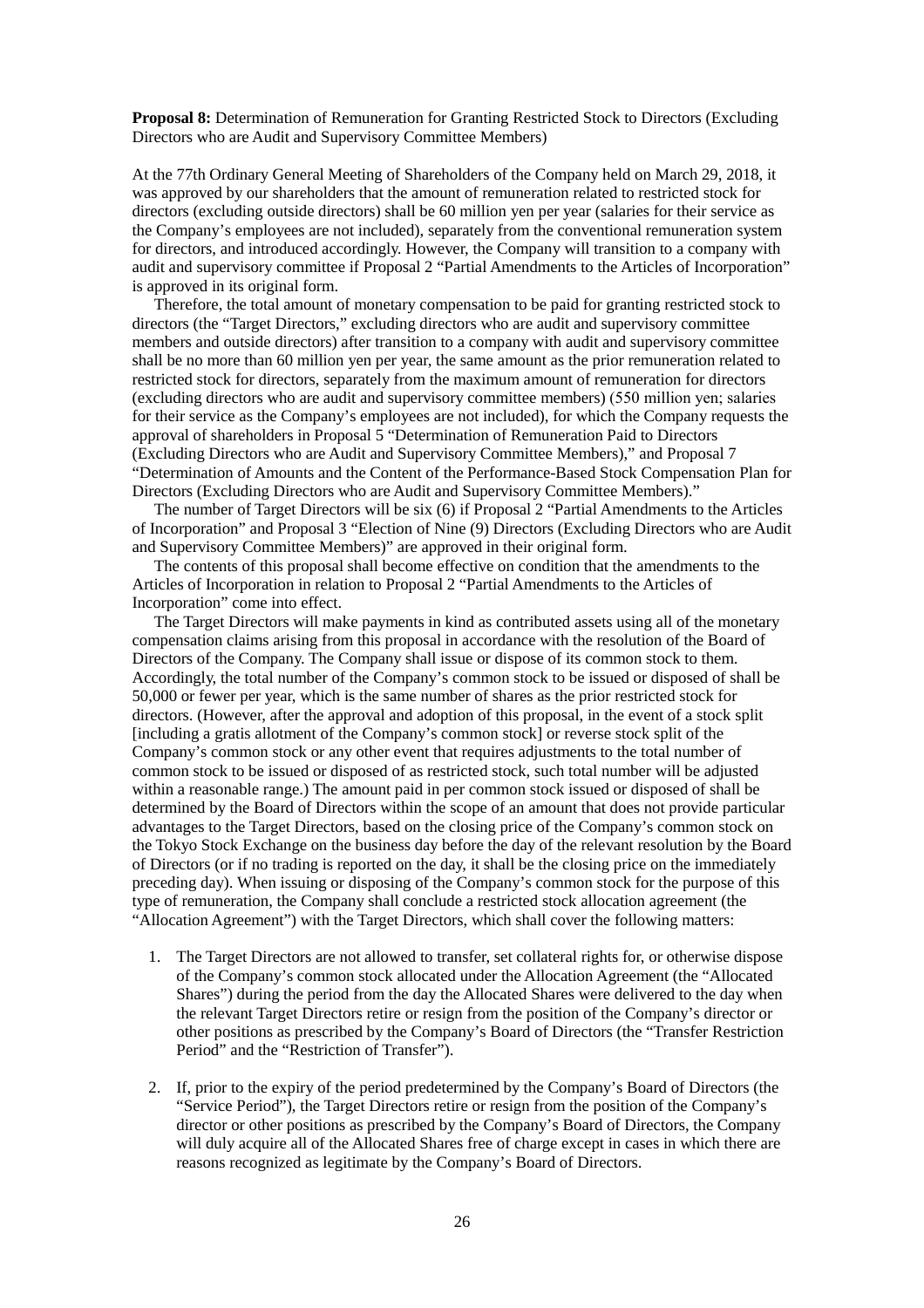- 3. Notwithstanding the provisions of paragraph 1 above, the Company will lift the Restriction of Transfer with respect to all Allocated Shares at the expiry of the Transfer Restriction Period on the condition that the Target Directors continuously held the position of the Company's director or other positions as prescribed by the Company's Board of Directors during the Service Period. If, however, Target Directors retire or resign from their position as prescribed in paragraph 2 above prior to the expiry of the Service Period for any reasons recognized as legitimate by the Company's Board of Directors as prescribed in paragraph 2 above, the Company will reasonably adjust the number of Allocated Shares for which the Restriction of Transfer is lifted, as necessary.
- 4. The Company will duly acquire, free of charge, any Allocated Shares for which the Restriction of Transfer is not lifted based on the provisions set forth in paragraph 3 above at the expiry of the Transfer Restriction Period.
- 5. Notwithstanding the provisions of paragraph 1 above, if, during the Transfer Restriction Period, a merger agreement in which the Company becomes the absorbed company, a share exchange agreement or a share transfer plan under which the Company becomes a whollyowned subsidiary of another company, or any other matter related to reorganization, etc., is resolved at a General Meeting of Shareholders of the Company (or by the Board of Directors, if the approval of the General Meeting of Shareholders is not required), then the Company will lift the Restriction of Transfer with respect to the number of Allocated Shares as determined by the Company's Board of Directors, based on a resolution by the Company's Board of Directors prior to the effective date of the relevant reorganization, etc.
- 6. In the case prescribed in paragraph 5 above, the Company will duly acquire, free of charge, any Allocated Shares for which the Restriction of Transfer is still not lifted at the time immediately after the lifting of the Restriction of Transfer, based on the provisions set forth in paragraph 5 above.
- 7. The Allocation Agreement contains methods for the declaration of intention and notification of the Allocation Agreement, methods for amendment to the Allocation Agreement, and other matters determined by the Board of Directors.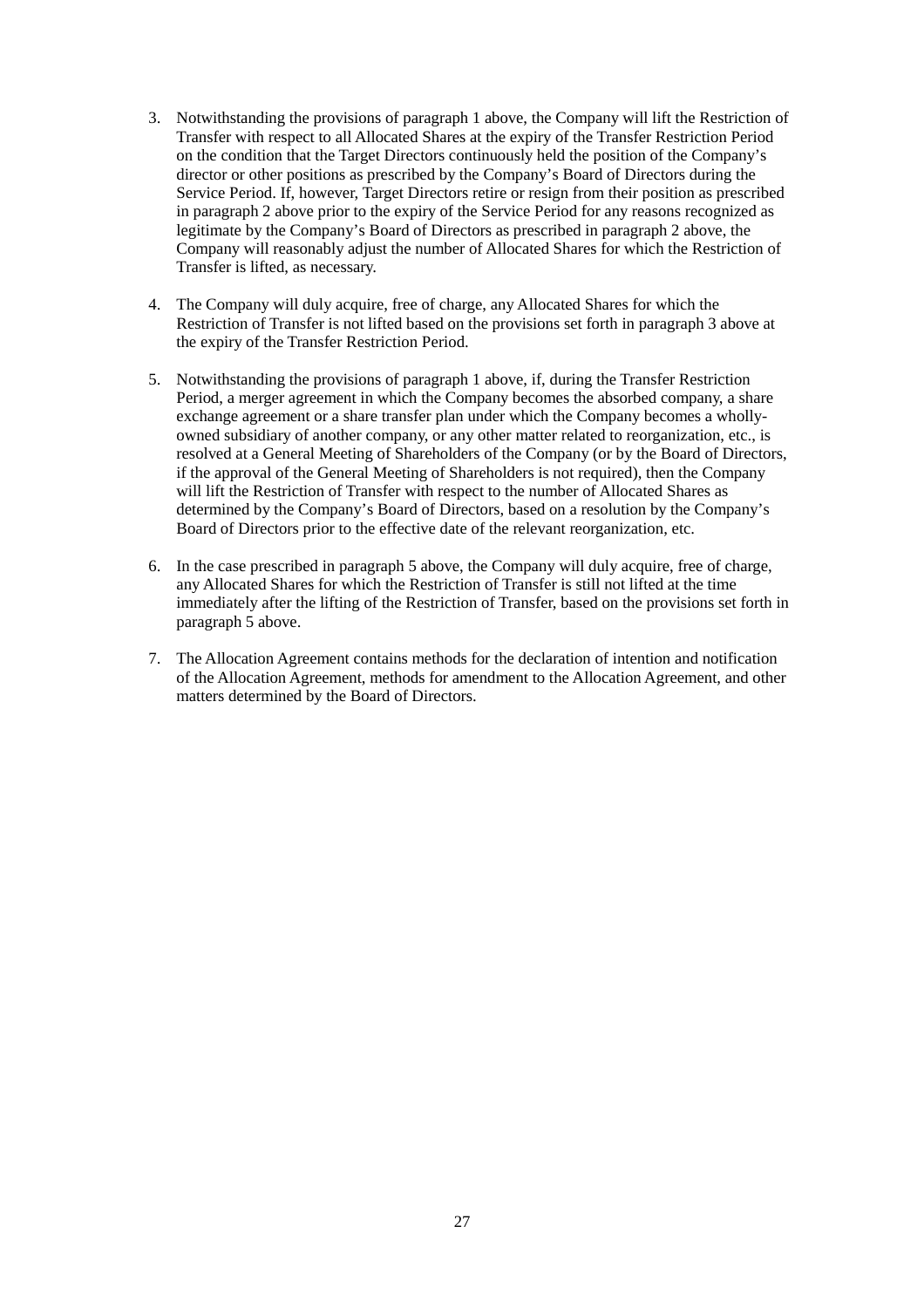# **<Reference> Independence Criteria for Outside Officers**

# **Independence Criteria for Outside Officers**

The Company prescribes criteria for the independence of outside officers, and outside officers that fall under any of the following shall be deemed as not being sufficiently independent from the Company:

- (1) Current or former employees or officers of the Company or its subsidiaries (collectively, the "**Mabuchi Group**");
- (2) Business executives for whom a Major Business Partner is the Mabuchi Group, or business executives who are Major Business Partners of the Mabuchi Group ("**Major Business Partners**" means customers or suppliers of Mabuchi Group products, etc., accounting for, in either case, more than 2% of consolidated net sales for a given fiscal year);
- (3) Consultants, accounting professionals, or legal professionals who receive a Significant Sum of money or other assets, other than executive remuneration, from the Mabuchi Group, including persons who belong to a business organization if the person who receives the assets is an organization, such as a corporation or partnership (a "**Significant Sum**" means the annual total of 10 million yen or more of monetary or asset benefits other than executive remuneration);
- (4) A certified public accountant who belongs to an auditing firm that serves as the accounting auditor of the Mabuchi Group or an auditing firm's employee, partner, member of staff, or worker;
- (5) A major shareholder who owns 10% or more of the voting rights in the Company;
- (6) A person who receives a large donation or loan, etc., amounting to 10 million yen or more, annually from the Mabuchi Group (including a person who belongs to a business organization if the person who receives the donation or loan is an organization, such as a corporation or partnership);
- (7) Business executives with which the Company has a reciprocal employment relationship as each other's outside officers;
- (8) Persons who fall under any of (2) to (7) above in the past 3 years;
- (9) The close relative of a person if that person falling under (1) to (8) is a Person in an Important Position, including a spouse, a relative within the second degree of kinship, or a relative of a Person in an Important Position's household (a "**Person in an Important Position**" means a director other than an outside director, an audit & supervisory board member other than an outside audit & supervisory board member, an executive officer, an associate director, or a general manager or higher ranking manager).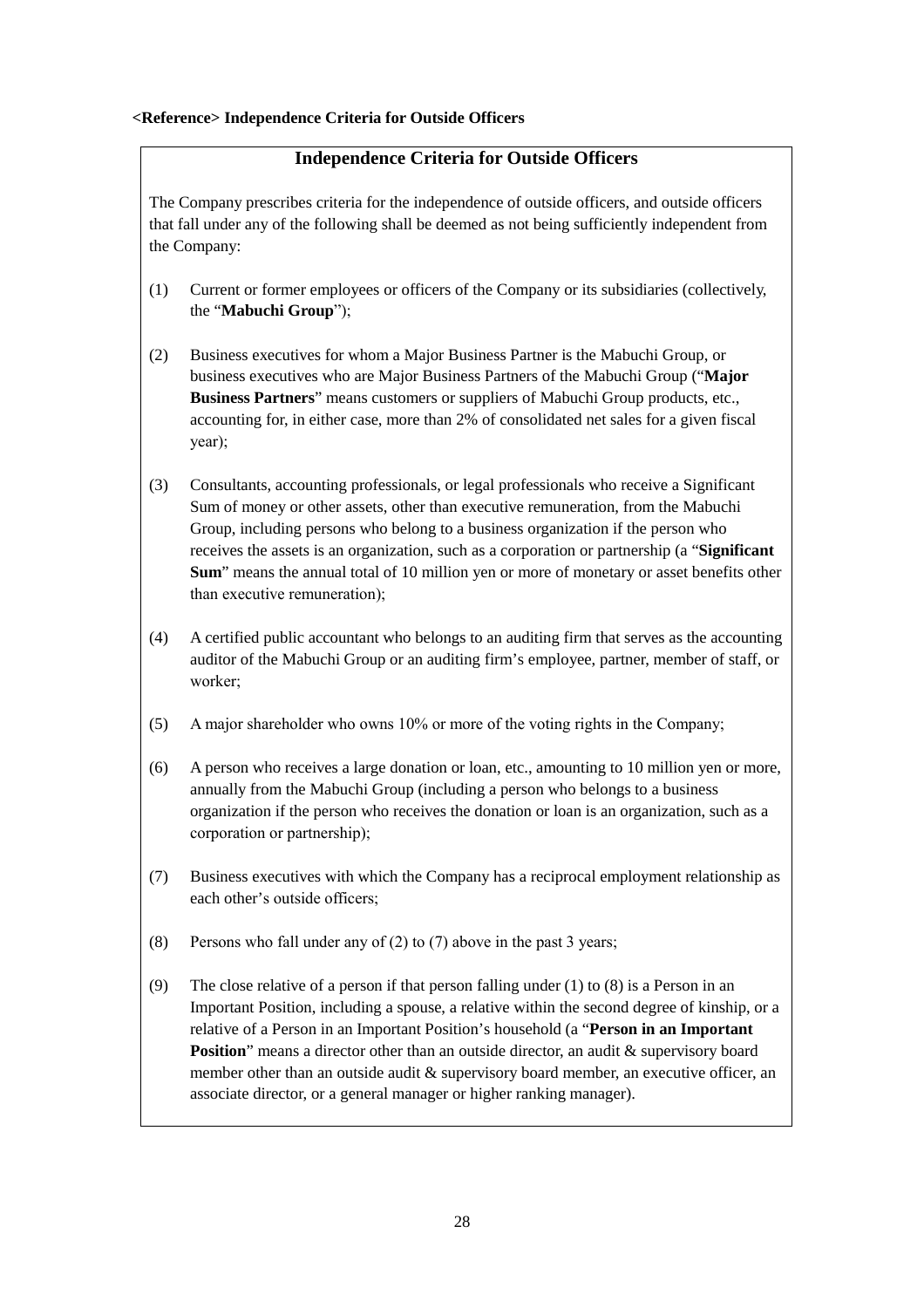## **BUSINESS REPORT (From January 1, 2018 to December 31, 2018)**

# **1. Current Conditions of the Mabuchi Group**

#### (1) Business Development and Results

The global economy turned to slower growth amid concerns of economic condition. The U.S. economy saw growth in consumer spending against a backdrop of continued improvement in the employment environment, and maintained solid growth. The European economy received a boost from strong domestic demand, but sluggish exports slowed the pace of overall growth. The Japanese economy showed modest expansion as a result of expansion of consumer spending accompanying improvement in the employment environment and capital investment. Although overall growth continued in emerging market economies, the pace of growth of the Chinese economy slowed.

With regard to markets related to the Mabuchi Group's products, the automotive products market saw slowdowns from the late second half in Europe and China. The consumer and industrial products market saw continued stable demand for motors for personal care products and power tools, but markets for certain other applications continued to contract.

Against this backdrop, the Mabuchi Group has been working to address the issues of "Strengthening of competitiveness through M&As (mergers and acquisitions)," "Acceleration of growth in the power window lifter motor business," "Expansion of medium-sized and small automotive motor sales and new applications", "Development of new applications in the consumer and industrial products sector," "Implementation of laborsaving measures and establishment of nextgeneration manufacturing," and "Implementation of a global base strategy."

We actively introduced and implemented a number of measures to increase our sales and market share, develop new market, and make further advances toward higher quality and efficiency, which led to business growth during fiscal 2018 and for the future. Specifically, these measures included making HANWA STEEL SERVICE (JIANGXI) CO., LTD. the Company's affiliate, the commencement of mass production of next-generation standard power window lifter motors for Japanese automakers, increased sales of standard power window lifter motors for the Chinese market, increased orders for new automotive products applications, accelerated development of a range of applications for standard brushless motors for light electric vehicles, implementation of the Phase 3 Laborsaving Plan (FY2017-FY2019) as scheduled, the commencement of mass production at Poland Mabuchi and proceeding as planned with preparations to expand production capacity at Mexico Mabuchi, the start of construction of a branch plant at Vietnam Mabuchi, and the launch of sales activities at Thailand Mabuchi.

As a result, consolidated net sales for fiscal 2018 were 143,116 million yen (a 2.6% decrease on a year-on-year basis). Motors sales, which account for the majority of consolidated net sales, were 143,057 million yen (a 2.6% decrease on a year-on-year basis).

Operating income for fiscal 2018 was 21,243 million yen (an 11.7% decrease on a year-on-year basis), with profit reduced by factors including weaker selling prices and a deterioration of the product mix, higher market prices for copper, steel and other commodities, and an increase in manufacturing costs associated with expanded production at the plant in Mexico.

Ordinary income was 24,804 million yen (a 4.0% decrease on a year-on-year basis) from an increase in foreign exchange gains. Profit before income taxes was 29,323 million yen (a 6.7% increase on a year-on-year basis), which included a gain on sales of fixed assets from the sale of real estate at the Company's wholly owned subsidiary Mabuchi Industry Co., Ltd. (Hong Kong Mabuchi), and profit attributable to owners of parent was 22,925 million yen (a 12.9% increase on a year-on-year basis).

The next section describes market trends and sales conditions categorized into separate markets for motors.

#### 1) Automotive Products Market

Net sales in this market fell to 104,196 million yen (a 1.5% decrease on a year-on-year basis). Sales at the priority business of motors for power window lifters decreased on a delay in the startup of mass production of products for automakers' new car models, and weak demand and the shift from old to new models in the Chinese market, despite increased sales of new, hightorque, standard products for major North American automakers. Sales of medium-sized motors, such as motors for electric parking brakes, were strong overall. In the results for small motors,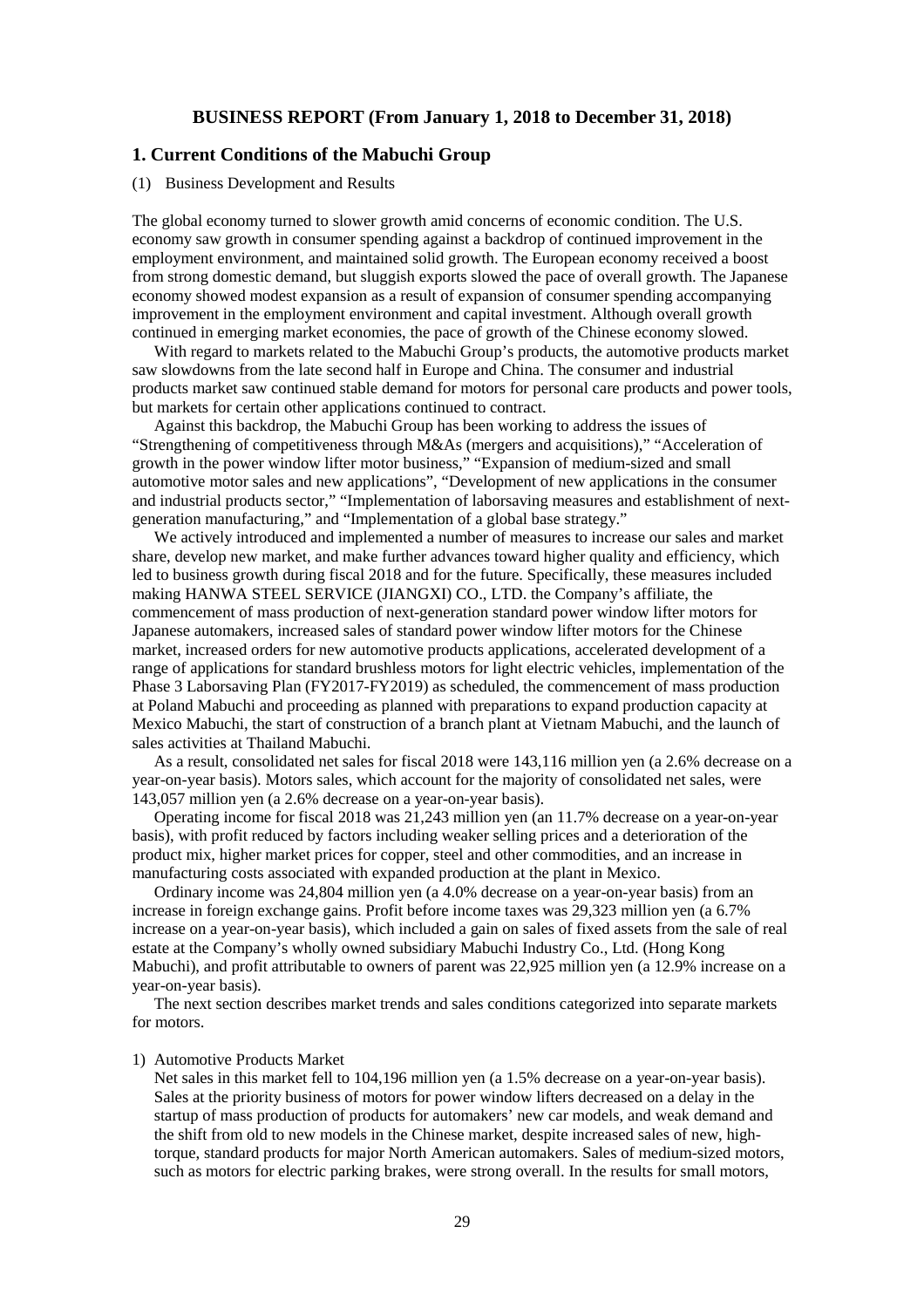although sales of motors for door locks slightly decreased, sales of motors for door mirrors, air conditioning damper actuators, and headlight level adjusters were strong.

2) Consumer and Industrial Products Market

Net sales in this market fell to 38,860 million yen (a 5.5% decrease on a year-on-year basis). Although sales of motors for personal care products and power tools were strong, the markets for motors for ink jet printers and car CD players continued to contract.

| Market segment                          | The 78th fiscal term<br>(the year ended<br>December 31, 2018)<br>Amount<br>(Millions of yen) | YoY<br>(% ) | Segment sales as<br>a percentage of<br>net sales<br>(%) |
|-----------------------------------------|----------------------------------------------------------------------------------------------|-------------|---------------------------------------------------------|
| <b>Automotive Products</b>              | 104,196                                                                                      | $-1.5$      | 72.8                                                    |
| <b>Consumer and Industrial Products</b> | 38,860                                                                                       | $-5.5$      | 27.2                                                    |
| Total                                   | 143,057                                                                                      | $-2.6$      | 100.0                                                   |

<Consolidated sales of motors by application>

(Notes)

- 1. The Mabuchi Group's businesses have been developed within a single business field related to small motors. Given this single business structure, an explanation by segment is omitted.
- 2. As the Mabuchi Group has sales of several types of motor parts and production equipment in addition to its mainstay motor sales, the amount for consolidated net sales differs from the amount for consolidated sales of motors.
- 3. Amounts less than a million yen have been truncated.
- 4. The figures above do not include consumption tax, etc.
- (2) Capital Investments

Capital investments for fiscal 2018 amounted to 16,332 million yen, which includes 5,228 million yen for the construction of facilities for MABUCHI MOTOR POLAND sp. z o.o.; 481 million yen for R&D facilities and equipment; 712 million yen for information technology; and 9,909 million yen for other facilities and equipment to upgrade product lines and reinforce overall productivity.

(3) Issues to be Addressed

Although we see gradual growth in the global economy continuing in fiscal 2019, we expect growth rates to slow on increased uncertainty related to concerns about the economic condition. In developed countries, we see solid growth continuing in the U.S. economy driven by domestic demand, despite concerns regarding the effects from the direction of trade policy and the partial government shutdown. In Europe, in addition to concerns related to Brexit negotiations and public finances of Italy, we expect the German economy to slow and are forecasting weaker growth for the European economy. We are forecasting continued gradual growth in Japan, with fiscal stimulus measures alleviating the effect of the consumption tax increase. For emerging countries overall, we expect gradual growth, but with an even weaker rate of growth as uncertainty regarding the Chinese economy increases.

In the Mabuchi Group's product markets, we are forecasting a slower rate of growth for the automotive products market, with growth continuing in South America, Russia, and Southeast Asia, but with the North American and European markets plateauing and a slowdown in the Chinese market. In the consumer and industrial products market, although we expect demand for motors for home appliances and power tools to remain flat, we see demand for motors for office equipment contracting.

Under these business conditions, the Mabuchi Group will tackle the following issues:

1) Acceleration of Growth in the Power Window Lifter Motor Business

At the power window lifter motor business, Mabuchi Motor China has been established as a regional headquarters (management company) to respond promptly to the drastic changes being seen in the Chinese market, and along with strengthening its sales structure, the business is working to increase its market share by accelerating a switch to new, standard products.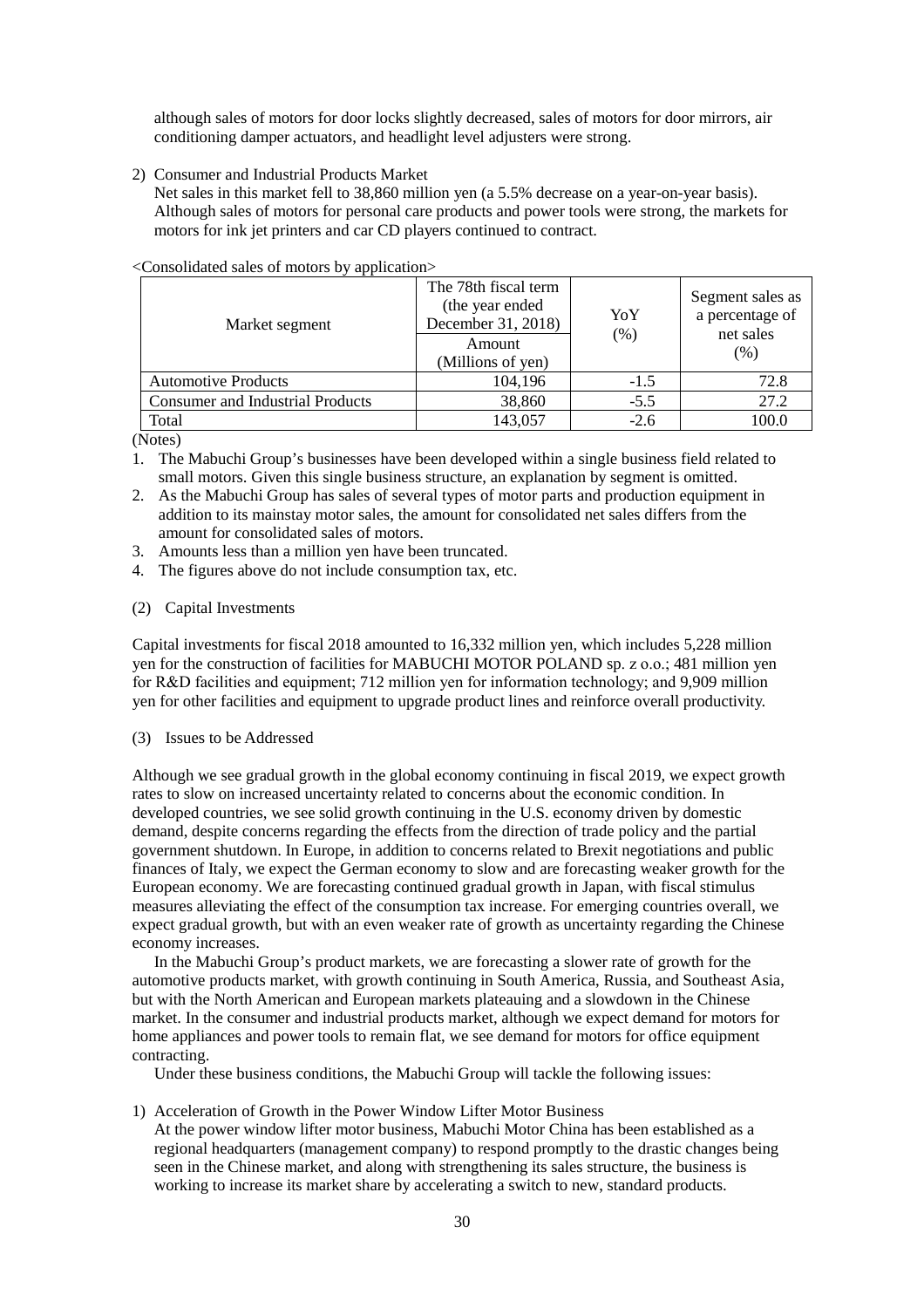In Europe, we obtained new orders from a high-end automaker in fiscal 2018, and we are using this as a foothold for expanding the number of equipped models. In the United States, we are aiming to obtain orders from a third North American automaker, and we are strengthening our sales structure for the Americas.

- 2) Expansion of Medium-sized and Small Automotive Motor Sales and New Applications Motors for power seats, electric parking brakes, and other medium-sized motor applications constitute a market sector for which continued market expansion can be expected in light of today's emphasis on automobile safety, comfort, and economy. The Mabuchi Group will work to increase sales to new customers and develop new applications by leveraging highly competitive application-specific standard products, and aim for further sales growth. We will move ahead with proposal and development of new products to win orders for power seat and door area applications. For small automotive motors, we have received new inquiries including for new applications, and will proactively develop new, competitive products based on the Company's strengths and factors including a product's marketability and profitability.
- 3) Development of New Applications in the Consumer and Industrial Products Sector In the consumer and industrial products sector, in addition to business activities centered on existing small brush motors, we are reinforcing initiatives to develop and increase sales of brushless motors in order to focus on new applications and create new demand.

With regard to brushless motors for light electric vehicles, we are already receiving many inquiries. In fiscal 2019, we will make use of external resources to address customer needs by expanding the scope of optional products we can handle and developing multiple applications. We will also work proactively to increase sales of brushless motors that we have developed for high-end home appliances. We will also work to attract demand for motors for housing equipment to follow residential electronic locks. We will step up our efforts in these growing markets as well.

- 4) Pursuing laborsaving and Next-generation Manufacturing Innovation Under both the Phase 1 (fiscal 2011 to fiscal 2013) and Phase 2 (fiscal 2014 to fiscal 2016) Laborsaving Plans to achieve laborsaving exceeding 30% during the three-year period, we achieved laborsaving exceeding 30% as planned and production process innovation progressed significantly. Under the Phase 3 Laborsaving Plan, which covers the three years from fiscal 2017 to fiscal 2019, we continue to set a challenging target of 30% laborsaving compared with fiscal 2016, and in fiscal 2018, the second year of the three-year plan, we achieved more than 10% laborsaving compared with the previous year as planned, which was the same as during the plan's first year. In fiscal 2019, the final year of the Phase 3 Laborsaving Plan, we will work toward the Plan's achievement by focusing on installing automatic inspection equipment utilizing image processing technology, which has already been installed at some production bases. We will also leverage our expertise acquired through our initiatives in laborsaving and innovative core production lines for Next-generation Manufacturing Innovation that achieves both high product quality and productivity. Furthermore, we will control capital expenditures by standardizing automation equipment in various production line processes.
- 5) Implementation of a global base strategy

To respond to changes in the manufacturing sought by customers and address their needs for motor production located close to their own factories, Mexico Mabuchi was established in August 2014 as our first production base in the Americas, and Poland Mabuchi was established in January 2017 as our first production base in Europe. Our implementation of a global base strategy, including the establishment of these production bases, is contributing to our ability to respond to the drastic changes in external environment seen in recent years.

In fiscal 2019, we are establishing Mabuchi Motor China as a regional headquarters (management company) in China and increasing local autonomy to establish a structure that is able to propose and carry out strategies swiftly in the Chinese market, and are working to increase the accuracy and speed with which these strategies are implemented. We intend to use this as a model for development in regions outside China, to continue to increase overall Group earning power by strengthening management and administrative functions and reviewing manufacturing structures in each of the regions where Mabuchi operates. We will also move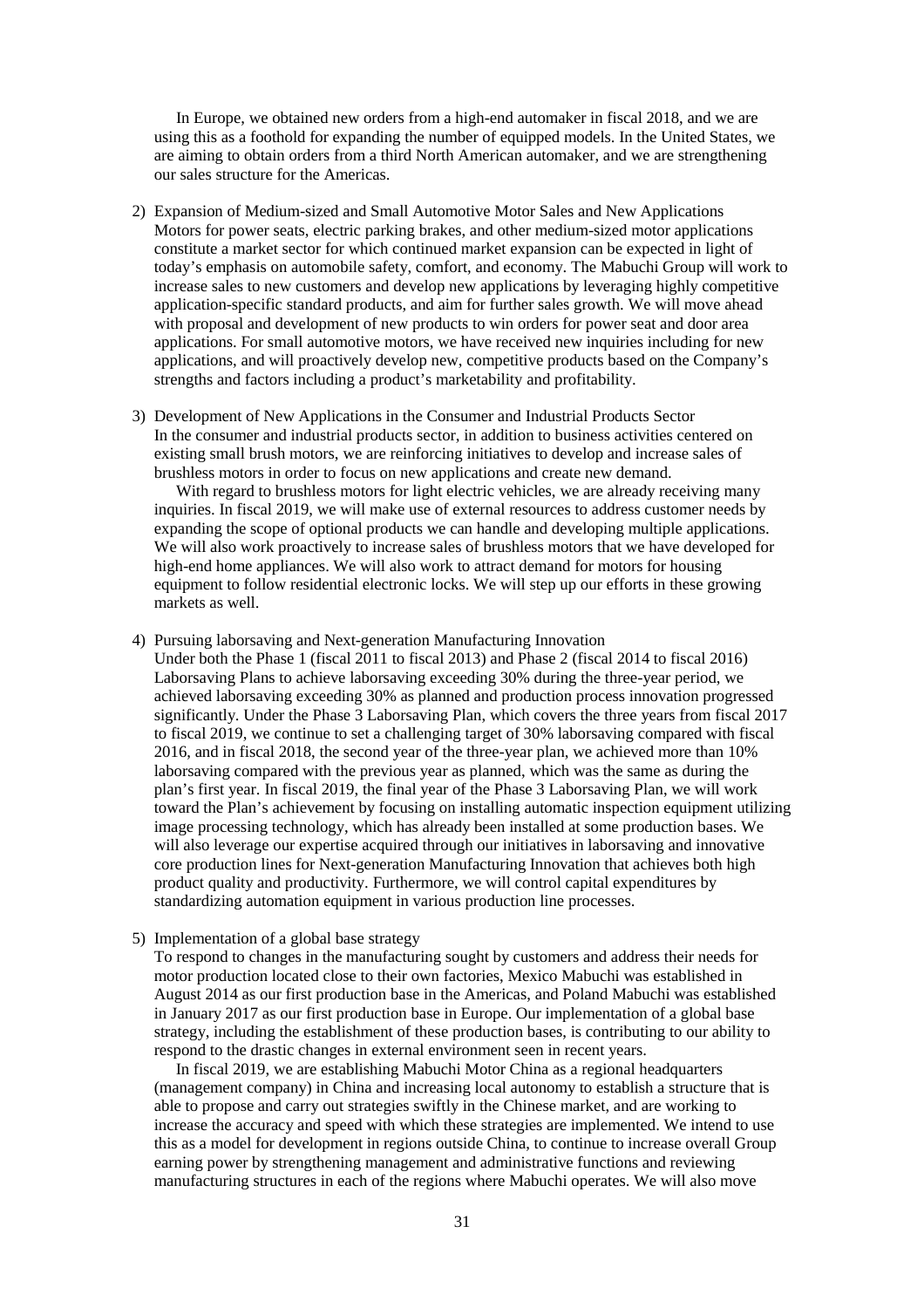forward with our plans to prepare for production at Poland Mabuchi and to expand the plant at Mexico Mabuchi, to achieve local production for local consumption and optimize manufacturing locations at the global level.

(4) Financial Highlights

| 1 manona 111, misno                        |                  |                  |                  | (Millions of Yen) |
|--------------------------------------------|------------------|------------------|------------------|-------------------|
|                                            | 75th fiscal term | 76th fiscal term | 77th fiscal term | 78th fiscal term  |
|                                            | (FY2015)         | (FY2016)         | (FY2017)         | (FY2018)          |
| Net sales                                  | 143,143          | 140,699          | 146,925          | 143,116           |
| Ordinary income                            | 27,113           | 26,135           | 25,841           | 24,804            |
| Profit attributable to owners<br>of parent | 18,546           | 20,598           | 20,303           | 22,925            |
| Profit per share (Yen)                     | 266.98           | 300.70           | 299.74           | 341.19            |
| $ROE$ (%)                                  | 8.0              | 8.8              | 8.6              | 9.4               |
| Total assets                               | 256,196          | 258,387          | 269,318          | 268,246           |
| Net assets                                 | 233,245          | 232,917          | 242,179          | 244,454           |
| Shareholders' equity ratio (%)             | 91.0             | 90.1             | 89.9             | 91.1              |
| Net assets per share (Yen)                 | 3,363.01         | 3,405.14         | 3,579.98         | 3,640.08          |
| Cash dividends per share<br>(Yen)          | 110              | 120              | 120              | 135               |
| Dividend payout ratio (%)                  | 41.2             | 39.9             | 40.0             | 39.6              |
| Dividend on equity ratio (%)               | 3.3              | 3.5              | 3.4              | 3.7               |

(Notes)

- 1. Profit per share is calculated using the average number of outstanding shares during the period. Net assets per share are calculated based on the total number of shares outstanding at the end of the period.
- 2. Amounts less than one million yen for net sales, ordinary income, profit attributable to owners of parent, total assets and net assets are omitted. Amounts of profit per share and net assets per share are rounded to two decimal places.
- 3. Percentages for ROE, shareholders' equity ratio, dividend payout ratio and dividend on equity ratio are rounded to one decimal place.
- 4. Cash dividends per share, dividend payout ratio and dividend on equity ratio for the 78th fiscal term are projected figures calculated on the assumption that the resolution will be passed on the proposal for appropriation of retained earnings at the 78th Ordinary General Meeting of **Shareholders**
- 5. As the Company's shares held by the ESOP Trust Utilizing Employee Shareholding Association are treated as treasury stock, the relevant number of shares is excluded from the average number of outstanding shares during the period in the calculation of profit per share and the dividend payout ratio. Moreover, the relevant number of shares is excluded from the total number of shares outstanding at the end of the period in the calculation of net assets per share and the dividend on equity ratio for the 75th, 76th and 77th fiscal terms.
- 6. As the Company's shares held by the Executive Compensation BIP Trust are treated as treasury stock, the relevant number of shares is excluded from the average number of outstanding shares during the period in the calculation of profit per share and the dividend payout ratio for the 76th, 77th and 78th fiscal terms. Moreover, the relevant number of shares is excluded from the total number of shares outstanding at the end of the period in the calculation of net assets per share and the dividend on equity ratio.
- 7. Beginning in the 76th fiscal term, the Company has applied the Accounting Standard for Business Combinations (Accounting Standards Board of Japan (ASBJ) Statement No. 21, September 13, 2013), etc., based on which the presentation of the accounting item "net income" has been changed to "profit attributable to owners of parent." To reflect this change in presentation, the Company has restated the corresponding item of net income from the 75th fiscal term.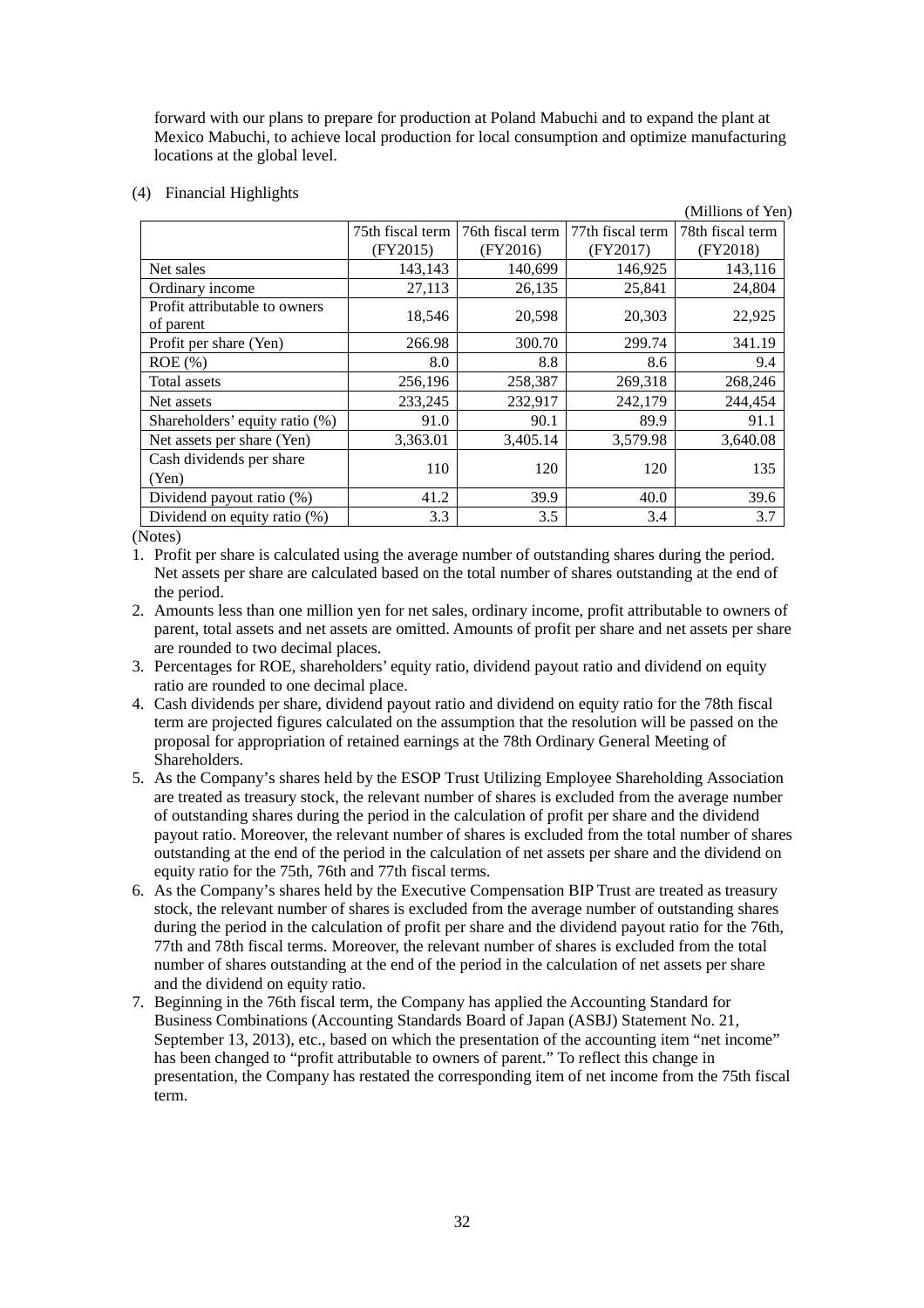(5) Major Business Conducted by the Mabuchi Group (As of December 31, 2018)

The Mabuchi Group, consisting of the Company and its 24 subsidiaries (of which 21 are consolidated subsidiaries), engages in the manufacture and sales of small motors used for automotive products, consumer and industrial products, etc.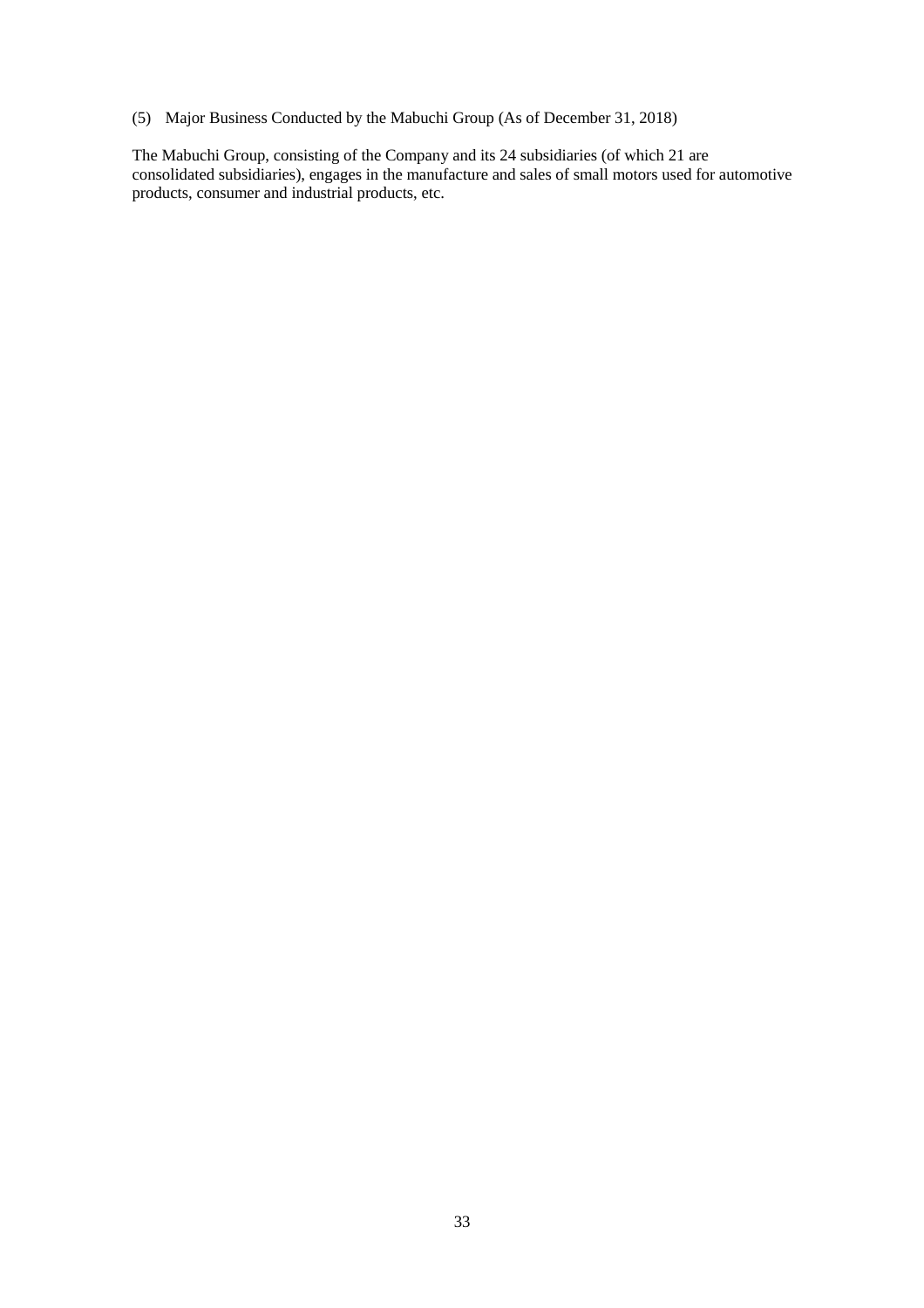# **2. Matters Relating to Stocks** (As of December 31, 2018)

|     | (1) Total Number of Shares Authorized: | 200,000,000                                                      |
|-----|----------------------------------------|------------------------------------------------------------------|
|     | (2) Total Number of Shares Issued:     | 68,562,462<br>(Including $1,323,854$ shares of treasury stock)   |
| (3) | Number of Shareholders:                | 24.301<br>(Increased by 9,425 from the end of the previous term) |

### (4) Major Shareholders (Top 10)

| <b>Shareholders</b>                                  | Number of shares held | Percentage of       |
|------------------------------------------------------|-----------------------|---------------------|
|                                                      | (shares)              | shares held $(\% )$ |
| Takaichi Mabuchi                                     | 5,000,800             | 7.4                 |
| Mabuchi International Scholarship Foundation, Public | 3,000,000             | 4.5                 |
| <b>Interest Incorporated Foundation</b>              |                       |                     |
| The Master Trust Bank of Japan, Ltd. (Trust Account) | 2,822,600             | 4.2                 |
| Japan Trustee Services Bank, Ltd. (Trust Account)    | 2,737,700             | 4.1                 |
| Premiere Corporation                                 | 2,068,600             | 3.1                 |
| Tamotsu Mabuchi                                      | 2,050,414             | 3.0                 |
| Takashi Mabuchi                                      | 2,010,600             | 3.0                 |
| TEXAS Inc.                                           | 1,856,000             | 2.8                 |
| Ray Corporation Co., Ltd.                            | 1,746,000             | 2.6                 |
| Japan Trustee Services Bank, Ltd. (Trust Account 9)  | 1,686,600             | 2.5                 |
| $\sqrt{N}$ $\sqrt{N}$                                |                       |                     |

(Notes)

1. The number of shares of treasury stock (1,323,854 shares) is excluded from "Percentage of shares held." The percentages are rounded to one decimal place.

2. 116,386 shares held by the Executive Compensation BIP Trust are included in the calculation of "Percentage of shares held."

(5) Other Significant Matters Relating to Stocks

1) Introduction of the Performance-based Stock Compensation Plan

At the 75th Ordinary General Meeting of Shareholders held on March 30, 2016, the Company resolved the introduction of a compensation system for the Company's directors (performance-based stock compensation plan) which is closely linked to medium-term business performance, with the purpose of enhancing the motivation of directors to contribute to improved business performance and increased corporate value over the medium term. Based on the resolution, the Company has adopted a trust called the Executive Compensation BIP (Board Incentive Plan) Trust.

The number of shares held in the trust account of the Executive Compensation BIP Trust as of the fiscal year-end was 116,386 shares.

2) Purchase of Treasury Stock

Treasury stock purchased in accordance with a resolution at a meeting of the Board of Directors held on February 14, 2018

• Class and total number of shares purchased: 563,500 shares of common stock of the Company

- Total amount of purchase cost: ¥2,999,865,000
- Purchase period: from February 16, 2018 to March 20, 2018

3) Cancellation of Treasury Stock

Treasury stock cancelled in accordance with a resolution at a meeting of the Board of Directors held on February 14, 2018

• Class and total number of shares cancelled: 563,500 shares of common stock of the Company

• Date of cancellation: April 16, 2018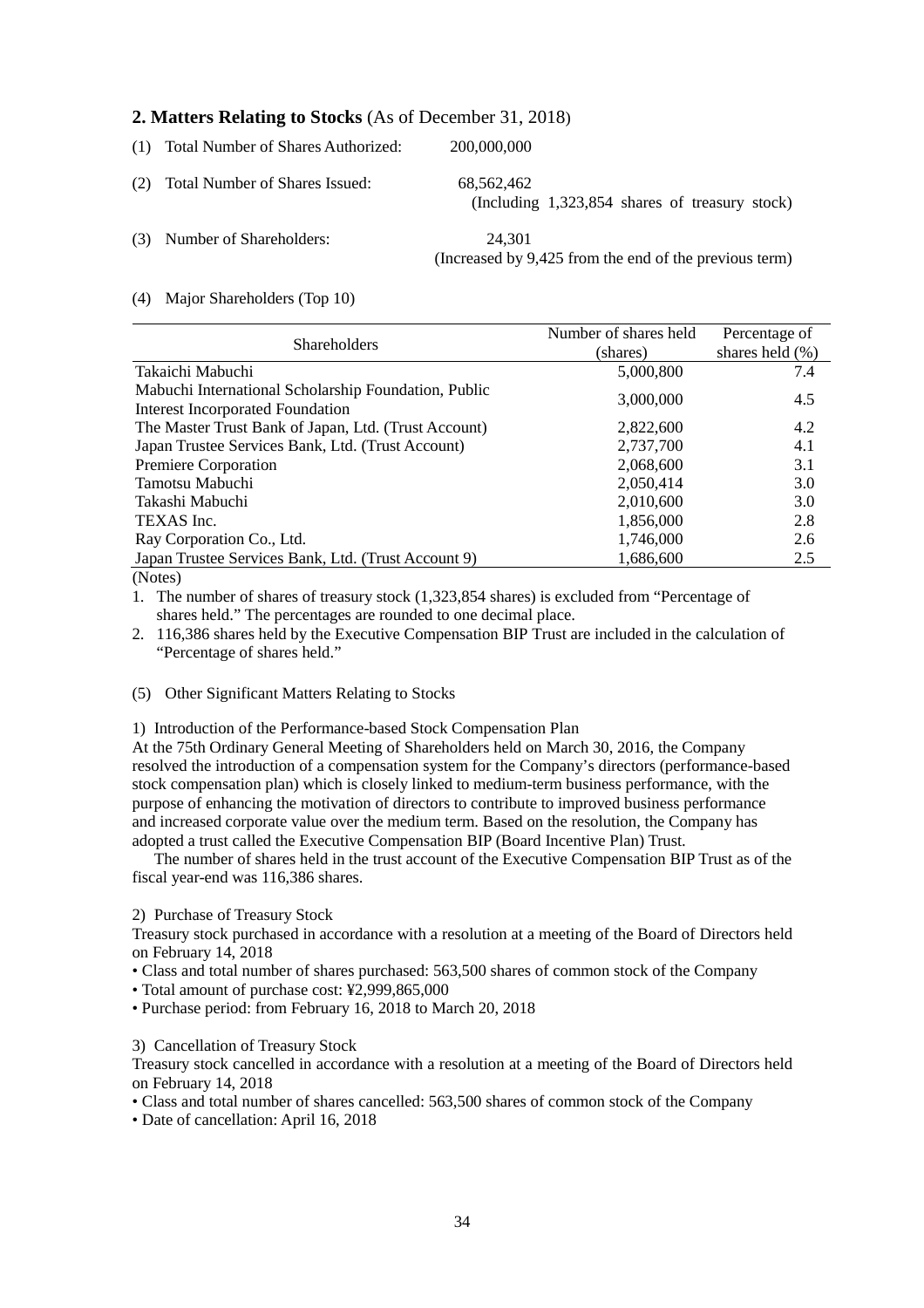## 4) Restricted Stock Compensation Plan

The Company has introduced a restricted stock compensation plan in accordance with the resolution of the 77th Ordinary General Meeting of Shareholders of the Company held on March 29, 2018. Following the introduction, the Company decided on the disposal of treasury stock as stock compensation at a meeting of the Board of Directors held on March 29, 2018, and completed the disposal of 9,170 shares of treasury stock for six directors (excluding outside directors) and six executive officers as of April 27, 2018.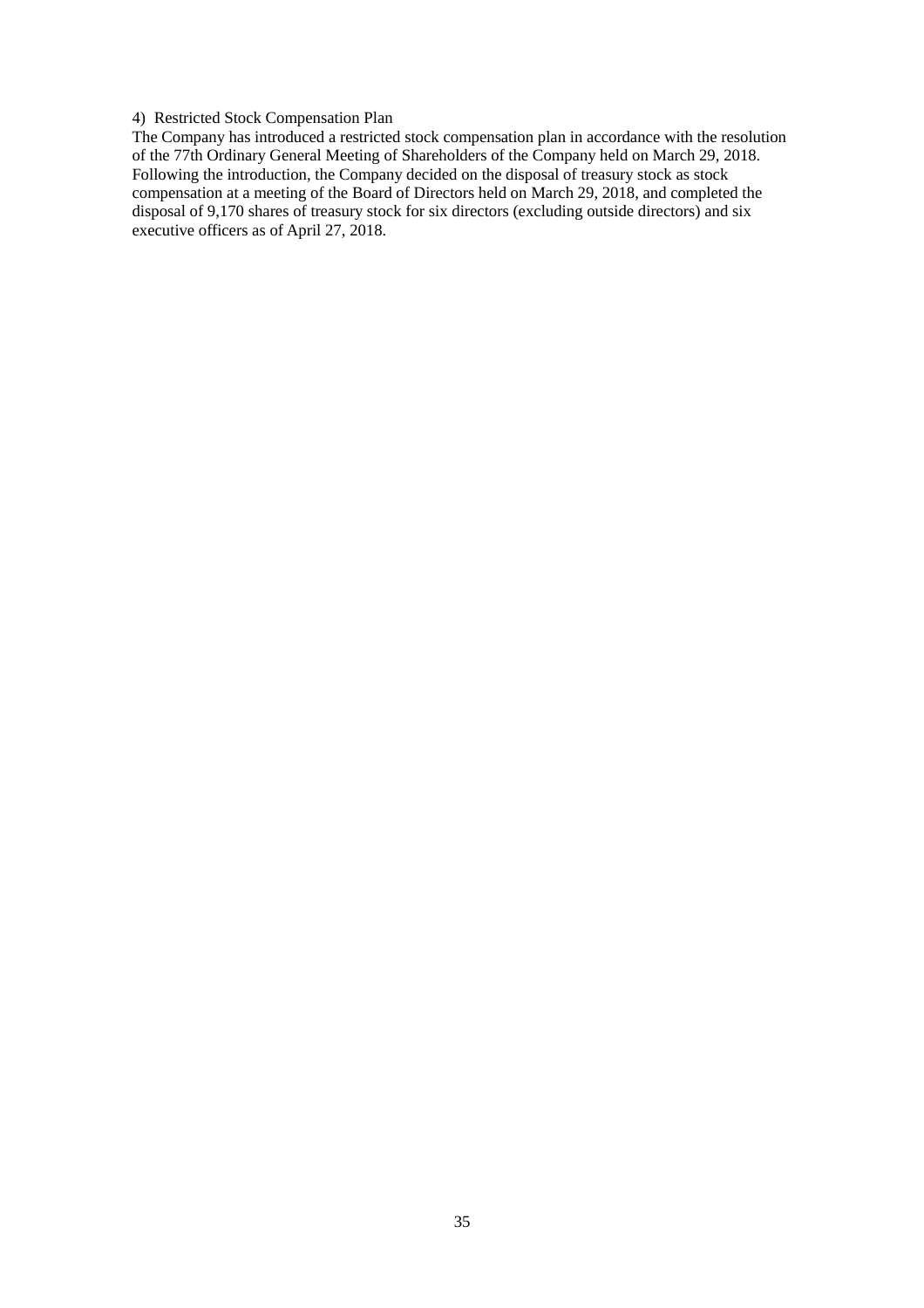# **3. Matters Concerning the Subscription Rights to Shares**

| Designation                                       | Date of<br>resolution<br>for<br>issuance | Number of<br>subscription<br>rights to<br>shares | Number of<br>persons<br>granted<br>subscription<br>rights to<br>shares            | Type and<br>number of<br>shares<br>underlying<br>subscription<br>rights to<br>shares               | Subscription<br>amount<br>required in<br>exchange for<br>subscription<br>rights to<br>shares | Value of<br>property<br>invested in<br>exercising<br>subscription<br>rights to<br>shares | Period for<br>exercising<br>subscription<br>rights to<br>shares |
|---------------------------------------------------|------------------------------------------|--------------------------------------------------|-----------------------------------------------------------------------------------|----------------------------------------------------------------------------------------------------|----------------------------------------------------------------------------------------------|------------------------------------------------------------------------------------------|-----------------------------------------------------------------|
| 1st<br>Subscription<br>Rights to<br><b>Shares</b> | March 28,<br>2013                        | 290 units                                        | Three $(3)$<br>directors of<br>the Company<br>(excluding<br>outside<br>directors) | 5,800 shares<br>of the<br>Company's<br>common<br>stock (20<br>shares per<br>subscription<br>right) | Not required                                                                                 | One $(1)$ yen<br>per share                                                               | From May<br>21, 2013 to<br>May 20,<br>2033                      |
| 2nd<br>Subscription<br>Rights to<br><b>Shares</b> | March 28,<br>2014                        | 194 units                                        | Three $(3)$<br>directors of<br>the Company<br>(excluding<br>outside<br>directors) | 3,880 shares<br>of the<br>Company's<br>common<br>stock (20<br>shares per<br>subscription<br>right) | Not required                                                                                 | One $(1)$ yen<br>per share                                                               | From April<br>22, 2014 to<br>April 21,<br>2034                  |
| 3rd<br>Subscription<br>Rights to<br><b>Shares</b> | March 27,<br>2015                        | 381 units                                        | Five $(5)$<br>directors of<br>the Company<br>(excluding<br>outside<br>directors)  | 3,810 shares<br>of the<br>Company's<br>common<br>stock (10<br>shares per<br>subscription<br>right) | Not required                                                                                 | One $(1)$ yen<br>per share                                                               | From April<br>21, 2015 to<br>April 20,<br>2035                  |
| 4th<br>Subscription<br>Rights to<br><b>Shares</b> | March 30,<br>2016                        | 651 units                                        | Six(6)<br>directors of<br>the Company<br>(excluding<br>outside<br>directors)      | 6,510 shares<br>of the<br>Company's<br>common<br>stock (10<br>shares per<br>subscription<br>right) | Not required                                                                                 | One $(1)$ yen<br>per share                                                               | From April<br>21, 2016 to<br>April 20,<br>2036                  |
| 5th<br>Subscription<br>Rights to<br><b>Shares</b> | March 30,<br>2017                        | 655 units                                        | Six(6)<br>directors of<br>the Company<br>(excluding<br>outside<br>directors)      | 6,550 shares<br>of the<br>Company's<br>common<br>stock (10<br>shares per<br>subscription<br>right) | Not required                                                                                 | One $(1)$ yen<br>per share                                                               | From April<br>21, 2017 to<br>April 20,<br>2037                  |

Subscription Rights to Shares Held by the Company's Directors as of December 31, 2018.

(Notes)

1. Conditions for the exercise of the subscription rights to shares are as follows:

1) A person who is allotted the subscription rights to shares (hereafter "Subscription Right Holder") shall be allowed to exercise the subscription rights to shares, solely in a lump sum,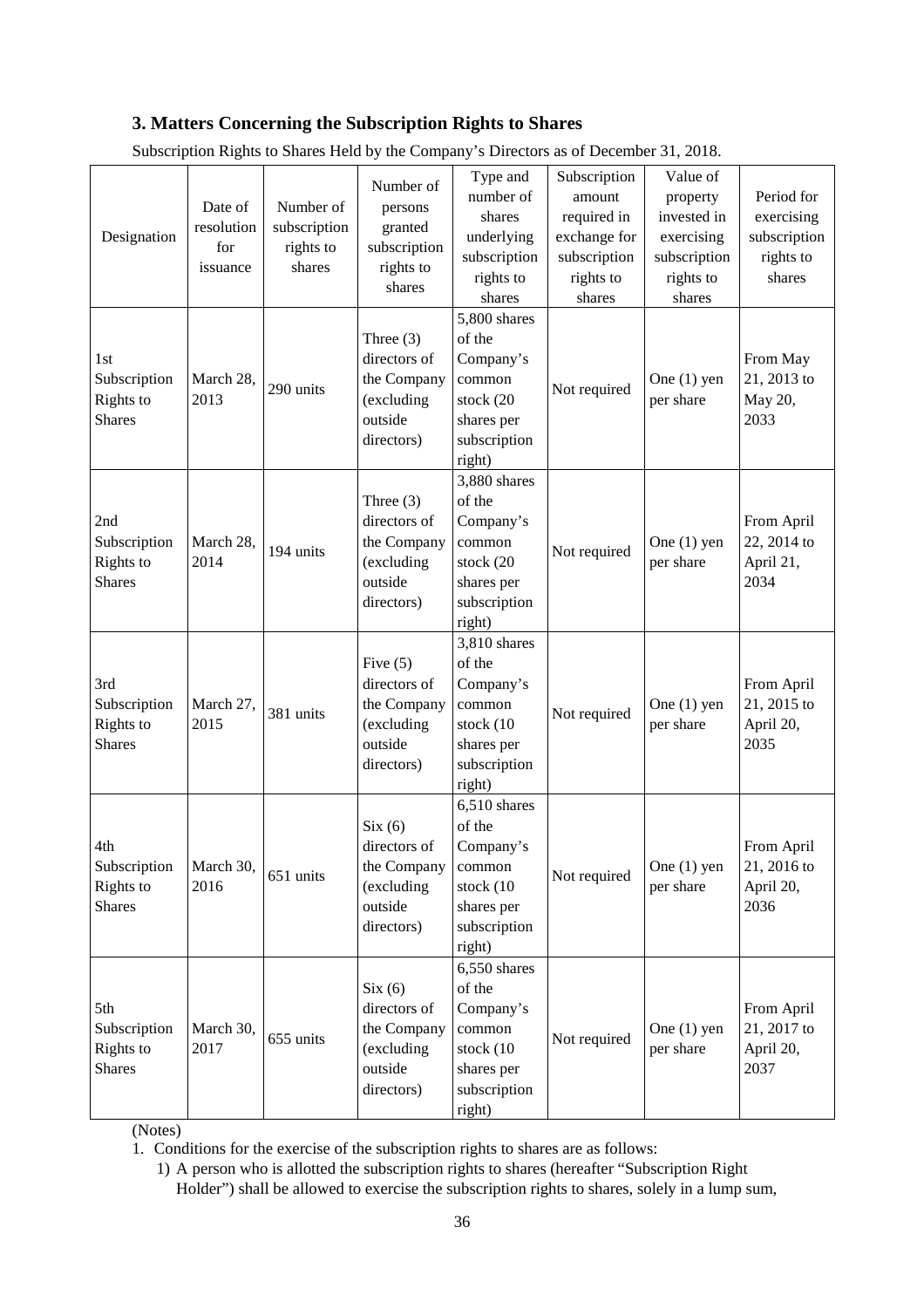only within a period of not later than ten (10) days following the next day after the date when he or she forfeits the director's position of the Company.

- 2) In the event a Subscription Right Holder passes away, his or her heir may exercise the subscription rights to shares, provided, however, that any person who has inherited the subscription rights to shares from the heir of an allotted person is not allowed to exercise the subscription rights to shares.
- 2. In keeping with the stock split that the Company conducted on January 1, 2015, in which each share of the Company's common stock was split into two shares, the "type and number of shares underlying subscription rights to shares" for the 1st and 2nd Subscription Rights to Shares have been adjusted.
- 3. Of the above, the subscription rights to shares granted to one (1) director include those that were granted before the director assumed the position of director.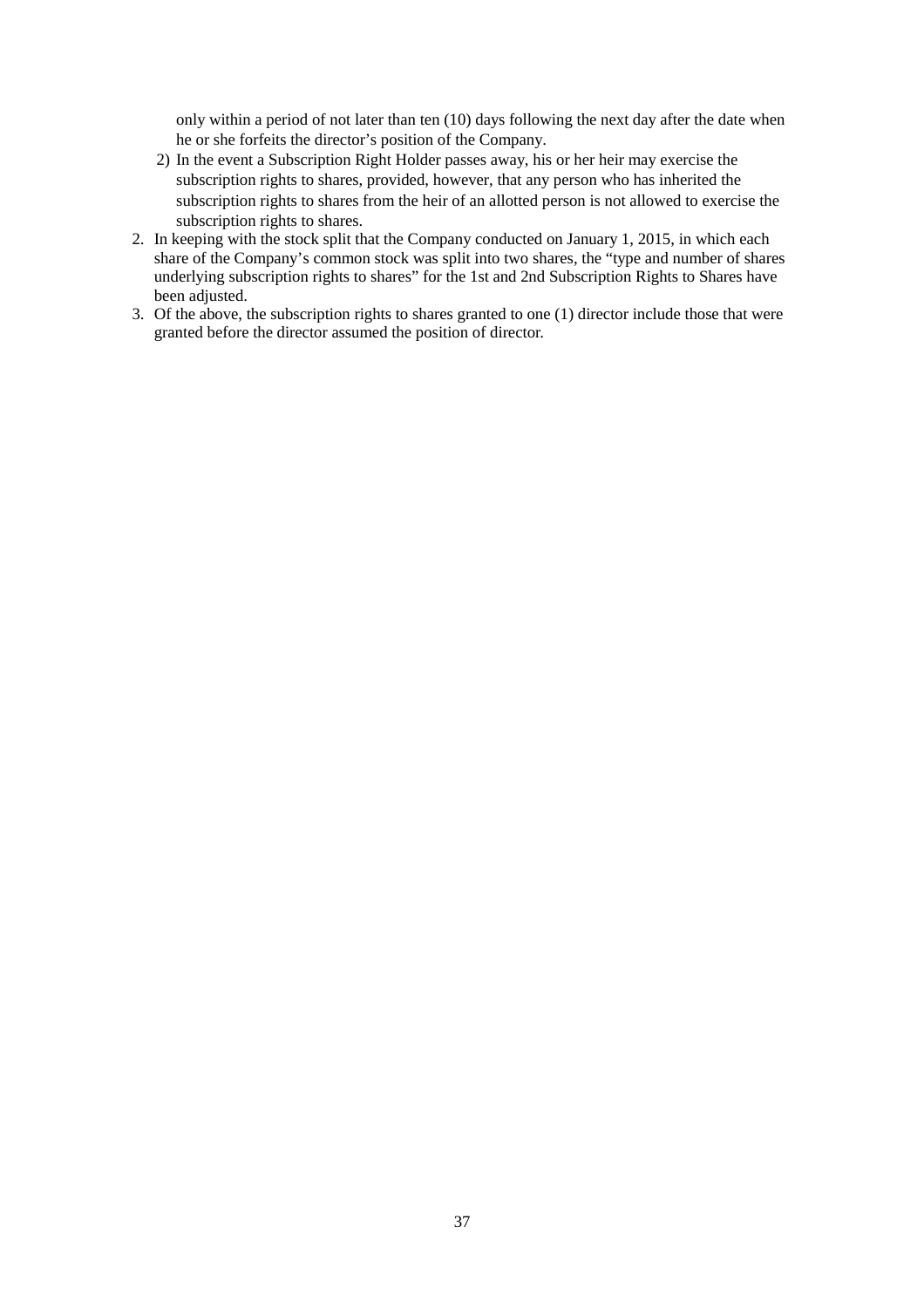# **4. Directors and Audit & Supervisory Board Members of the Company**

(1) Directors and Audit & Supervisory Board Members

(As of December 31, 2018)

| Name<br>Position                                        |                    | Duty and<br><b>Significant Positions Concurrently Held</b>                                                                                              |
|---------------------------------------------------------|--------------------|---------------------------------------------------------------------------------------------------------------------------------------------------------|
| Representative Director<br>and President                | Hiroo Okoshi       | President & CEO                                                                                                                                         |
| <b>Representative Director</b>                          | Masato Itokawa     | Managing Executive Officer, Chief Quality<br>Officer and Senior General Manager of<br>Quality Assurance Headquarters, in charge<br>of Internal Controls |
| Director                                                | Tadashi Takahashi  | Managing Executive Officer and Chief<br>Technology Officer, in charge of Overseas<br><b>Subsidiary Issue Management</b>                                 |
| Director                                                | Hirotaro Katayama  | Managing Executive Officer and Chief<br><b>Business Operation Officer</b>                                                                               |
| Director                                                | Tadahito Iyoda     | Group Executive Officer and Chief Regional<br>Officer in the Americas                                                                                   |
| Director                                                | Eiji Uenishi       | <b>Executive Officer and Senior General</b><br>Manager of Product Development<br>Headquarters                                                           |
| Director                                                | Ichiro Hashimoto   |                                                                                                                                                         |
| Director                                                | Naoki Mitarai      |                                                                                                                                                         |
| Full-time Audit &<br><b>Supervisory Board</b><br>Member | Kazuyuki Someya    |                                                                                                                                                         |
| Audit & Supervisory<br><b>Board Member</b>              | Nobutaka Motohashi | CPA.<br>Representative of Motohashi Nobutaka<br><b>Accounting Office</b><br>Outside Auditor of NAGAWA Co., Ltd.                                         |
| Audit & Supervisory<br><b>Board Member</b>              | Toru Masuda        | Attorney,<br>Representative of Masuda Toru Law Office<br>Director of Juutaku Loan Servicer Ltd.                                                         |
| Audit & Supervisory<br><b>Board Member</b>              | Takashi Asai       | Attorney,<br>Partner of DAI-ICHI FUYO LAW OFFICE                                                                                                        |

(Notes)

- 1. Directors Ichiro Hashimoto and Naoki Mitarai are outside directors. The Company designated these two (2) outside directors as "independent officers" as stipulated by the Tokyo Stock Exchange and registered them there.
- 2. Audit & Supervisory Board Members Nobutaka Motohashi, Toru Masuda and Takashi Asai are outside audit & supervisory board members. The Company designated these three (3) outside audit & supervisory board members as "independent officers" as stipulated by the Tokyo Stock Exchange and registered them there.
- 3. Audit & Supervisory Board Member Kazuyuki Someya has engaged in the administration of the Company for many years. He has also served in overall management as the President of a Chinese subsidiary of the Company and has significant knowledge of finance and accounting.
- 4. Audit & Supervisory Board Member Nobutaka Motohashi is a certified public accountant and has professional knowledge of finance and accounting.
- 5. Audit & Supervisory Board Members Toru Masuda and Takashi Asai are attorneys. They are familiar with corporate legal affairs and have significant knowledge of finance and accounting.
- 6. The Company reinforces business execution and supervision functions by entrusting directors with strategic decision making and supervision and giving executive officers the authority of and responsibility for ordinary business execution. The Company also adopts the executive officer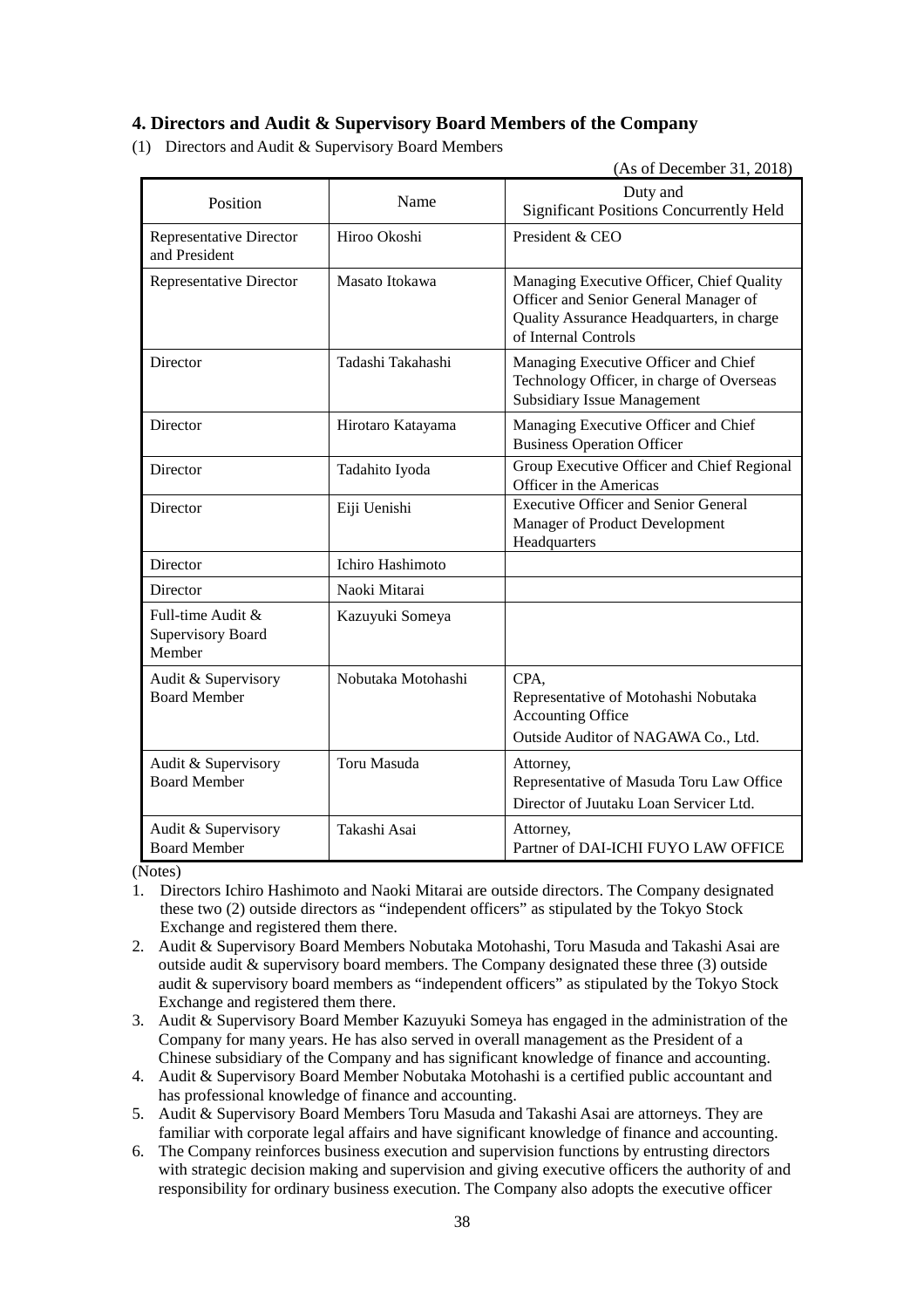system to reinforce corporate governance.

| Name               | Areas of responsibility                                                                             |
|--------------------|-----------------------------------------------------------------------------------------------------|
| Tsuyoshi Nakamura  | Executive Officer and Deputy Chief Business Operation Officer                                       |
| Toichi Koyata      | Executive Officer and Senior General Manager of Business Platform<br><b>Innovation Headquarters</b> |
| Kentaro Shirai     | Executive Officer and Senior General Manager of Purchasing<br>Headquarters                          |
| Isao Ichikawa      | Executive Officer and Senior General Manager of Sales & Marketing<br>Headquarters                   |
| Shinichi Taniguchi | Executive Officer and Senior General Manager of Manufacturing<br>Headquarters                       |
| Toru Shibasaki     | Executive Officer and Deputy Senior General Manager of<br><b>Manufacturing Headquarters</b>         |
| Takayuki Kokon     | Executive Officer and Senior General Manager of Administration<br>Headquarters                      |
| Tomofumi Imamura   | Executive Officer and Senior General Manager of Corporate<br><b>Planning Headquarters</b>           |
| Quan Da Yong       | Group Executive Officer and Chief Regional Officers in China                                        |

Executive officers who are not concurrently directors are as follows:

## (2) Remuneration Paid to Directors and Audit & Supervisory Board Members

#### 1) Remuneration Paid

| Category                          | Number of persons<br>remunerated | Total amount of remuneration paid<br>(Millions of yen) |
|-----------------------------------|----------------------------------|--------------------------------------------------------|
| Directors                         |                                  | 391                                                    |
| [of whom, Outside Directors]      | [2]                              | [19]                                                   |
| Audit & Supervisory Board Members | 4                                | 44                                                     |
| [of whom, Outside Audit $\&$      | [3]                              | [25]                                                   |
| <b>Supervisory Board Members]</b> |                                  |                                                        |

(Notes)

- 1. The amount of remuneration paid above includes the estimated amount of 57 million yen in the Company's shares, etc. calculated based on the points to be granted to six (6) directors (excluding outside directors) under the performance-based stock compensation plan during the fiscal year under review.
- 2. The amount of remuneration paid above includes 35 million yen in restricted stock granted to six (6) directors (excluding outside directors) as remuneration for granting restricted stock.
- 3. The amount of remuneration for directors includes 161 million yen in accrued bonuses due to directors, which was recorded during the fiscal year under review.
- 4. The amount of remuneration for directors does not include their salaries for their service as the Company's employees, which is 29 million yen (paid to two [2] directors/employees).
- 2) Policy for Decision Making on Remuneration, etc.

As a basic policy for determining remuneration for directors and audit & supervisory board members, the Company set the amount at an appropriate level to clarify the area of responsibility of each director, outside director or audit & supervisory board member in the group management, enhance the transparency of management, give them incentives for raising business performance and corporate value, and secure and maintain highly capable human resources.

The remuneration of directors of the Company consists of monthly fixed payments of no more than 15 million yen (excluding salaries for service as the Company's employees) and variable payments of no more than 0.7% of consolidated profit for each fiscal year (which does not include consolidated business results-based remuneration for directors) with a ceiling amount of 200 million yen per year. Remuneration for audit & supervisory board members (the ceiling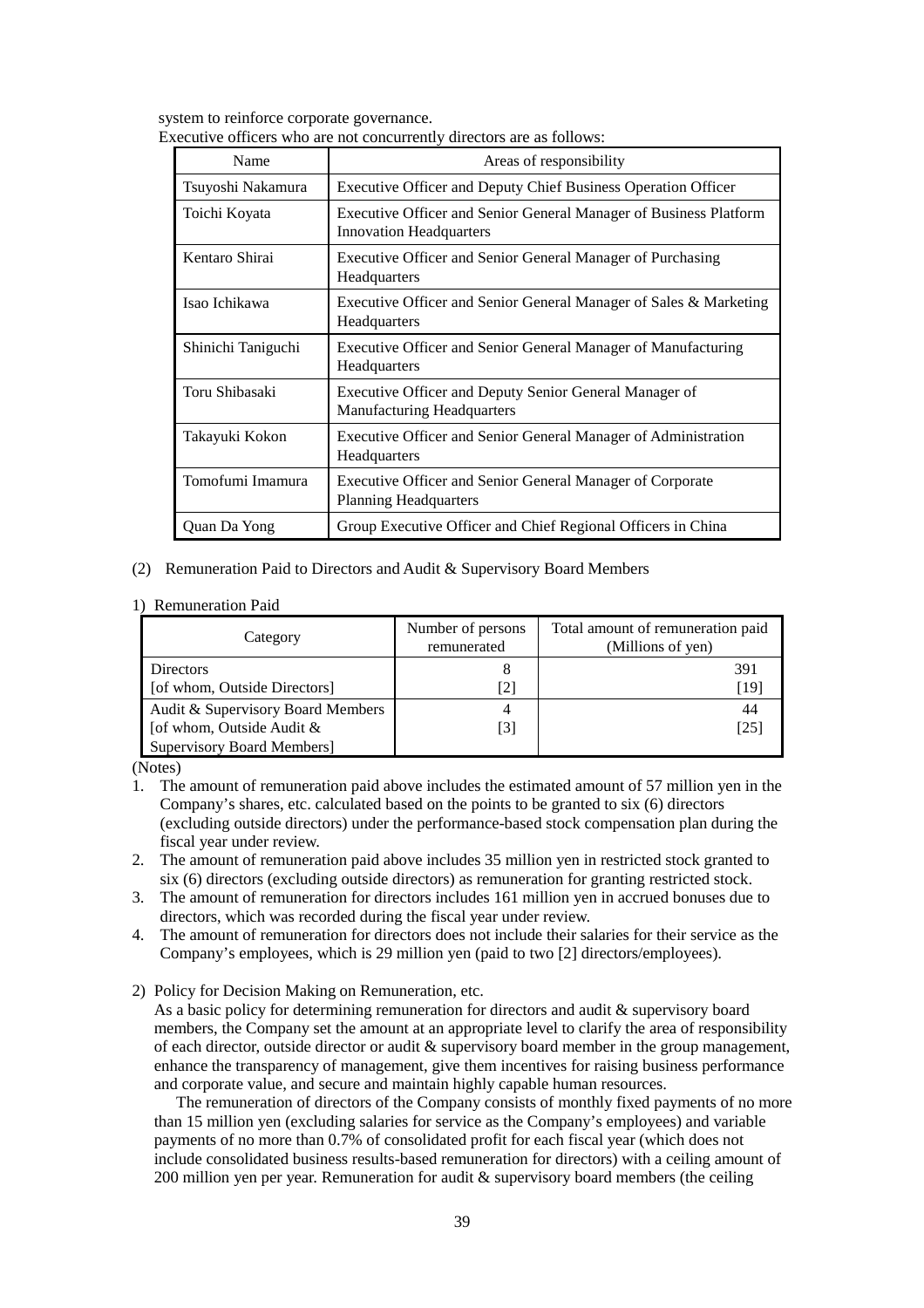amount of total remuneration) is a fixed monthly remuneration amount of no more than 4 million yen.

A fixed amount of remuneration for each director was determined, taking into account each director's position, assignment, other companies' standards and changes in the management environment, etc. The variable amounts are determined by each individual's business performance assessed using certain evaluation indices. With regard to remuneration for outside directors, because they are independent of business execution, fixed monthly remuneration that is not affected by business results is paid to each outside director.

As audit & supervisory board members are independent of business execution, like outside directors, fixed monthly remuneration is paid to each audit & supervisory board member and the amount for each audit & supervisory board member is determined by negotiation among the audit & supervisory board members.

As a medium-term incentive for directors (excluding outside directors), in March 2016 the Company introduced a performance-based stock compensation plan with the purpose of enhancing the motivation of directors to contribute to improved business performance and increased corporate value over the medium term. Furthermore, as part of a review of the executive remuneration system, the introduction of the restricted stock compensation plan in place of the stock-compensation-type stock option plan, which is a long-term incentive, to provide an incentive for directors to continuously increase the corporate value of the Company and to further share the value with shareholders was approved at the 77th Ordinary General Meeting of Shareholders held on March 29, 2018.

- (3) Matters Concerning Outside Officers (Outside Directors and Audit & Supervisory Board Members)
- 1) Representative Positions at Different Companies Concurrently Assumed by the Company's Officers and the Relation between those Companies and MABUCHI MOTOR CO., LTD.
	- i) Audit & Supervisory Board Member Nobutaka Motohashi also serves as an outside auditor at NAGAWA Co., Ltd. There has been no trading or other special relationship between NAGAWA Co., Ltd. and the Company.
	- ii) Audit & Supervisory Board Member Toru Masuda also serves as a director of Juutaku Loan Servicer Ltd. There has been no trading or other special relationship between Juutaku Loan Servicer Ltd. and the Company.
	- iii) Audit & Supervisory Board Member Takashi Asai also serves as a partner of DAI-ICHI FUYO LAW OFFICE. There has been no trading or other special relationship between DAI-ICHI FUYO LAW OFFICE and the Company.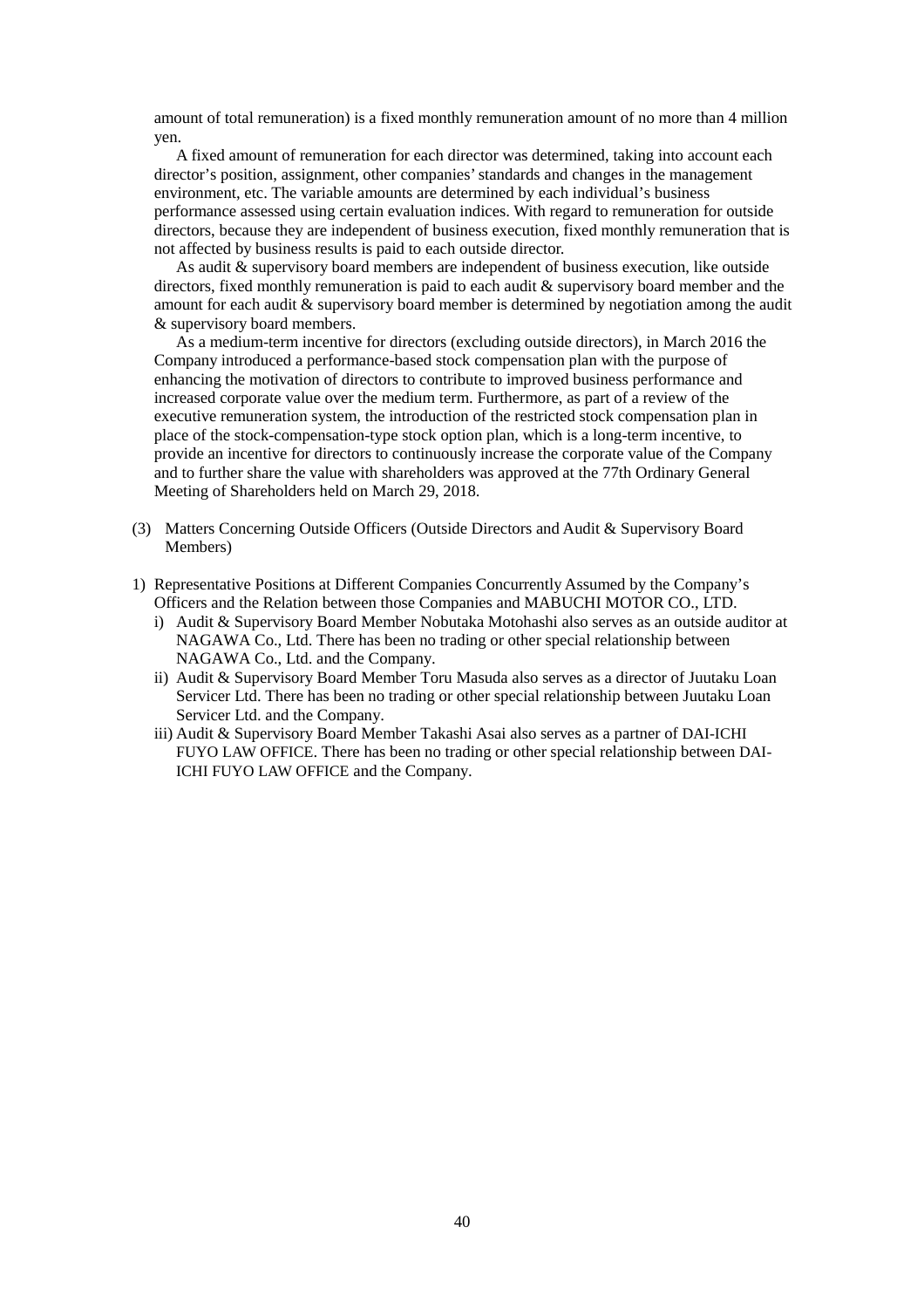2) Major Activities during the Fiscal Year under Review

|                         | <b>Activities</b>                                                              |
|-------------------------|--------------------------------------------------------------------------------|
| Director                | Attended all 30 meetings of the Board of Directors held during the fiscal year |
| <b>Ichiro Hashimoto</b> | under review. Based on his ample experience as a company executive over        |
|                         | the years and from a position independent of the Company's management, he      |
|                         | provided advice and made propositions to ensure the legality, adequacy and     |
|                         | fairness of decision making and business execution.                            |
| Director                | Attended 28 of the 30 meetings of the Board of Directors held during the       |
| Naoki Mitarai           | fiscal year under review. Based on his ample experience as a company           |
|                         | executive over the years and from a position independent of the Company's      |
|                         | management, he provided advice and made propositions to ensure the             |
|                         | legality, adequacy and fairness of decision making and business execution.     |
| Audit &                 | Attended 29 of the 30 meetings of the Board of Directors and all 9 meetings    |
| Supervisory             | of the Audit & Supervisory Board held during the fiscal year under review.     |
| <b>Board Member</b>     | Based on his ample experience and professional viewpoints on corporate         |
| Nobutaka                | accounting audits as a certified public accountant and from a position         |
| Motohashi               | independent of the Company's management, he provided advice and made           |
|                         | propositions to ensure the legality, adequacy and fairness of decision making  |
|                         | and business execution.                                                        |
| Audit &                 | Attended all 30 meetings of the Board of Directors and all 9 meetings of the   |
| Supervisory             | Audit & Supervisory Board held during the fiscal year under review. Based      |
| <b>Board Member</b>     | on his ample experience and professional viewpoints on corporate legal         |
| Toru Masuda             | affairs as an attorney and from a position independent of the Company's        |
|                         | management, he provided advice and made propositions to ensure the             |
|                         | legality, adequacy and fairness of decision making and business execution.     |
| Audit &                 | Attended 29 of the 30 meetings of the Board of Directors and all 9 meetings    |
| Supervisory             | of the Audit & Supervisory Board held during the fiscal year under review.     |
| <b>Board Member</b>     | Based on his ample experience and professional viewpoints on corporate         |
| Takashi Asai            | legal affairs as an attorney and from a position independent of the            |
|                         | Company's management, he provided advice and made propositions to              |
|                         | ensure the legality, adequacy and fairness of decision making and business     |
|                         | execution.                                                                     |

# 3) Outline of Limited Liability Agreements

As per Article 427, Paragraph 1, of the Companies Act and the Company's Articles of Incorporation, the Company entered into an agreement with two (2) outside directors and three (3) outside audit & supervisory board members to limit their liabilities for damages as provided in Article 423, Paragraph 1, of the Companies Act. The limit of liabilities under the agreement shall be the amount set forth in the relevant laws and regulations.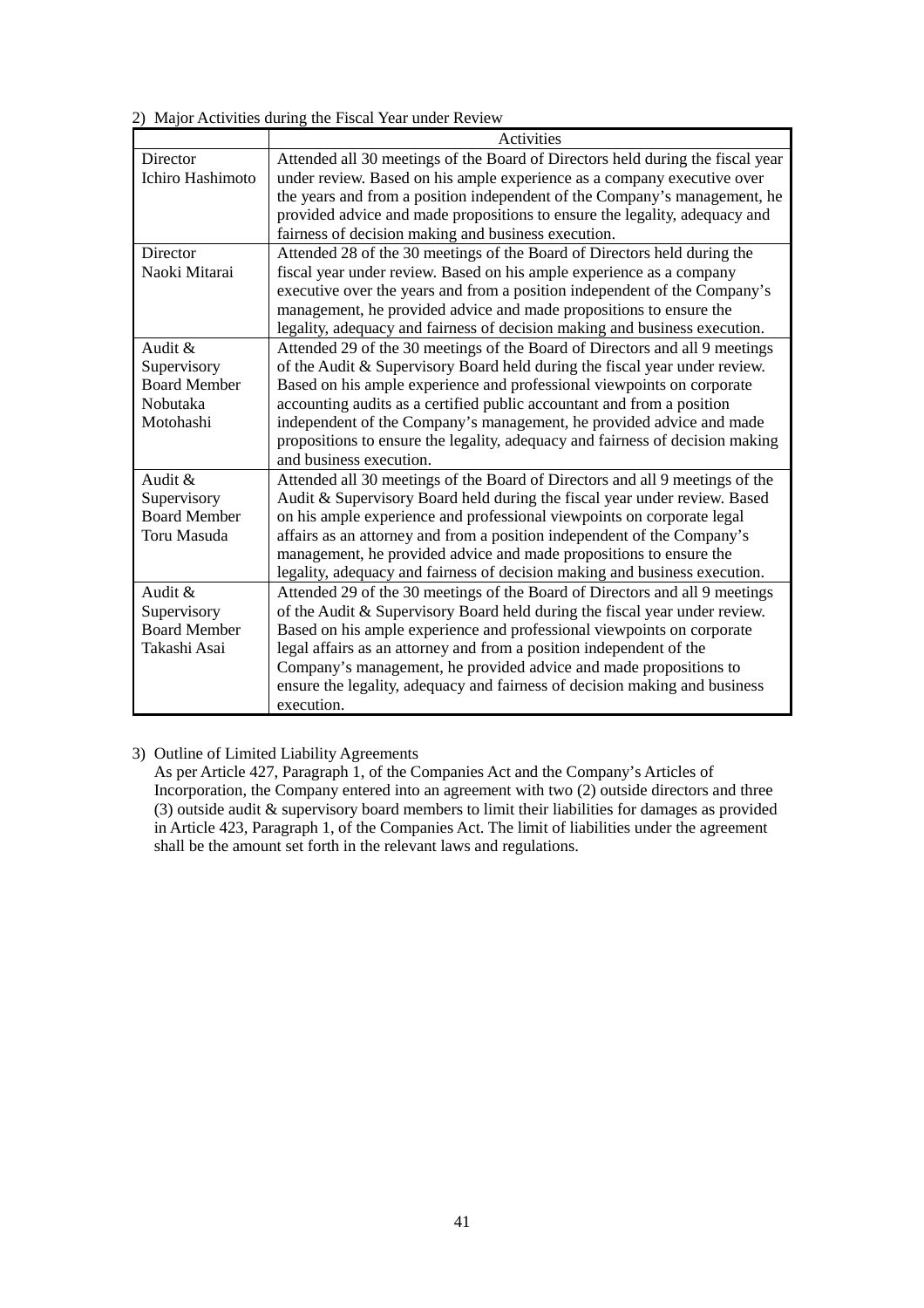# **Consolidated Balance Sheet**

(As of December 31, 2018)

| (Millions of yen) |  |  |
|-------------------|--|--|
|-------------------|--|--|

| Item                                | Amount  | Item                                       | Amount   |
|-------------------------------------|---------|--------------------------------------------|----------|
| (Assets)                            | 268,246 | (Liabilities)                              | 23,791   |
| <b>Current assets</b>               | 181,473 | <b>Current liabilities</b>                 | 18,518   |
| Cash and bank deposits              | 113,066 | Trade notes and accounts payable           | 6,376    |
| Trade notes and accounts receivable | 23,909  | Accrued income taxes                       | 1,812    |
| Short-term investments              | 2,500   | Accrued bonuses due to employees           | 265      |
| Merchandises and finished goods     | 25,014  | Accrued bonuses due to directors           | 161      |
| Work in process                     | 998     | Deferred tax liabilities-current           | 69       |
| Raw materials and supplies          | 9,696   | Other current liabilities                  | 9,832    |
| Deferred tax assets-current         | 1,570   | <b>Long-term liabilities</b>               | 5,273    |
| Other current assets                | 4,823   | Accrued benefits for stock payment         | 117      |
| Allowance for doubtful accounts     | (104)   | Liability for retirement benefits          | 2,259    |
| <b>Fixed assets</b>                 | 86,772  | Asset retirement obligations               | 17       |
| Property, plant and equipment       | 74,025  | Deferred tax liabilities-non-current       | 2,519    |
| Buildings and structures            | 21,661  | Other long-term liabilities-non-current    | 359      |
| Machinery, equipment and vehicles   | 30,111  | (Net assets)                               | 244,454  |
| Tools, furniture and fixture        | 4,519   | <b>Shareholders' equity</b>                | 246,318  |
| Land                                | 6,633   | <b>Common stock</b>                        | 20,704   |
| Construction in progress            | 11,099  | Additional paid-in capital                 | 20,419   |
| <b>Intangible assets</b>            | 1,109   | <b>Retained earnings</b>                   | 212,594  |
| <b>Investments and other assets</b> | 11,637  | <b>Treasury stock</b>                      | (7, 400) |
| Investment securities               | 9,208   | Accumulated other comprehensive income     | (1,988)  |
| Long-term loans receivable          | 453     | Net unrealized holding gains on securities | 2,020    |
| Deferred tax assets-non-current     | 450     | Deferred gains or losses on hedges         | (37)     |
| Other investments and other assets  | 1,558   | Foreign currency translation adjustments   | (3,074)  |
| Allowance for doubtful accounts     | (33)    | Retirement benefits liability adjustments  | (897)    |
|                                     |         | <b>Subscription rights to shares</b>       | 124      |
| <b>Total assets</b>                 | 268,246 | <b>Total liabilities and net assets</b>    | 268,246  |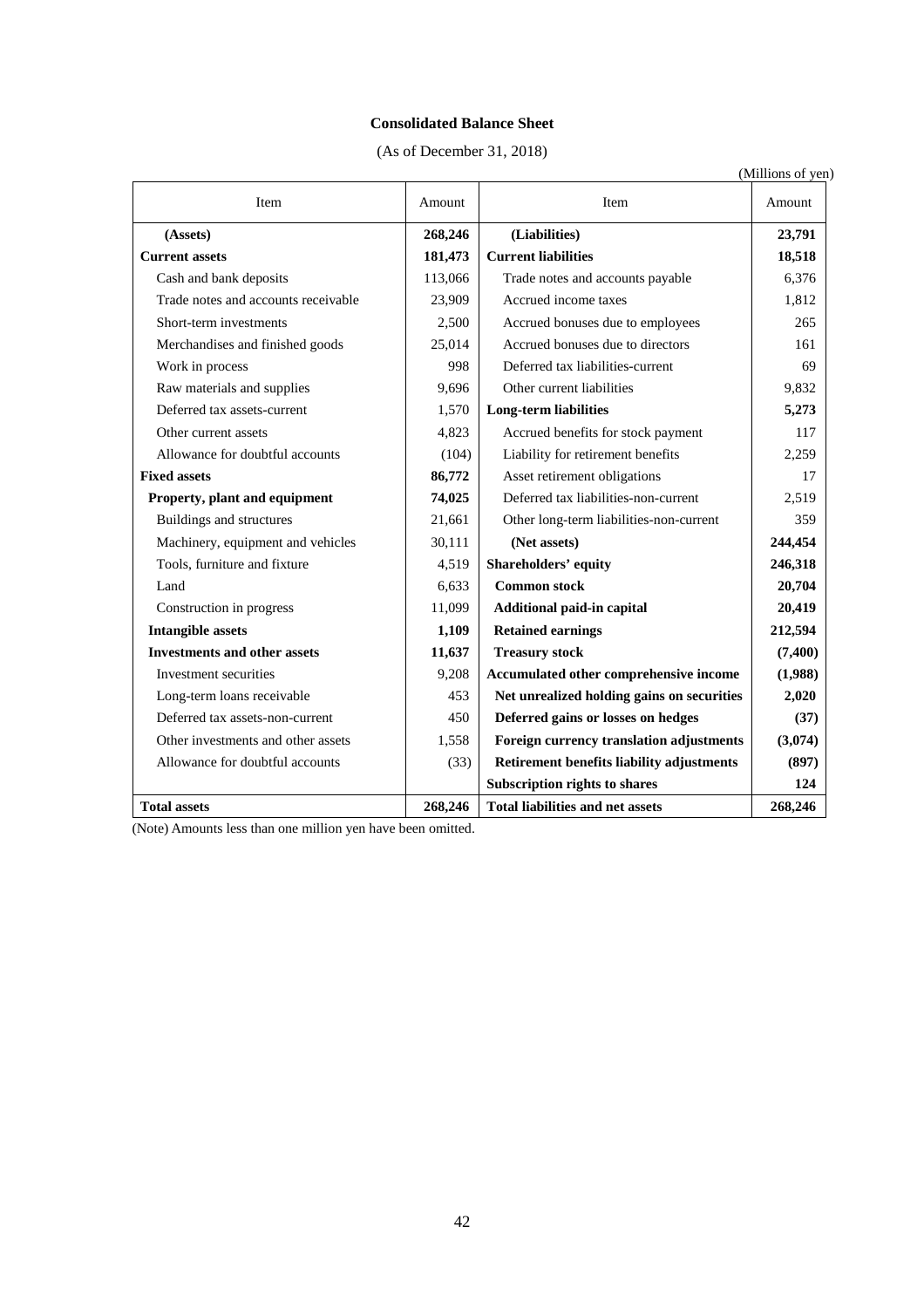## **Consolidated Statement of Income**

(For the year ended December 31, 2018)

| Item                                         | Amount |         |
|----------------------------------------------|--------|---------|
| <b>Net sales</b><br><b>Cost of sales</b>     |        | 143,116 |
| <b>Gross profit</b>                          |        | 98,788  |
| Selling, general and administrative expenses |        | 44,327  |
| <b>Operating income</b>                      |        | 23,084  |
| Non-operating income                         |        | 21,243  |
| Interest income                              |        |         |
|                                              | 614    |         |
| Dividend income                              | 274    |         |
| Foreign exchange gains                       | 1,474  |         |
| Gain on sale of raw material scrap           | 1,520  |         |
| Other                                        | 393    | 4,277   |
| Non-operating expenses                       |        |         |
| Stock-related expenses                       | 68     |         |
| Non-deductible consumption tax               | 49     |         |
| Soil cleanup expenses                        | 292    |         |
| Other                                        | 304    | 715     |
| <b>Ordinary income</b>                       |        | 24,804  |
| <b>Extraordinary income</b>                  |        |         |
| Gain on disposal of fixed assets             | 6,027  |         |
| Gain on sales of golf memberships            | 2      | 6,030   |
| <b>Extraordinary loss</b>                    |        |         |
| Loss on disposal of fixed assets             | 1,237  |         |
| Extraordinary retirement expenses            | 274    | 1,511   |
| Profit before income taxes                   |        | 29,323  |
| <b>Income taxes</b>                          |        |         |
| Current                                      | 6,433  |         |
| Deferred                                     | (35)   | 6,398   |
| Profit                                       |        | 22,925  |
| Profit attributable to owners of parent      |        | 22,925  |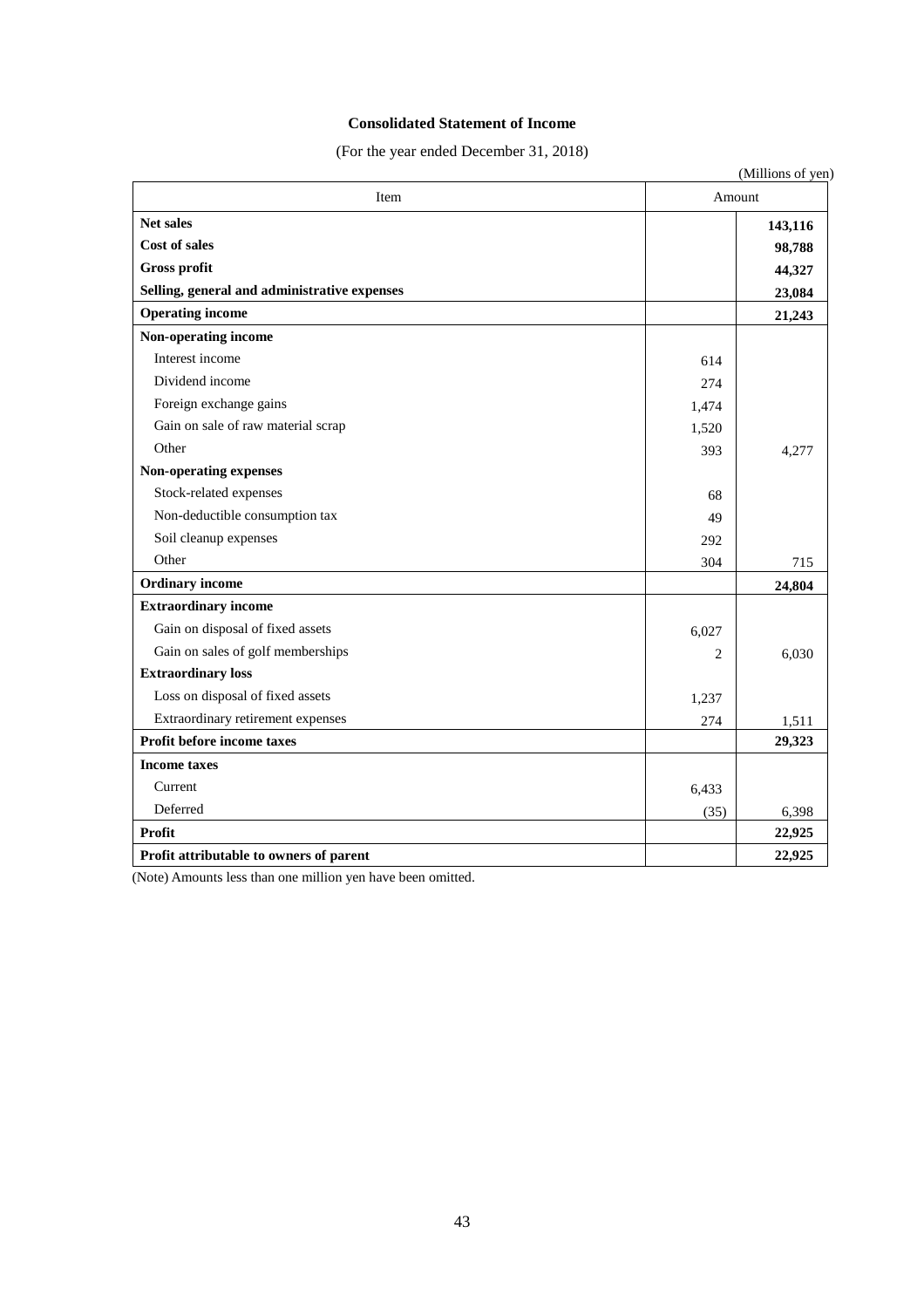## **Consolidated Statement of Changes in Net Assets**

(For the year ended December 31, 2018)

|                                                         |              | Shareholders' equity          |                   |                |                               |  |
|---------------------------------------------------------|--------------|-------------------------------|-------------------|----------------|-------------------------------|--|
|                                                         | Common stock | Additional paid-in<br>capital | Retained earnings | Treasury stock | Total shareholders'<br>equity |  |
| Beginning balance                                       | 20,704       | 20,419                        | 200,713           | (7, 486)       | 234,351                       |  |
| Changes of items during the<br>period                   |              |                               |                   |                |                               |  |
| Cash dividend (Note: 1)                                 |              |                               | (4, 474)          |                | (4, 474)                      |  |
| Cash dividend<br>(Interim dividends)                    |              |                               | (3,698)           |                | (3,698)                       |  |
| Profit attributable to<br>owners of parent              |              |                               | 22,925            |                | 22,925                        |  |
| Purchase of treasury stock                              |              |                               |                   | (3,002)        | (3,002)                       |  |
| Disposal of treasury stock                              |              | $\overline{0}$                |                   | 215            | 216                           |  |
| Cancellation of treasury<br>stock                       |              | (0)                           | (2,871)           | 2,872          |                               |  |
| Net changes of items other<br>than shareholders' equity |              |                               |                   |                |                               |  |
| Total changes of items<br>during the period             |              |                               | 11,881            | 86             | 11,967                        |  |
| Ending balance                                          | 20,704       | 20,419                        | 212,594           | (7,400)        | 246,318                       |  |

(Millions of yen)

|                                                         |                                                            | Accumulated other comprehensive income      |                                                   |                                                    |                                                          |                                     |                     |
|---------------------------------------------------------|------------------------------------------------------------|---------------------------------------------|---------------------------------------------------|----------------------------------------------------|----------------------------------------------------------|-------------------------------------|---------------------|
|                                                         | <b>Net</b><br>unrealized<br>holding gains<br>on securities | Deferred<br>gains or<br>losses on<br>hedges | Foreign<br>currency<br>translation<br>adjustments | Retirement<br>benefits<br>liability<br>adjustments | Total<br>accumulated<br>other<br>comprehensive<br>income | Subscription<br>rights to<br>shares | Total net<br>assets |
| Beginning balance                                       | 4,546                                                      | (87)                                        | 4,443                                             | (1,203)                                            | 7,698                                                    | 130                                 | 242,179             |
| Changes of items during the<br>period                   |                                                            |                                             |                                                   |                                                    |                                                          |                                     |                     |
| Cash dividend (Note: 1)                                 |                                                            |                                             |                                                   |                                                    |                                                          |                                     | (4, 474)            |
| Cash dividend<br>(Interim dividends)                    |                                                            |                                             |                                                   |                                                    |                                                          |                                     | (3,698)             |
| Profit attributable to<br>owners of parent              |                                                            |                                             |                                                   |                                                    |                                                          |                                     | 22,925              |
| Purchase of treasury stock                              |                                                            |                                             |                                                   |                                                    |                                                          |                                     | (3,002)             |
| Disposal of treasury stock                              |                                                            |                                             |                                                   |                                                    |                                                          |                                     | 216                 |
| Cancellation of treasury<br>stock                       |                                                            |                                             |                                                   |                                                    |                                                          |                                     |                     |
| Net changes of items other<br>than shareholders' equity | (2,526)                                                    | 50                                          | (7,517)                                           | 306                                                | (9,686)                                                  | (5)                                 | (9,692)             |
| Total changes of items<br>during the period             | (2,526)                                                    | 50                                          | (7,517)                                           | 306                                                | (9,686)                                                  | (5)                                 | 2,274               |
| Ending balance                                          | 2,020                                                      | (37)                                        | (3,074)                                           | (897)                                              | (1,988)                                                  | 124                                 | 244,454             |

(Notes)

1. The dividends were paid as appropriations of retained earnings based on a resolution at the 77th ordinary general meeting of shareholders held on March 29, 2018.

2. Amounts less than one million yen have been omitted.

(Millions of yen)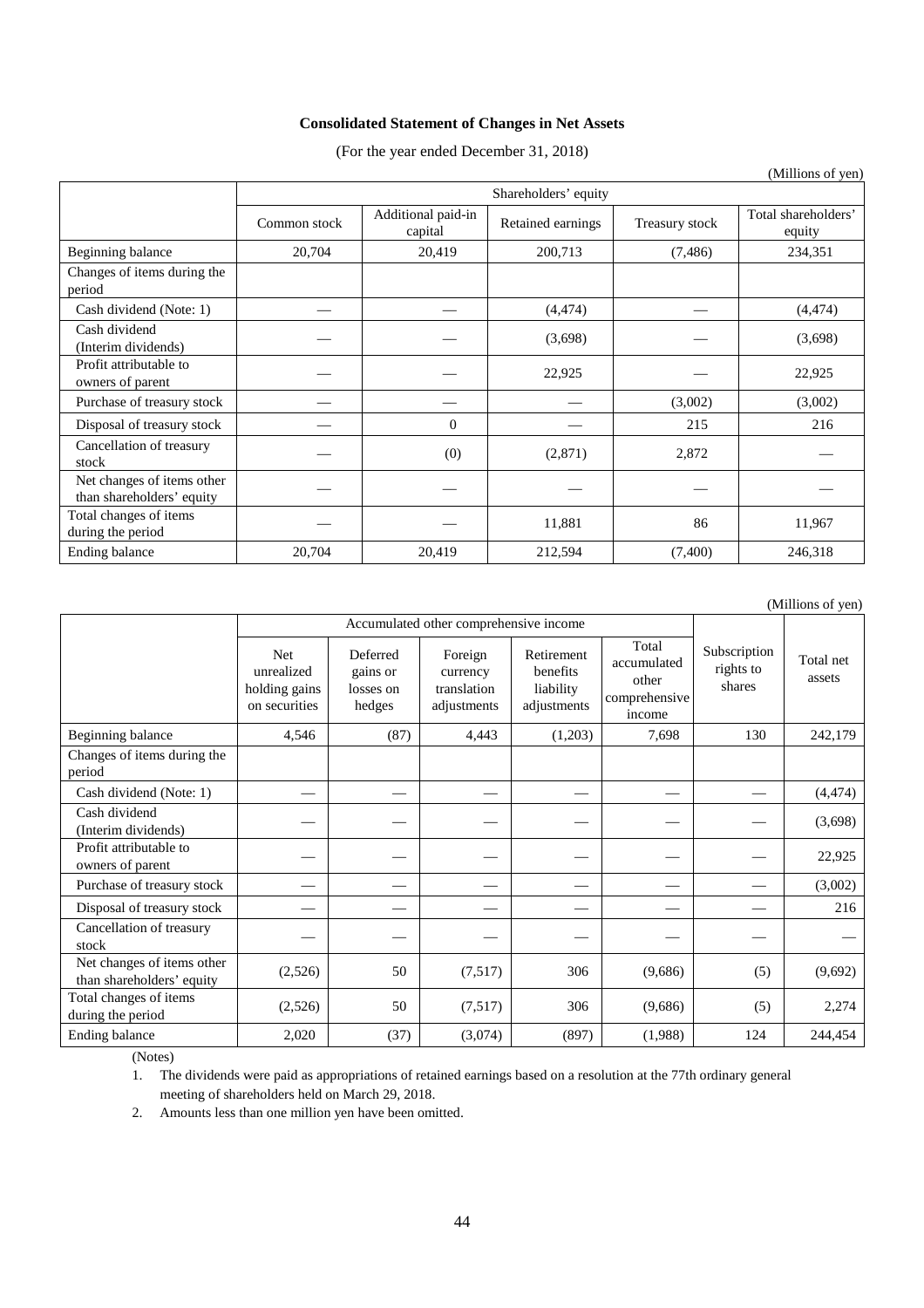## <Reference>

# **Consolidated Statement of Comprehensive Income**

(For the year ended December 31, 2018)

|                                                                | (Millions of yen) |
|----------------------------------------------------------------|-------------------|
| Item                                                           | Amount            |
| Profit                                                         | 22,925            |
| Other comprehensive income                                     |                   |
| Net unrealized holding gains (losses) on securities            | (2,526)           |
| Deferred gains or losses on hedges                             | 50                |
| Foreign currency translation adjustments                       | (7,517)           |
| Retirement benefits liability adjustments                      | 306               |
| Total other comprehensive income                               | (9,686)           |
| <b>Comprehensive income</b>                                    | 13,238            |
| Comprehensive income attributable to                           |                   |
| Comprehensive income attributable to owners of parent          | 13,238            |
| Comprehensive income attributable to non-controlling interests |                   |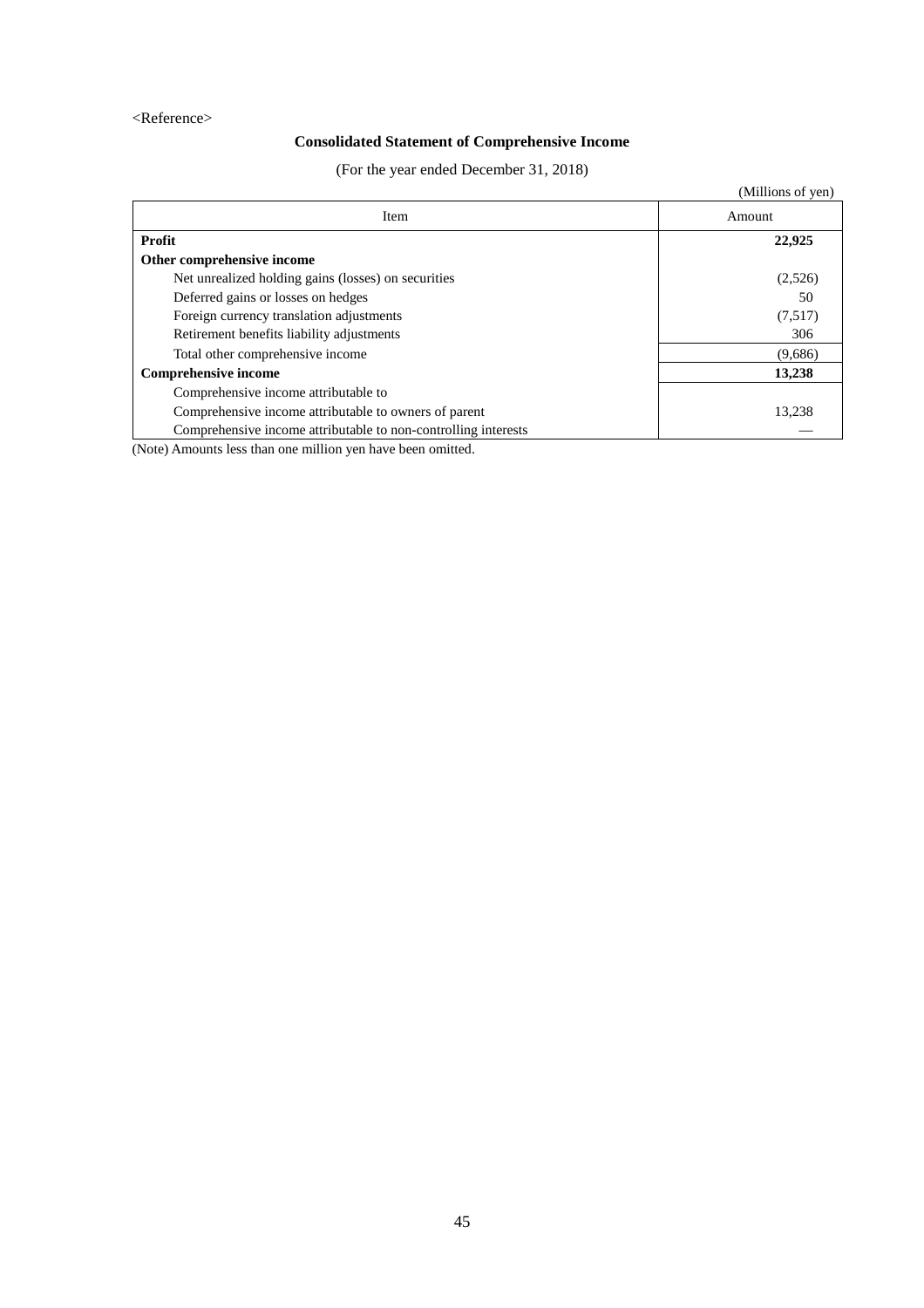### <Reference>

# **Consolidated Statement of Cash Flows**

(For the year ended December 31, 2018)

|                                                              | (Millions of yen) |
|--------------------------------------------------------------|-------------------|
| Item                                                         | Amount            |
| <b>Cash flows from operating activities</b>                  |                   |
| Profit before income taxes                                   | 29,323            |
| Depreciation and amortization                                | 7,994             |
| Increase (Decrease) in liability for retirement benefits     | 127               |
| Interest and dividends income                                | (889)             |
| Foreign exchange losses (gains)                              | (134)             |
| Loss (Gain) on disposal of fixed assets                      | (4,790)           |
| Decrease (Increase) in trade notes and accounts receivable   | 2,004             |
| Decrease (Increase) in inventories                           | (4,710)           |
| Increase (decrease) in trade notes and accounts payable      | (207)             |
| Other, net                                                   | (1,410)           |
| Sub total                                                    | 27,307            |
| Interest and dividends received                              | 857               |
| Income taxes paid                                            | (7,185)           |
| Net cash provided by operating activities                    | 20,979            |
| <b>Cash flows from investing activities</b>                  |                   |
| Purchase of short-term investments                           | (2,000)           |
| Proceeds from sales of short-term investments                | 2,000             |
| Purchase of fixed assets                                     | (16,524)          |
| Proceeds from sales of fixed assets                          | 6,033             |
| Purchase of investment securities                            | (1,162)           |
| Other, net                                                   | (1,082)           |
| Net cash used in investing activities                        | (12,735)          |
| <b>Cash flows from financing activities</b>                  |                   |
| Repayment of short-term loans payable                        | (56)              |
| Cash dividends paid                                          | (8,170)           |
| Purchase of treasury stock                                   | (3,004)           |
| Proceeds from sales of treasury stock                        | 162               |
| Net cash used in financing activities                        | (11,069)          |
| Effect of exchange rate changes on cash and cash equivalents | (2,571)           |
| Net increase (decrease) in cash and cash equivalents         | (5,396)           |
| Cash and cash equivalents at beginning of period             | 118,956           |
| Cash and cash equivalents at end of period                   | 113,560           |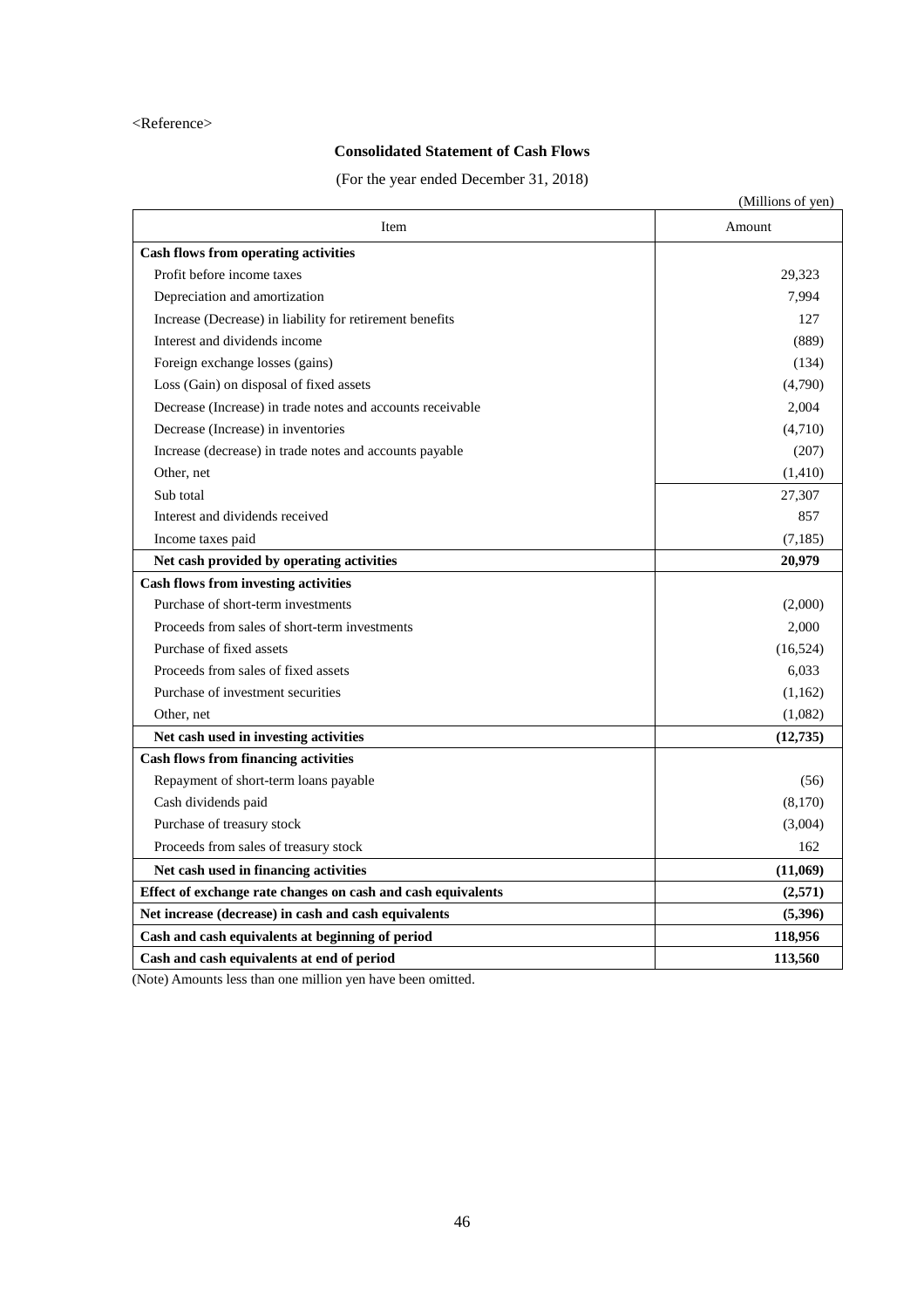## **Non-Consolidated Balance Sheet**

(As of December 31, 2018)

| (Millions of yen) |  |  |
|-------------------|--|--|
|                   |  |  |
|                   |  |  |

| Item                                                           | Amount  | Item                                               | Amount    |
|----------------------------------------------------------------|---------|----------------------------------------------------|-----------|
| (Assets)                                                       | 166,700 | (Liabilities)                                      | 11,651    |
| <b>Current assets</b>                                          | 82,005  | <b>Current liabilities</b>                         | 10,273    |
| Cash and bank deposits                                         | 47,009  | Accounts payable                                   | 7,238     |
| Trade notes receivable                                         | 160     | Accounts payable-other                             | 1,056     |
| Accounts receivable                                            | 27,486  | Accrued expenses                                   | 545       |
| Short-term investments                                         | 2,500   | Accrued income taxes                               | 597       |
| Merchandises and finished goods                                | 2,577   | Accrued bonuses due to employees                   | 265       |
| Work in process                                                | 108     | Accrued bonuses due to directors                   | 161       |
| Raw materials and supplies                                     | 1,033   | Other current liabilities                          | 409       |
| Deferred tax assets-current                                    | 314     | Long-term liabilities                              | 1,378     |
| Other current assets                                           | 816     | Accrued benefits for stock payment                 | 200       |
| <b>Fixed assets</b>                                            | 84,695  | Allowance for retirement benefits for<br>employees | 748       |
| Property, plant and equipment                                  | 15,501  | Asset retirement obligations                       | 17        |
| <b>Buildings</b>                                               | 7,691   | Deferred tax liabilities-non-current               | 297       |
| <b>Structures</b>                                              | 647     | Other long-term liabilities-non-current            | 115       |
| Machinery and equipment                                        | 618     | (Net assets)                                       | 155,048   |
| Vehicles                                                       | 5       | <b>Shareholders' equity</b>                        | 152,941   |
| Tools, furniture and fixture                                   | 485     | <b>Common stock</b>                                | 20,704    |
| Land                                                           | 5,991   | Additional paid-in capital                         | 20,419    |
| Construction in progress                                       | 61      | Legal capital surplus                              | 20,419    |
| <b>Intangible assets</b>                                       | 573     | <b>Retained earnings</b>                           | 119,216   |
| Software                                                       | 363     | Legal retained earnings                            | 3,819     |
| Software in progress                                           | 204     | Other legal retained earnings                      | 115,397   |
| Other intangible assets                                        | 5       | Reserve for the reduction of fixed assets          | 124       |
| <b>Investments and other assets</b>                            | 68,620  | General reserve                                    | 170,119   |
| Investment securities                                          | 8,966   | Retained earnings carried forward                  | (54, 846) |
| Stocks of subsidiaries and affiliates                          | 16,096  | <b>Treasury stock</b>                              | (7,400)   |
| Investments in capital of subsidiaries and<br>affiliates       | 38,016  | <b>Revaluation/translation adjustments</b>         | 1,983     |
| Long-term loans receivable from<br>subsidiaries and affiliates | 5,500   | Net unrealized holding gains on securities         | 2.020     |
| Other investments and other assets                             | 73      | Deferred gains or losses on hedges                 | (37)      |
| Allowance for doubtful accounts                                | (33)    | <b>Subscription rights to shares</b>               | 124       |
| <b>Total assets</b>                                            | 166,700 | <b>Total liabilities and net assets</b>            | 166,700   |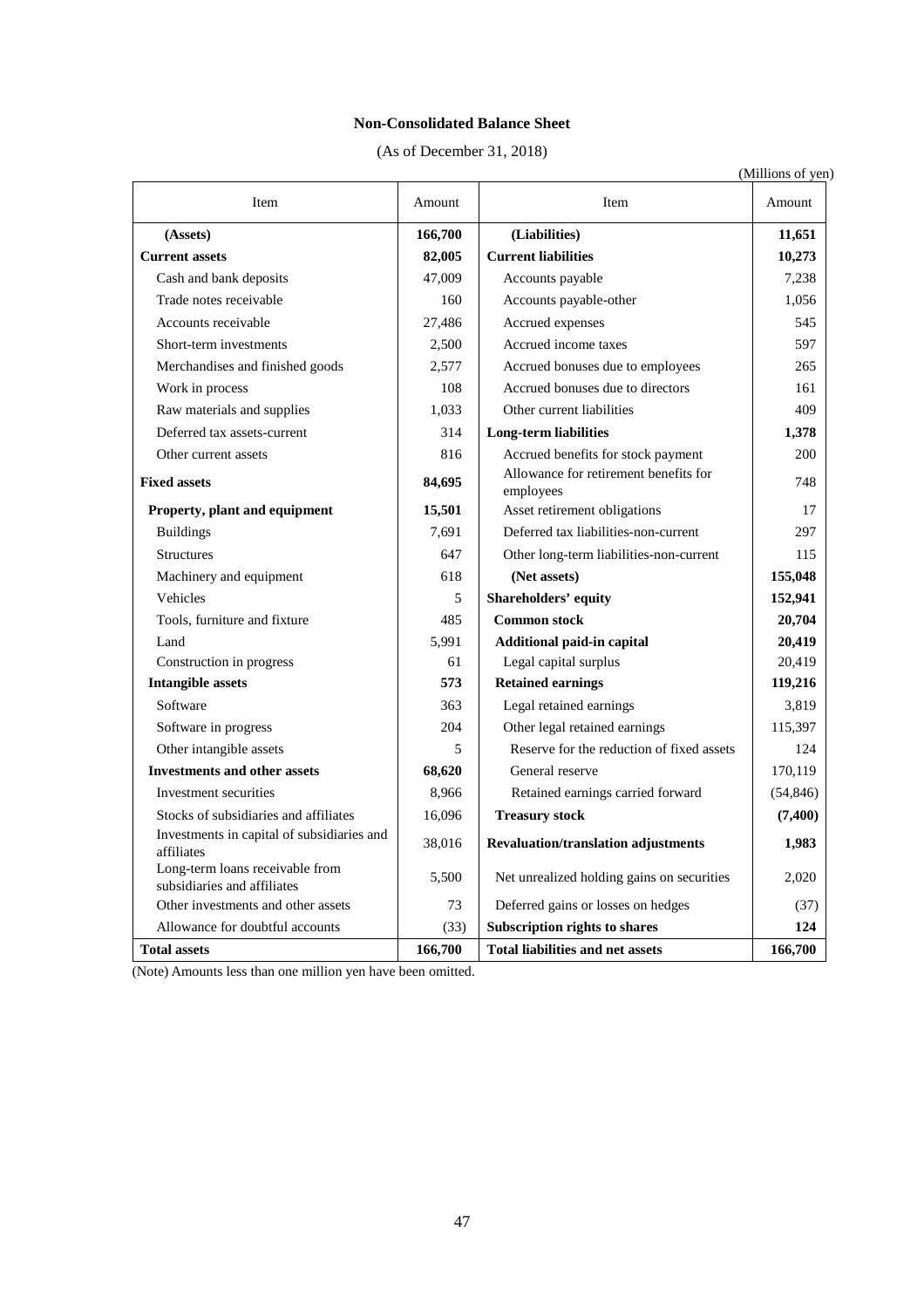## **Non-Consolidated Statement of Income**

(For the year ended December 31, 2018)

|                                              |       | (Millions of yen) |
|----------------------------------------------|-------|-------------------|
| Item                                         |       | Amount            |
| <b>Net sales</b>                             |       | 100,931           |
| Cost of sales                                |       | 77,329            |
| <b>Gross profit</b>                          |       | 23,602            |
| Selling, general and administrative expenses |       | 16,603            |
| <b>Operating income</b>                      |       | 6,998             |
| Non-operating income                         |       |                   |
| Interest income                              | 155   |                   |
| Interest on short-term investments           | 7     |                   |
| Dividend income                              | 7,440 |                   |
| Foreign exchange gains                       | 439   |                   |
| Other                                        | 141   | 8,184             |
| Non-operating expenses                       |       |                   |
| Stock-related expenses                       | 68    |                   |
| Other                                        | 16    | 85                |
| <b>Ordinary income</b>                       |       | 15,096            |
| <b>Extraordinary income</b>                  |       |                   |
| Gain on disposal of fixed assets             | 1     | 1                 |
| <b>Extraordinary loss</b>                    |       |                   |
| Loss on disposal of fixed assets             | 1,056 | 1,056             |
| Profit before income taxes                   |       | 14,041            |
| <b>Income taxes</b>                          |       |                   |
| Current                                      | 2,226 |                   |
| Deferred                                     | (290) | 1,935             |
| Profit                                       |       | 12,106            |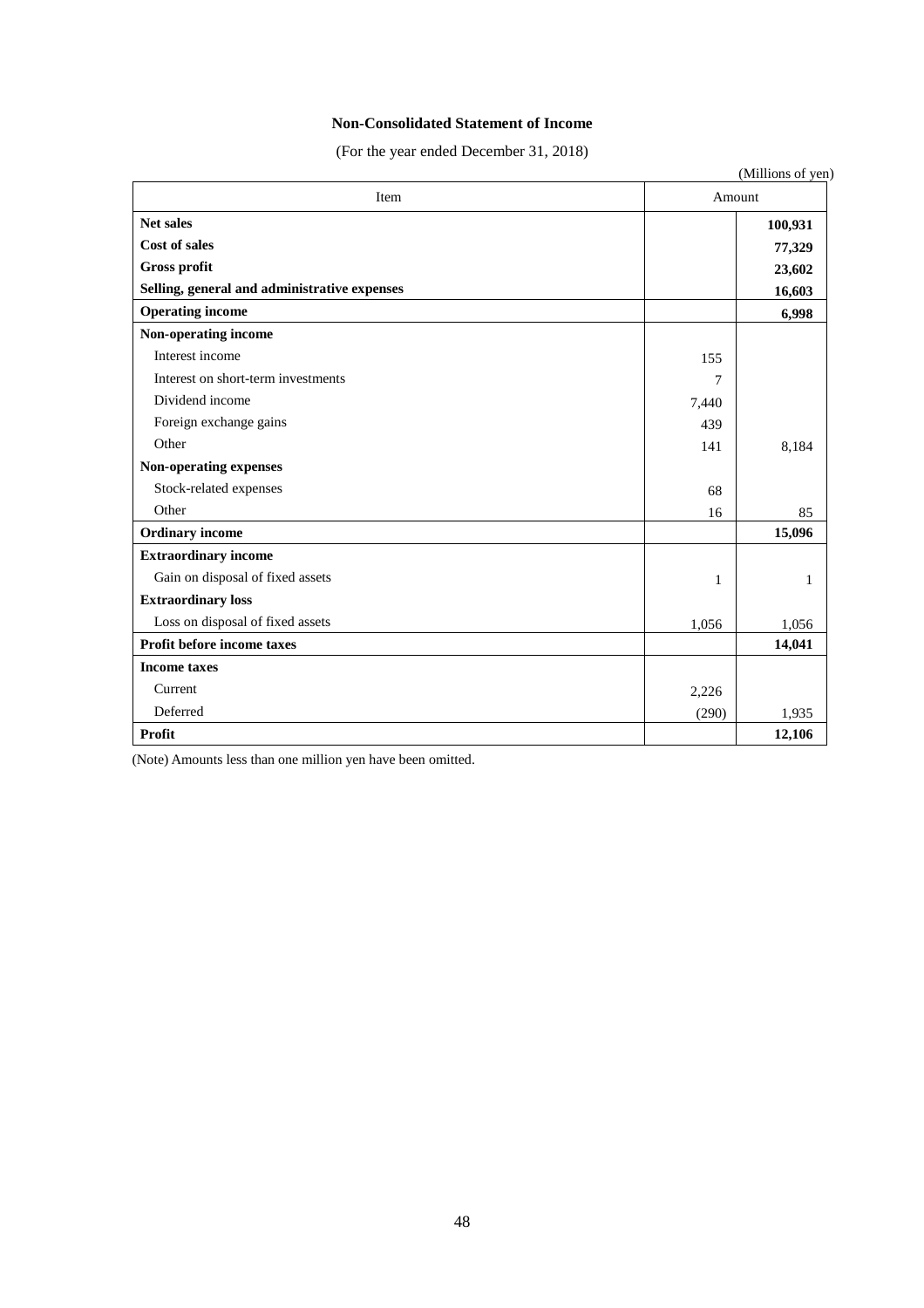# **Non-Consolidated Statement of Changes in Net Assets**

(For the year ended December 31, 2018)

|                                                          |                      |                            |                          |                                        | (Millions of yen)          |  |  |  |
|----------------------------------------------------------|----------------------|----------------------------|--------------------------|----------------------------------------|----------------------------|--|--|--|
|                                                          | Shareholders' equity |                            |                          |                                        |                            |  |  |  |
|                                                          | Common               | Additional paid-in capital | Retained<br>earnings     |                                        |                            |  |  |  |
|                                                          | stock                | Legal capital<br>surplus   | Other capital<br>surplus | Total<br>additional<br>paid-in capital | Legal retained<br>earnings |  |  |  |
| Beginning balance                                        | 20,704               | 20,419                     |                          | 20,419                                 | 3,819                      |  |  |  |
| Changes of items during the period                       |                      |                            |                          |                                        |                            |  |  |  |
| Cash dividend (Note: 1)                                  |                      |                            |                          |                                        |                            |  |  |  |
| Cash dividend<br>(Interim dividends)                     |                      |                            |                          |                                        |                            |  |  |  |
| Profit                                                   |                      |                            |                          |                                        |                            |  |  |  |
| Purchase of treasury stock                               |                      |                            |                          |                                        |                            |  |  |  |
| Disposal of treasury stock                               |                      |                            | $\Omega$                 | $\Omega$                               |                            |  |  |  |
| Cancellation of treasury stock                           |                      |                            | (0)                      | (0)                                    |                            |  |  |  |
| Reversal of reserve for the<br>reduction of fixed assets |                      |                            |                          |                                        |                            |  |  |  |
| Net changes of items other than<br>shareholders' equity  |                      |                            |                          |                                        |                            |  |  |  |
| Total changes of items during the<br>period              |                      |                            |                          |                                        |                            |  |  |  |
| Ending balance                                           | 20,704               | 20,419                     |                          | 20,419                                 | 3,819                      |  |  |  |

(Millions of yen)

|                                                          | Shareholders' equity                            |                 |                                      |                            |  |  |  |
|----------------------------------------------------------|-------------------------------------------------|-----------------|--------------------------------------|----------------------------|--|--|--|
|                                                          | Retained earnings                               |                 |                                      |                            |  |  |  |
|                                                          | Other legal retained earnings                   |                 |                                      |                            |  |  |  |
|                                                          | Reserve for the<br>reduction of<br>fixed assets | General reserve | Retained earnings<br>carried forward | Total retained<br>earnings |  |  |  |
| Beginning balance                                        | 129                                             | 170,119         | (55,913)                             | 118,154                    |  |  |  |
| Changes of items during the period                       |                                                 |                 |                                      |                            |  |  |  |
| Cash dividend (Note: 1)                                  |                                                 |                 | (4, 474)                             | (4, 474)                   |  |  |  |
| Cash dividend<br>(Interim dividends)                     |                                                 |                 | (3,698)                              | (3,698)                    |  |  |  |
| Profit                                                   |                                                 |                 | 12,106                               | 12,106                     |  |  |  |
| Purchase of treasury stock                               |                                                 |                 |                                      |                            |  |  |  |
| Disposal of treasury stock                               |                                                 |                 |                                      |                            |  |  |  |
| Cancellation of treasury stock                           |                                                 |                 | (2,871)                              | (2,871)                    |  |  |  |
| Reversal of reserve for the<br>reduction of fixed assets | (4)                                             |                 | $\overline{4}$                       |                            |  |  |  |
| Net changes of items other than<br>shareholders' equity  |                                                 |                 |                                      |                            |  |  |  |
| Total changes of items during the<br>period              | (4)                                             |                 | 1,066                                | 1,062                      |  |  |  |
| Ending balance                                           | 124                                             | 170,119         | (54, 846)                            | 119,216                    |  |  |  |